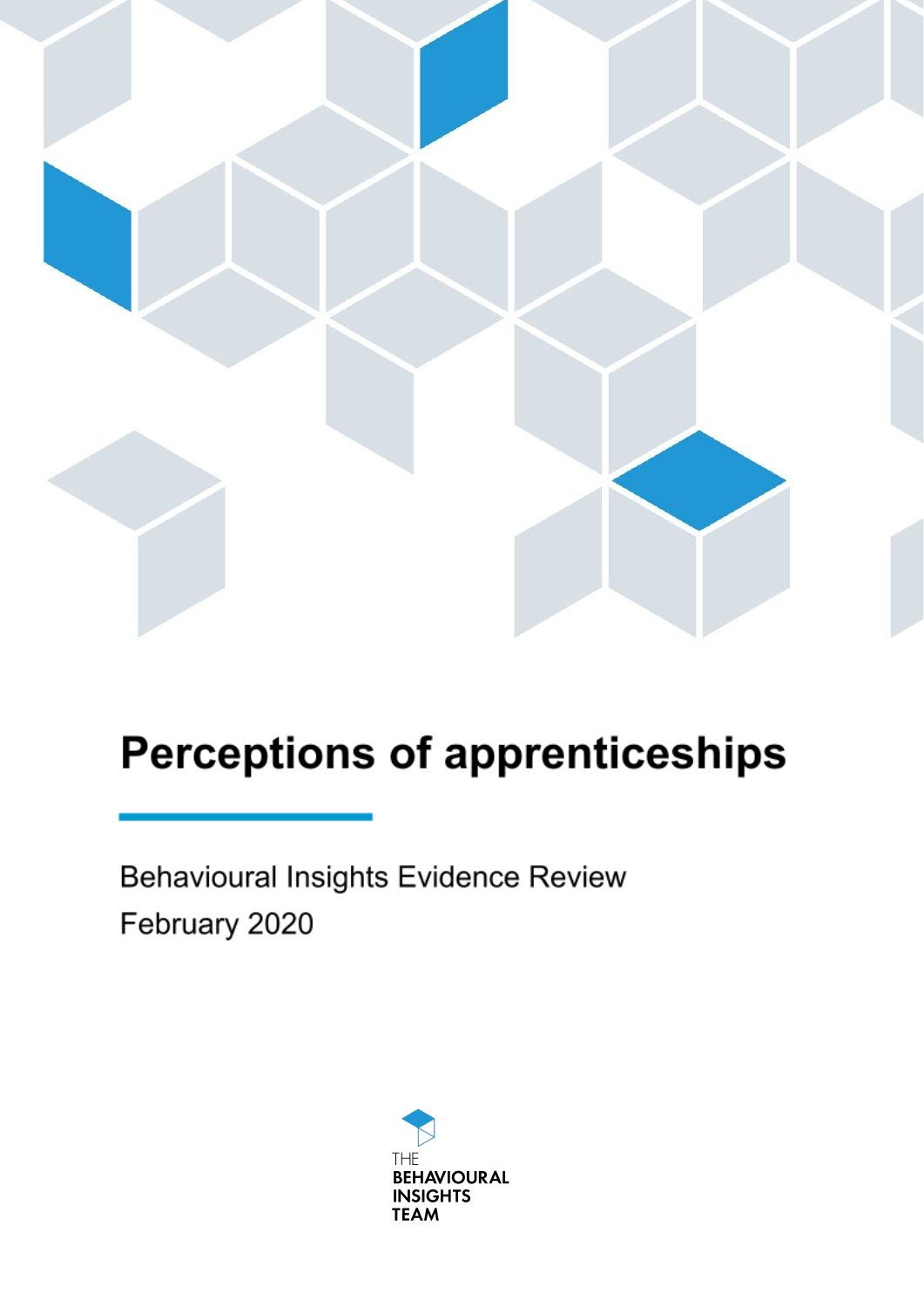## **Contents**

| <b>Executive summary</b>                                                                    | $\boldsymbol{2}$        |
|---------------------------------------------------------------------------------------------|-------------------------|
| Background                                                                                  | $\overline{2}$          |
| Summary of research findings                                                                | $\overline{2}$          |
| <b>Behavioural Insights Approaches</b>                                                      | $\overline{\mathbf{4}}$ |
| 01 / Introduction                                                                           | 9                       |
| Purpose of the report                                                                       | 9                       |
| Scope, methodology and limitations                                                          | 9                       |
| Background: apprenticeships and traineeships in Australia                                   | 11                      |
| 02 / How young people make decisions about                                                  |                         |
| apprenticeship and traineeship pathways                                                     | 15                      |
| Psychology of the decision                                                                  | 15                      |
| Personal influencers on young people's career decision making                               | 21                      |
| The impact of schools on career decision making                                             | 23                      |
| How available information affects young people's career decision making                     | 26                      |
| 03 / Behavioural insights approaches: encouraging well-suited young people to               |                         |
| undertake apprenticeships                                                                   | 29                      |
| 1) First, identify students who might be suited to an apprenticeship — and do it early      | 30                      |
| 2) Ensure that all suitable young people actively consider apprenticeships                  | 32                      |
| 3) Change the default pathways to include apprenticeships and traineeships                  | 33                      |
| 4) Emphasise challenge and selectiveness of apprenticeships                                 | 35                      |
| 5) Ensure that suitable young people have access to positive role models in the             |                         |
| apprenticeships sector                                                                      | 36                      |
| 6) Provide meaningful information about apprenticeships that engages young people           | 38                      |
| 7) Give parents and career advisors 'just in time' education about apprenticeships          | 40                      |
| 04 / How employers make decisions about engaging apprentices and trainees                   | 42                      |
| Behavioural barriers to recruiting apprentices and trainees: the employer perspective       | 44                      |
| 05 / Behavioural insights approaches: Encouraging employers to hire apprentices             | 49                      |
| 1) Make it incredibly easy to hire an apprentice                                            | 49                      |
| 2) Clearly explain the benefits of hiring an apprentice, but be honest about the challenges | 51                      |
| <b>Appendix A: Bibliography</b>                                                             | 53                      |

ŧ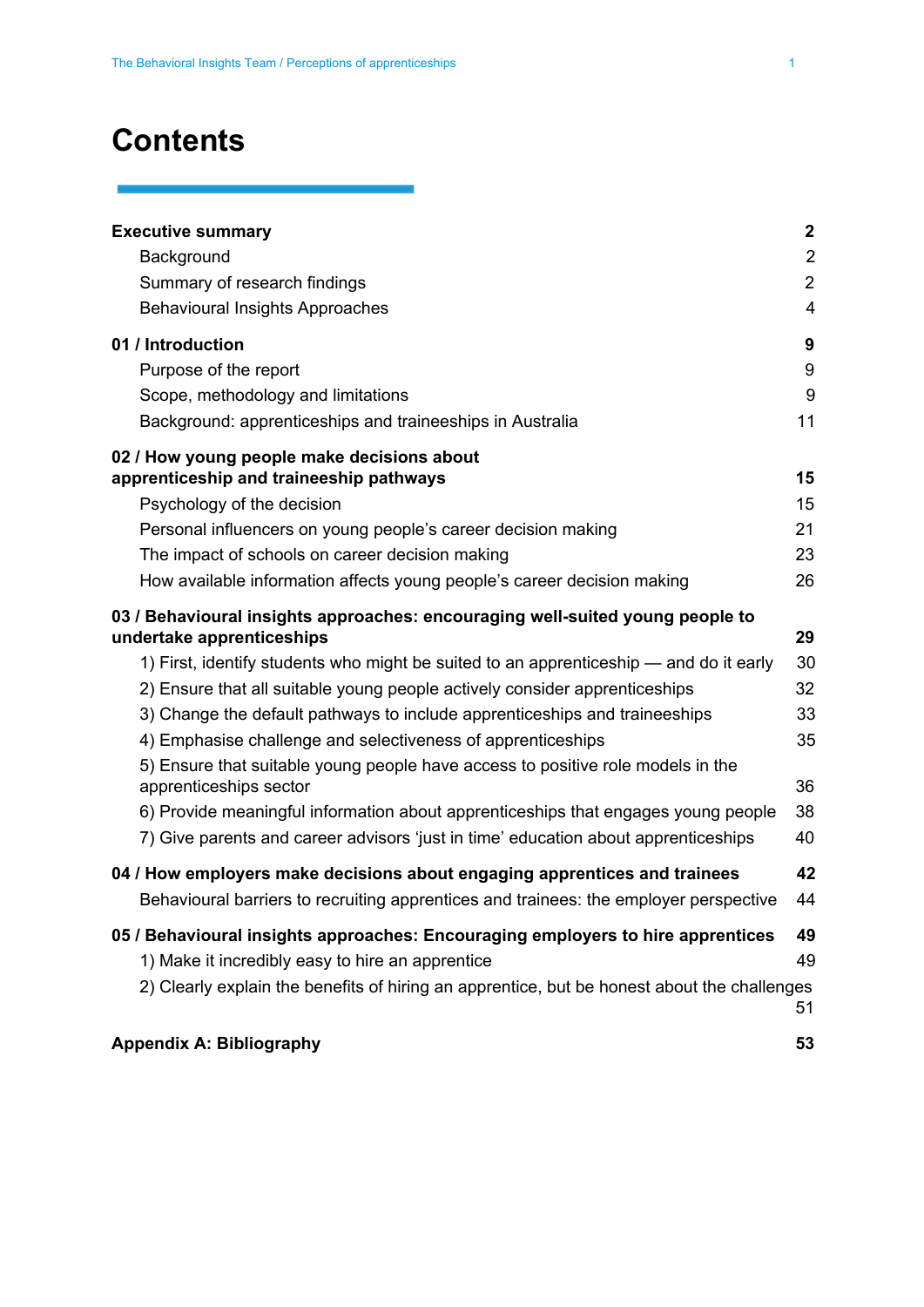### <span id="page-2-0"></span>**Executive summary**

### <span id="page-2-1"></span>**Background**

Since 2012 the number of apprenticeship and traineeship commencements has dropped by over 58 percent.<sup>1</sup>A portion of this decline relates to system changes.<sup>23</sup> However, there are also behavioural reasons for low uptake of apprenticeships amongst young people and employers.

From April 2019 to June 2020 the Council of Australian Governments Education Council is undertaking a review of senior secondary pathways into work, further education and training. The review will advise the Education Council on how it can help senior secondary students understand and choose the most appropriate post-school pathway. As part of the review, the Behavioural Insights Team (BIT) has been commissioned to conduct a behavioural science research project about how young people and employers perceive and make decisions about apprenticeships.

This project identifies behavioural insights approaches to increase the uptake of apprenticeships among well-suited young people.

### <span id="page-2-2"></span>**Summary of research findings**

In Australia, the apprenticeship and traineeship system requires that young people choose to do apprenticeships during or after the completion of secondary school. The system also requires that employers offer apprenticeships and decide to hire young people into these roles. It is therefore critical to look at the apprenticeship and traineeship system from the perspectives of young people and employers when exploring ways to increase uptake of these pathways.

#### **How young people make decisions about doing apprenticeships and traineeships**

Young people, and people in general, do not always base their decision on a careful weighing of all the relevant information. Instead they make decisions via mental shortcuts. When it comes to secondary pathways, young people typically do not amass a large amount of information before making a decision. In general they won't use any sources which are difficult or confusing to navigate. When collecting information, young people disproportionately seek out information which confirms rather than challenges their existing career preferences, and in making their decision, short-term considerations loom large: the

<sup>1</sup> NCVER. (2019). Historical time series of [apprenticeships](https://www.ncver.edu.au/research-and-statistics/data/all-data/historical-time-series-of-apprenticeships-and-traineeships-in-australia-1963-to-2019-infographic) and traineeships in Australia: infographic.  $2$  lbid.

<sup>3</sup> Hargreaves, Stanwick, & Skujins. (2017). The changing nature of apprenticeships: 1996–2016.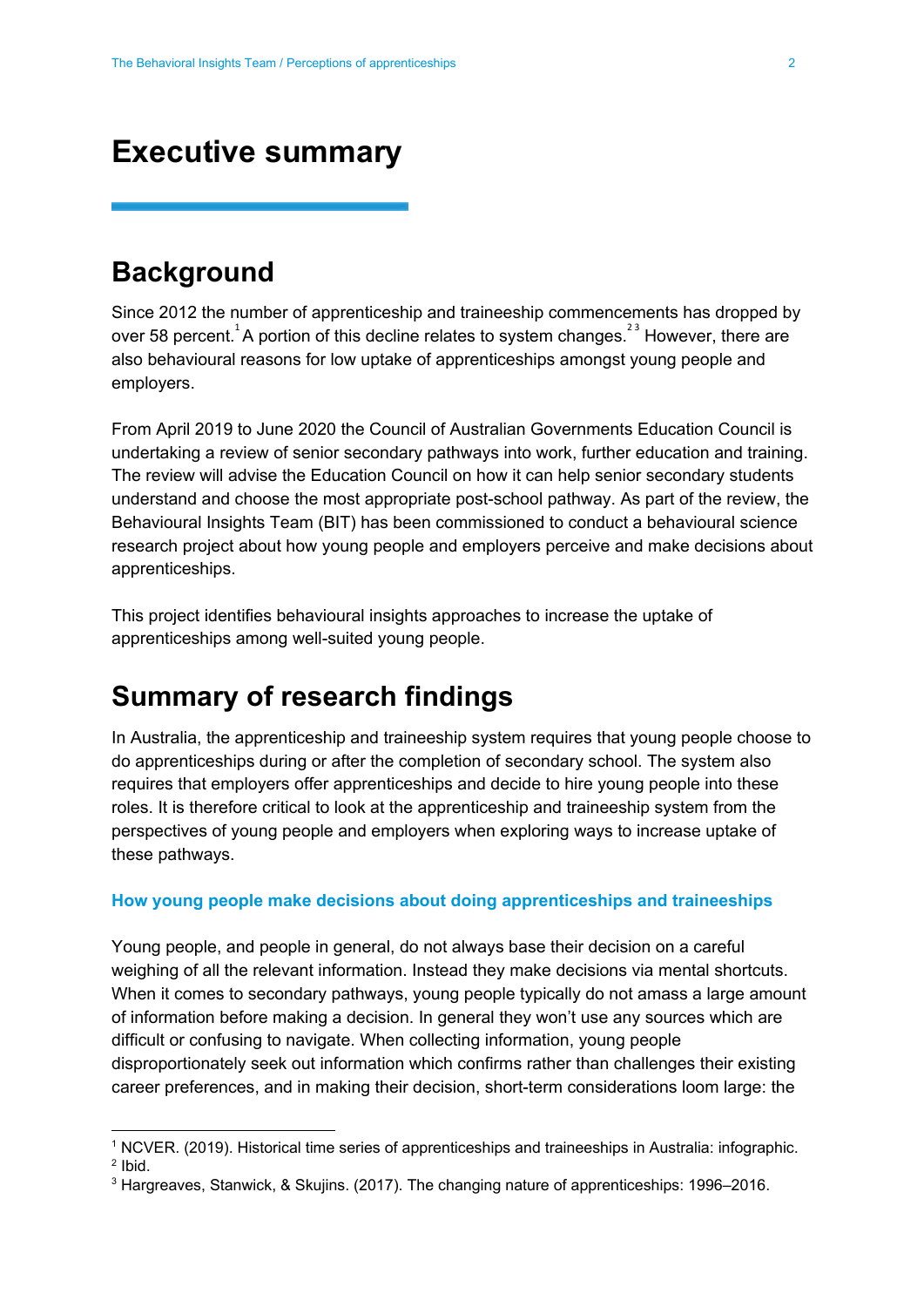ease of finding an apprenticeship, balancing work and study, and wages during the apprenticeship matter more than long-term career consequences. Direct experience of what an apprenticeship or traineeship is really like - however brief - generally matters more than facts alone.

In many cases, the issue of whether a young person will undertake an apprenticeship or traineeship is decided before a conscious decision is even made. Across domains and in post-secondary pathways in particular, the default often reins supreme. As a result, many young people never make a conscious choice about university versus apprenticeships and traineeships: university is their first choice by default. In part, this reflects the way in which schools present the choice to young people, and in part it reflects deep social influences which impact young people's decision making behaviour.<sup>45</sup> What parents studied, and what they see as a desirable pathway, is a strong predictor of what a young person will choose.<sup>6</sup> If most of a young person's peers are striving towards university, that becomes the norm and can even create a stigma around other pathways.<sup>78</sup>

Together, the combination of these factors means that apprenticeships and traineeships generally do not get a fair hearing, with many young people ruling out these options without ever actively considering whether they would be a suitable pathway.

#### **How employers make decisions about taking on apprentices and trainees**

Businesses, particularly small ones, face huge pressures on time and budgets. They often do not have dedicated staff looking at apprenticeships and traineeships, or in some cases even for human resources at all. $9$  This means that even when there are significant benefits to be had, these can be missed or not properly considered. If the benefits of something are uncertain (e.g. investing time and money in an apprenticeship that does not work out), it becomes a very unappealing prospect and people are less likely to choose it as an option. Small amounts of hassle can also put many employers off hiring apprentices entirely, and the capacity of many Australian businesses to investigate the complexities of hiring an apprentice or trainee is limited.<sup>10</sup>

In some countries there is a long standing tradition of using apprenticeships, where the processes are well understood and the value of the investment are completely clear (e.g. in

<sup>4</sup> Howard, Ferrari, Nota, Solberg, & Soresi, S. (2009). The relation of cultural context and social relationships to career development in middle school.

<sup>&</sup>lt;sup>5</sup> Cheung & Arnold. (2014). The impact of career exploration on career development among Hong Kong Chinese University students.

<sup>&</sup>lt;sup>6</sup> Gore, Holmes, Smith, Fray, McElduff, Weaver, & Wallington. (2017). Unpacking the career aspirations of Australian school students: towards an evidence base for university equity initiatives in schools.

<sup>&</sup>lt;sup>7</sup> Education Council. (2019). The Review of Senior Secondary Pathways into Work, Further Education and Training Discussion Paper.

<sup>&</sup>lt;sup>8</sup> Hargreaves & Osborne. (2017). Choosing VET: aspirations, intentions and choice.

<sup>&</sup>lt;sup>9</sup> Dickie et al. (2011). A fair deal; Apprentices and their employers in NSW; Integrated research report.

<sup>&</sup>lt;sup>10</sup> State Training Board. (2018). Strategies to grow apprenticeships and traineeships in Western Australia.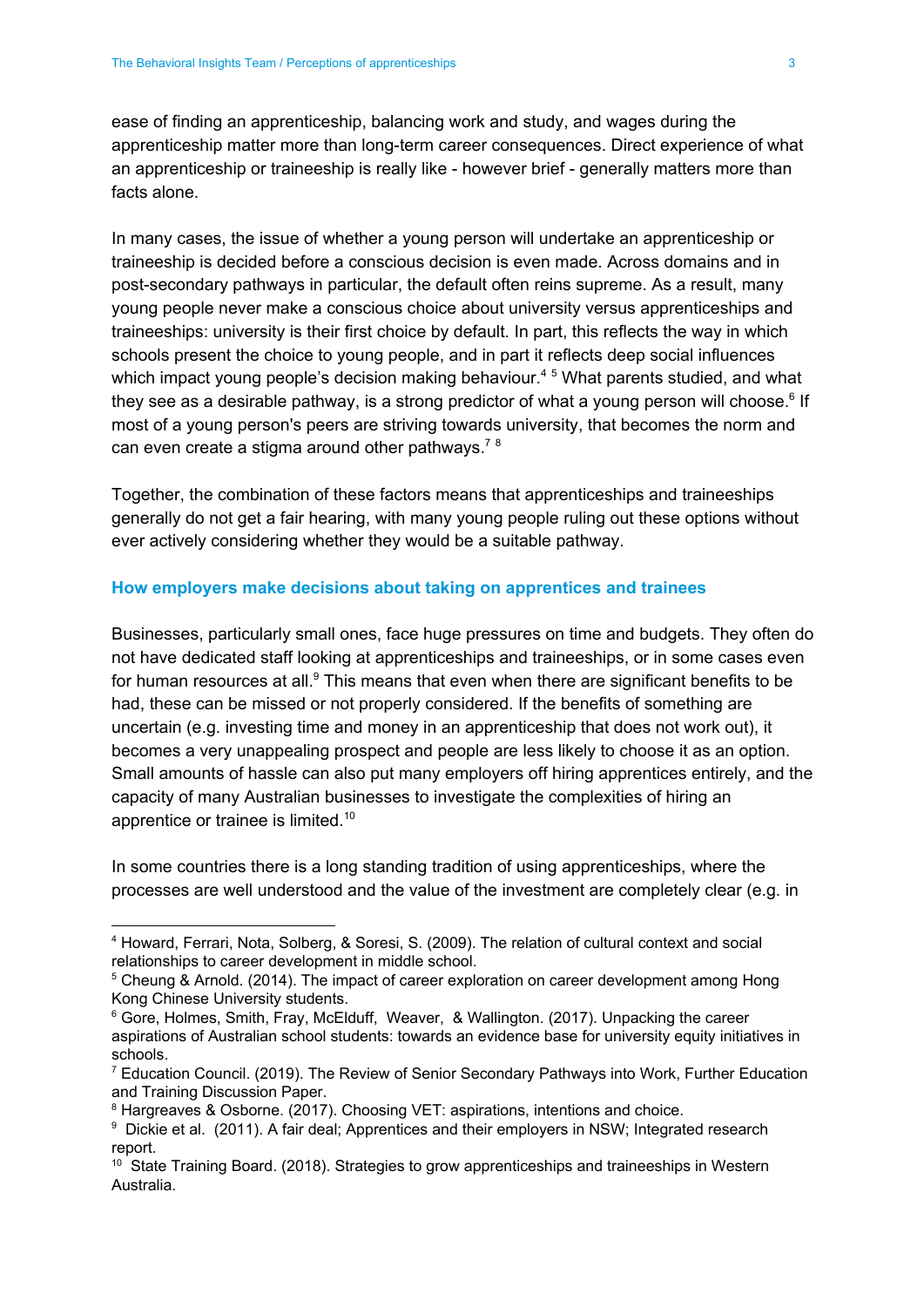Switzerland approximately two thirds of young people undertake a vocational program).<sup>11-12</sup> Although many employers in Australia face a skills gap, concerns about the quality of young apprentices mean they prefer to pursue other options such as hiring staff through regular channels who already have a qualification, or from overseas.<sup>13</sup>

### <span id="page-4-0"></span>**Behavioural Insights Approaches**

This report sets out 7 evidence based behavioural insights approaches for the Review Panel, to increase the esteem of apprenticeships and traineeships, and encourage their uptake amongst well-suited young people. It also provides 3 evidence based behavioural insights approaches for encouraging more employers to hire apprentices.

#### **Table 1: How to encourage well-suited young people to do apprenticeships?**

The following table sets out evidence-based behavioural insights approaches to increase the uptake of apprenticeship pathways. These have been developed from the key findings in this report. As noted above, the combination of the behavioural barriers to decision making that young people face, and the influence of young people's parents, peers, schools, and available information mean that university is often presented as the default post-school pathway. Apprenticeships and traineeships generally do not get a fair hearing, with many young people ruling out these options without ever actively considering whether they would be a suitable pathway.

The 7 behavioural insights approaches below aim to address the challenge of encouraging well-suited young people to do apprenticeships. The key findings in the second column below provide an indication of how each approach was developed. Further details are outlined in Sections 2 and 3 of this report.

| What you could do (behavioural<br>insights approaches)                                                                                                                                                                                                                                                                 | Why is this important?<br>(key findings about<br>barriers and influencers in<br>Section 2 of this report)                                                                                                                            | <b>How you could</b><br>implement this                                                                                                |
|------------------------------------------------------------------------------------------------------------------------------------------------------------------------------------------------------------------------------------------------------------------------------------------------------------------------|--------------------------------------------------------------------------------------------------------------------------------------------------------------------------------------------------------------------------------------|---------------------------------------------------------------------------------------------------------------------------------------|
| 1) First, identify students who might be<br>suited to an apprenticeship - and do it<br>early:<br>Not all young people are well-suited to<br>apprenticeships. This presents a problem<br>when it comes to getting those who are<br>suited into an apprenticeship: how do you<br>give them the information and intensive | This behavioural insights<br>approach has been developed<br>from all key findings (see<br>below) and will help<br>governments and schools<br>target the following behavioural<br>insights approaches to<br>well-suited young people. | Conduct a discovery<br>activity during school<br>time to target future<br>interventions.<br>Use a 'purpose for<br>learning' exercise. |

<sup>11</sup> U.S. Department of Education. (2018). 15 Fast Facts about the Swiss Apprenticeship Program. U.S Department of Education.

 $12$  Devos, B. (2018). Betsy's Blog – What America Can Learn from Switzerland's Apprenticeships.

<sup>&</sup>lt;sup>13</sup> State Training Board. (2018). Strategies to grow apprenticeships and traineeships in Western Australia.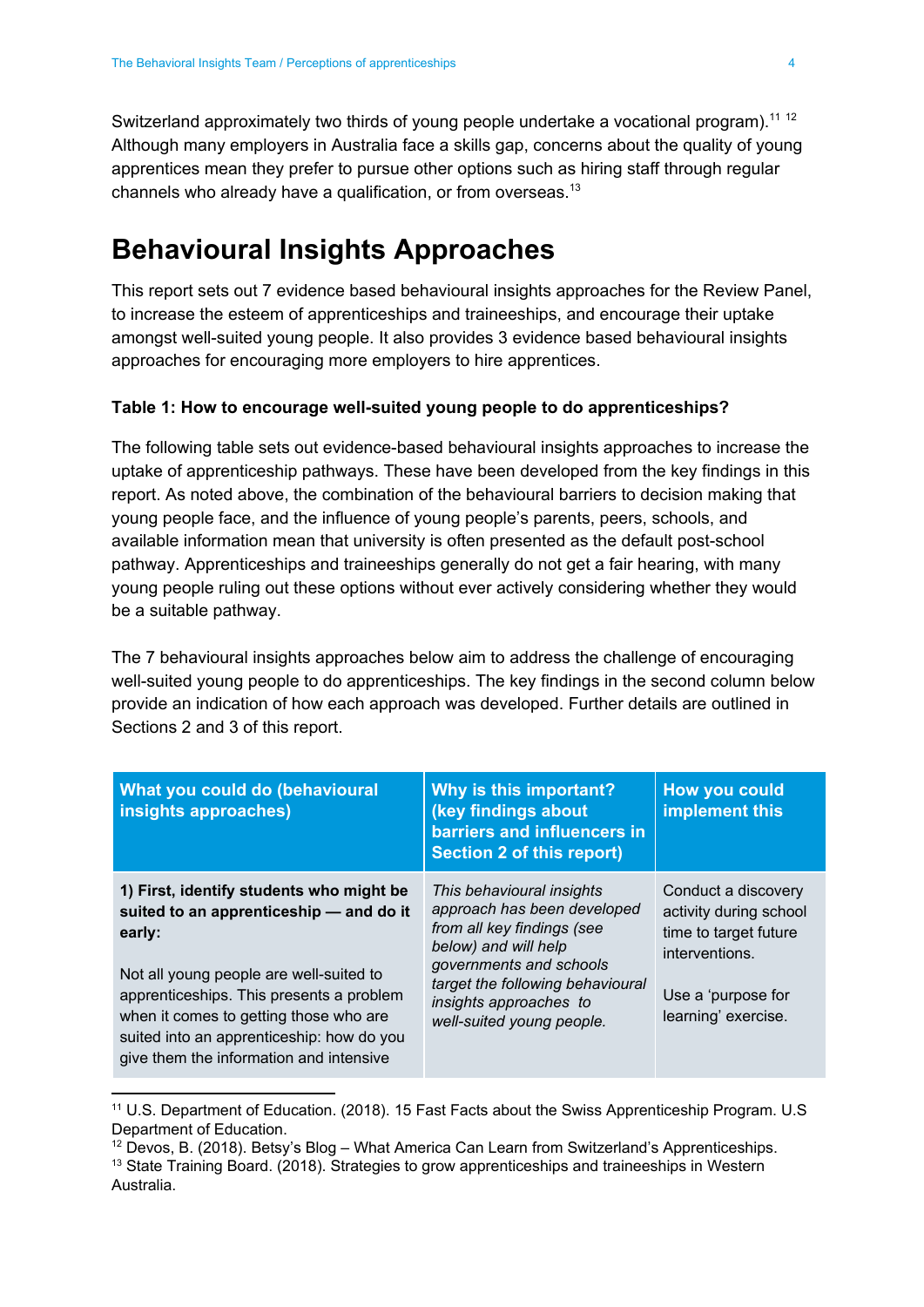| guidance needed, without wasting the time<br>of students who will never consider an<br>apprenticeship? Effort invested in<br>identifying those with some level of interest<br>and suitability early on could reap large<br>benefits.                                                                                                                                                                                                                                                                                                                                                                                                       |                                                                                                                                                                                                                                                                                                                                                                                                                                                                                                                                                                                             | Ask young people<br>about what they are<br>interested in.                                                                                                                                                               |
|--------------------------------------------------------------------------------------------------------------------------------------------------------------------------------------------------------------------------------------------------------------------------------------------------------------------------------------------------------------------------------------------------------------------------------------------------------------------------------------------------------------------------------------------------------------------------------------------------------------------------------------------|---------------------------------------------------------------------------------------------------------------------------------------------------------------------------------------------------------------------------------------------------------------------------------------------------------------------------------------------------------------------------------------------------------------------------------------------------------------------------------------------------------------------------------------------------------------------------------------------|-------------------------------------------------------------------------------------------------------------------------------------------------------------------------------------------------------------------------|
| 2) Ensure that all suitable young people<br>actively consider apprenticeships:<br>People tend to develop a preference for<br>things the more familiar they are with<br>them. Compared to other pathways, young<br>people lack exposure to apprenticeships<br>and vocational careers though personal<br>and public channels. To overcome this,<br>suitable young people should be 'opted in'<br>to interventions which provide greater<br>exposure to apprenticeships, ensuring that<br>suitable young people are required to<br>actively consider apprenticeships. This<br>could either be done in a light touch or<br>more intensive way. | The information young people<br>do gather is biased to facts<br>which confirm their existing<br>preferences.<br>Parents are one of the greatest<br>influencers of young people's<br>career decision making, but<br>they are biased towards<br>university.<br>School-based careers advisors<br>are a key source of information<br>about career pathways, but<br>unfamiliarity with<br>apprenticeship pathways limits<br>their ability to provide<br>personalized advice to all<br>students.<br>The school curriculum focuses<br>on university pathways at the<br>expense of apprenticeships. | Provide information<br>about apprenticeships<br>by default (light<br>touch).<br>Require all suitable<br>young people to<br>complete an<br>apprenticeship or<br>traineeship work<br>experience placement<br>(intensive). |
| 3) Change the default pathways to<br>include apprenticeships and<br>traineeships:<br>Apprenticeships and traineeships are not<br>currently presented as the default<br>post-secondary pathway for suitable<br>students. Switching the default from<br>university so that well-suited young people<br>automatically apply for apprenticeships<br>and traineeships will increase the<br>likelihood of suitable young people<br>engaging with this route. It might also<br>increase the esteem of apprenticeships<br>and traineeships over time, as defaults can<br>communicate an endorsement from the<br>education system.                  | The biggest single influence on<br>post secondary decisions is<br>which option is seen as the<br>norm or default - for most<br>students that is university.<br>Parents are one of the greatest<br>influencers of young people's<br>career decision making, but<br>they are biased towards<br>university.<br>The school curriculum focuses<br>on university pathways at the<br>expense of apprenticeships.                                                                                                                                                                                   | Automatically send<br>young people<br>pre-filled application<br>forms (light-touch).<br>Make applying for an<br>apprenticeship the<br>default for suitable<br>young people<br>(intensive).                              |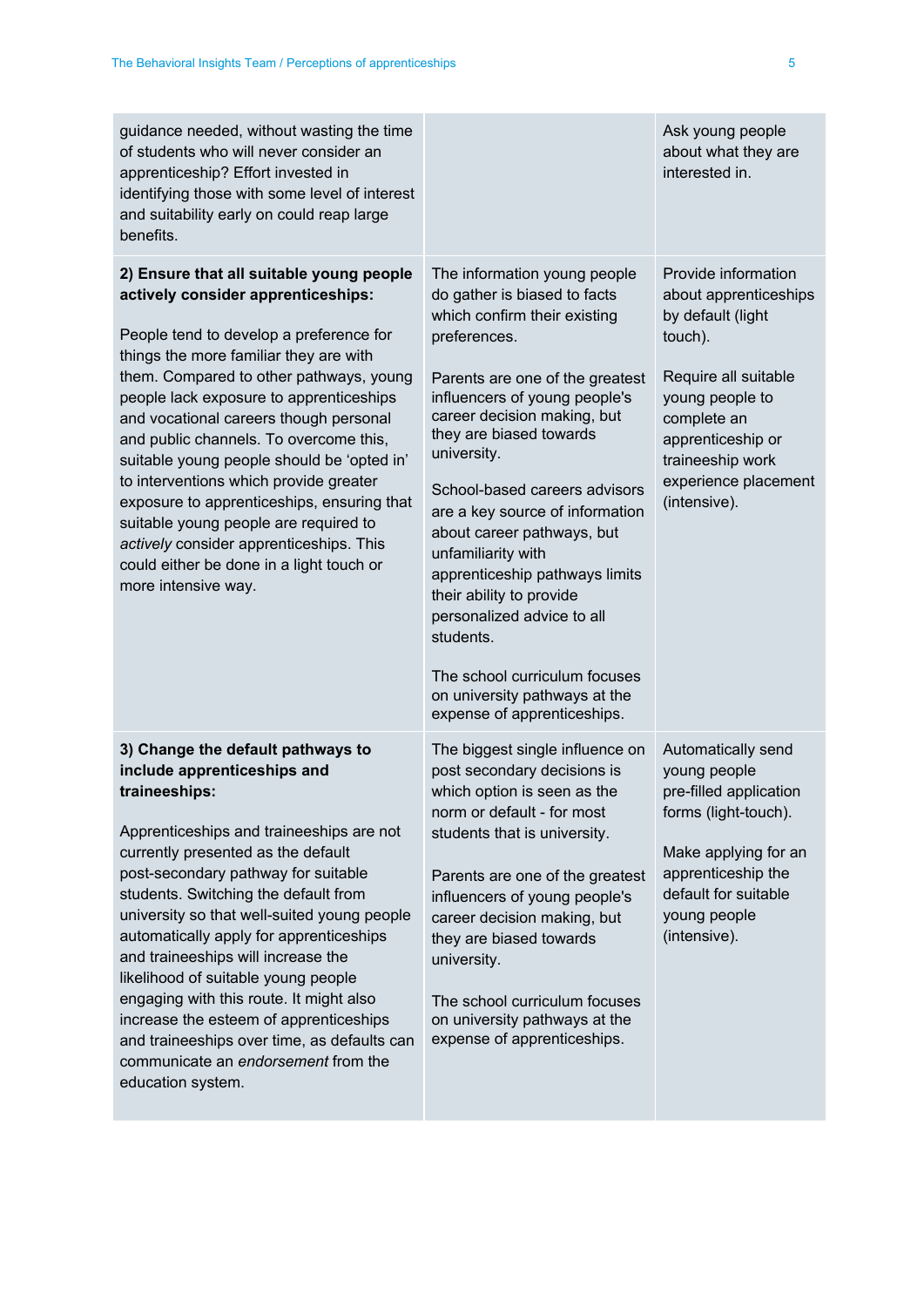| 4) Emphasise challenge and<br>selectiveness of apprenticeships:<br>Apprenticeships and traineeships suffer<br>from stigma in Australia. Teachers,<br>parents and students currently perceive<br>them to be pathways for young people<br>who are underachieving academically.<br>While it is intuitive that promoting the<br>accessibility of apprenticeships will make<br>them appear more attractive, in practice<br>this can backfire and exacerbate stigma.<br>Instead, communicating the challenge and<br>selectivity of this pathway can motivate<br>suitable individuals to consider the<br>additional development and learning that<br>they will achieve, and increase the esteem<br>of apprenticeships.                                                                            | Parents are one of the greatest<br>influencers of young people's<br>career decision making, but<br>they are biased towards<br>university.<br>Peer groups reinforce<br>university as the 'normal'<br>career choice for many young<br>people.<br>School-based careers advisors<br>are a key source of information<br>about career pathways, but<br>unfamiliarity with<br>apprenticeship pathways limits<br>their ability to provide<br>personalized advice to all<br>students.<br>The school curriculum focuses<br>on university pathways at the<br>expense of apprenticeships. | Promote the skills<br>required to complete<br>an apprenticeship<br>(challenge framing).<br>Use messaging to<br>highlight that 'not<br>everyone can be an<br>apprentice' (selectivity<br>framing).                                                                                               |
|--------------------------------------------------------------------------------------------------------------------------------------------------------------------------------------------------------------------------------------------------------------------------------------------------------------------------------------------------------------------------------------------------------------------------------------------------------------------------------------------------------------------------------------------------------------------------------------------------------------------------------------------------------------------------------------------------------------------------------------------------------------------------------------------|-------------------------------------------------------------------------------------------------------------------------------------------------------------------------------------------------------------------------------------------------------------------------------------------------------------------------------------------------------------------------------------------------------------------------------------------------------------------------------------------------------------------------------------------------------------------------------|-------------------------------------------------------------------------------------------------------------------------------------------------------------------------------------------------------------------------------------------------------------------------------------------------|
| 5) Ensure that suitable young people<br>have access to positive role models in<br>the apprenticeships sector:<br>Role models are not just a 'nice to have':<br>unless a young person has a credible<br>example of someone like them doing it,<br>many career options won't even be<br>considered as an option. Many potential<br>role models for young people - such as<br>teachers and career advisors - have<br>pursued a university pathway. As a result<br>many young people do not have access to<br>positive role models who have completed<br>apprenticeships. People who have<br>completed apprenticeships often have a<br>strong sense of identity, meaning they<br>have the potential to act as positive role<br>models for those considering or aspiring to<br>apprenticeships. | The information young people<br>do gather is biased to facts<br>which confirm their existing<br>preferences.<br>Parents are one of the greatest<br>influencers of young people's<br>career decision making, but<br>they are biased towards<br>university.<br>School-based careers advisors<br>are a key source of information<br>about career pathways, but<br>unfamiliarity with<br>apprenticeship pathways limits<br>their ability to provide<br>personalized advice to all<br>students.                                                                                    | Send letters from<br>successful<br>apprentices and<br>former apprentices to<br>school students.<br>Encourage current<br>apprentices to visit<br>schools and deliver<br>inspirational<br>speeches.<br>Promote highly<br>successful<br>apprentices in media<br>or awareness raising<br>campaigns. |
| 6) Provide meaningful information<br>about apprenticeships that engages<br>young people:<br>There is currently a plethora of distinct<br>websites which publish information about<br>the labour market, future job projections,                                                                                                                                                                                                                                                                                                                                                                                                                                                                                                                                                            | When exploring alternatives to<br>the university default, young<br>people typically don't amass a<br>large amount of information or<br>weigh up all of their options.                                                                                                                                                                                                                                                                                                                                                                                                         | Correct<br>misperceptions about<br>the financial outcomes<br>of apprenticeships.<br>Bring apprenticeships<br>to life by providing                                                                                                                                                               |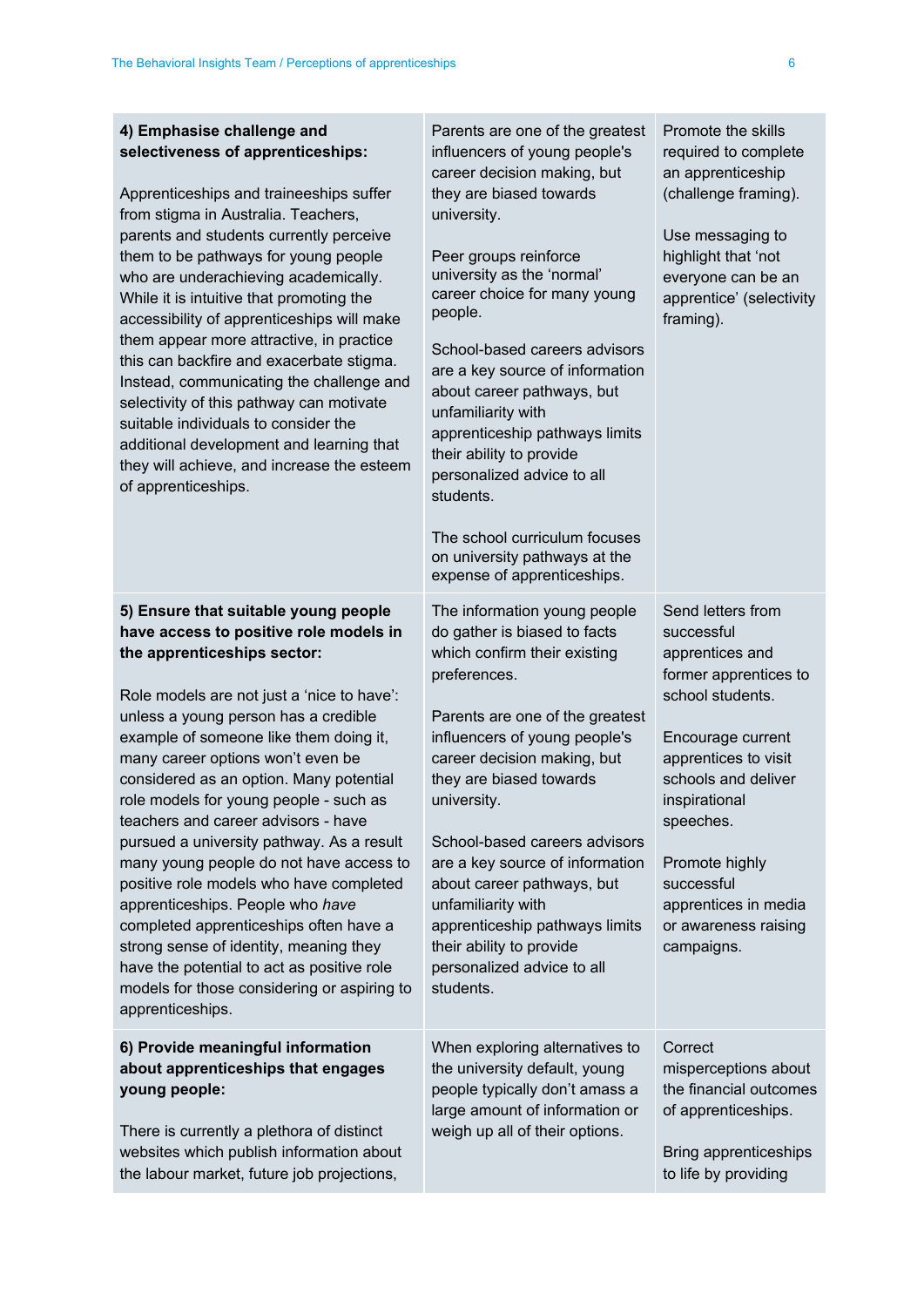| training pathways, and training providers.<br>However, this information is not presented<br>to engage young audiences, taking into<br>account their needs and preferences.<br>While many young people make career<br>decisions informed by social and<br>environmental influences, they still need<br>access to high quality careers information.                                                                                                                                                                                                                                                             | When weighing their career<br>options, young people pay<br>special attention to short-term<br>considerations.<br>Small amounts of hassle are<br>enough to make some sources<br>of information functionally<br>useless.<br>Significant friction costs make<br>good information about<br>apprenticeships hard to obtain.<br>Online information about<br>career pathways will not attract<br>young people unless it is<br>relevant to what they care<br>about.                                                                                                 | young people<br>information about<br>levels of happiness<br>and wellbeing.<br>Set hard limits on<br>information<br>complexity, and<br>enforce them. |
|---------------------------------------------------------------------------------------------------------------------------------------------------------------------------------------------------------------------------------------------------------------------------------------------------------------------------------------------------------------------------------------------------------------------------------------------------------------------------------------------------------------------------------------------------------------------------------------------------------------|-------------------------------------------------------------------------------------------------------------------------------------------------------------------------------------------------------------------------------------------------------------------------------------------------------------------------------------------------------------------------------------------------------------------------------------------------------------------------------------------------------------------------------------------------------------|-----------------------------------------------------------------------------------------------------------------------------------------------------|
| 7) Give parents and career advisors<br>'just in time' education about<br>apprenticeships:<br>Parents and careers advisors have a large<br>influence on young people's career<br>choices, including their attitudes towards<br>apprenticeships and traineeships.<br>However, many young Australians feel that<br>both careers advice in schools and<br>parental pressure steer them towards a<br>university pathway. Encouraging parents<br>and career advisors to become more<br>familiar with technical qualifications will<br>ensure that they are equipped to advise<br>young people about these pathways. | Parents are one of the greatest<br>influencers of young people's<br>career decision making, but<br>they are biased towards<br>university.<br>School-based careers advisors<br>are a key source of information<br>about career pathways, but<br>unfamiliarity with<br>apprenticeship pathways limits<br>their ability to provide<br>personalized advice to all<br>students.<br>Where schools do not actively<br>support apprenticeships,<br>young people have to rely on<br>their own professional<br>networks to find out about and<br>pursue this pathway. | Provide information<br>packages to parents<br>when their child is in<br>year 7.<br>Provide ongoing<br>learning for career<br>advisors.              |

#### **Table 2: How to encourage employers to hire apprentices?**

| What you could do (behavioural<br>insights approaches) | Why is this important?<br>(related key findings in<br>Section 4 of this report) | To implement this<br>vou could |
|--------------------------------------------------------|---------------------------------------------------------------------------------|--------------------------------|
| 1) Make it incredibly easy to hire an                  | Employers don't understand                                                      | Reduce the number              |
| apprentice:                                            | the system and how to hire                                                      | of websites providing          |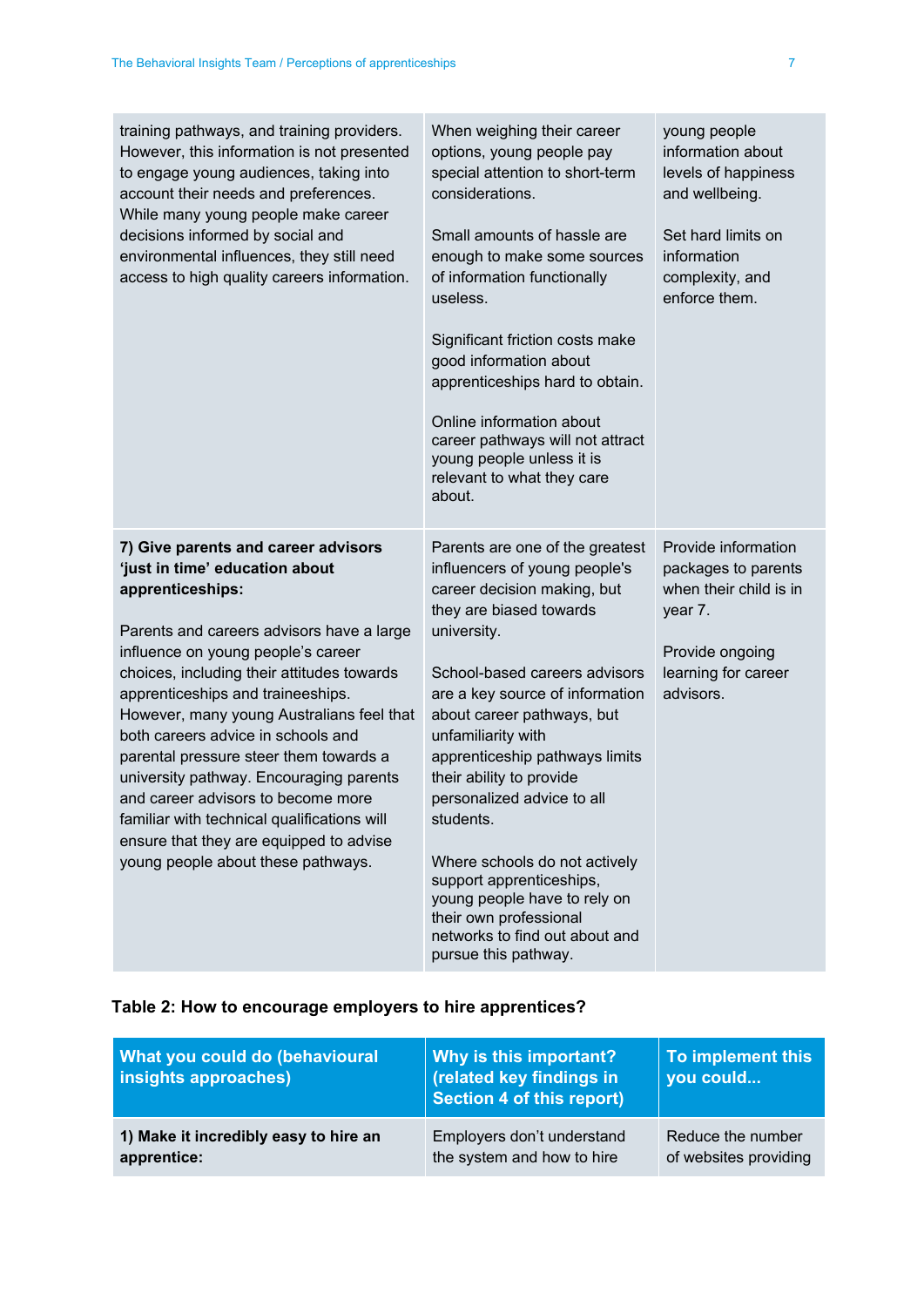| There is too much information about the<br>apprenticeship system, too many ways to<br>hire apprentices, and too many<br>organisations involved, for the system to<br>be easily navigable to time-poor<br>employers. Many employers, particularly<br>Small and Medium Enterprises, are<br>overwhelmed and don't know where to<br>start. Simplifying the system and<br>proactively streamlining the information<br>available is a necessary first step towards<br>a manageable system.                                                                                                                                                                                 | apprentices, and even if they<br>do, there's a lot of admin<br>involved.          | information about<br>apprenticeships.<br>Provide<br>easy-to-access<br>guidance and<br>resources to<br>employers.<br>Establish a national<br>clearing house,<br>similar to the<br>Australian<br><b>Universities</b><br>Admissions Centre.  |
|----------------------------------------------------------------------------------------------------------------------------------------------------------------------------------------------------------------------------------------------------------------------------------------------------------------------------------------------------------------------------------------------------------------------------------------------------------------------------------------------------------------------------------------------------------------------------------------------------------------------------------------------------------------------|-----------------------------------------------------------------------------------|-------------------------------------------------------------------------------------------------------------------------------------------------------------------------------------------------------------------------------------------|
| 2) Clearly explain the benefits of hiring<br>an apprentice, but be honest about the<br>challenges:                                                                                                                                                                                                                                                                                                                                                                                                                                                                                                                                                                   | The cost of hiring and training<br>an apprentice is felt before the<br>pay-offs.  | <b>Highlight the benefits</b><br>to the business of<br>hiring an apprentice.                                                                                                                                                              |
| To help employers overcome their<br>negative perceptions of apprentices and<br>tendency to focus on short term<br>considerations, information should be<br>provided to them which communicates the<br>benefits of engaging an apprentice (for<br>their business, the apprentice and the<br>community). However it is critical that this<br>information also acknowledges that<br>employing an apprentice can be<br>challenging and requires an investment<br>from the employer. Information which<br>appears one sided and to present<br>apprenticeships too favourably will lack<br>credibility, leading to reduced impact and<br>possible backlash from employers. | Employers have concerns<br>about the quality of workers<br>doing apprenticeships. | Draw on altruism and<br>highlight the benefits<br>to young people and<br>industry.<br>Use case studies and<br>peer examples to<br>show how employers<br>have faced and<br>overcome challenges<br>associated with hiring<br>an apprentice. |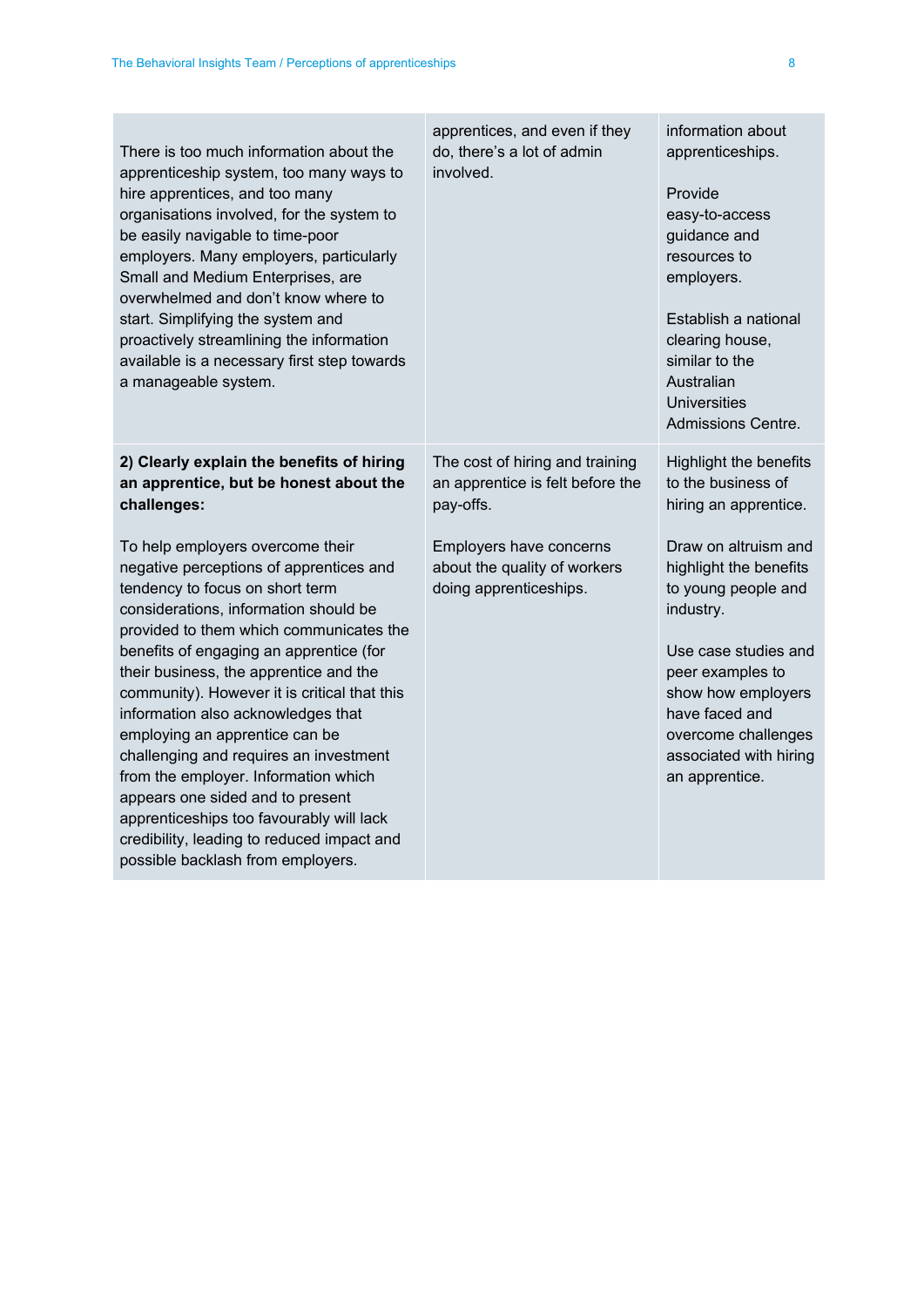## <span id="page-9-0"></span>**01 / Introduction**

### <span id="page-9-1"></span>**Purpose of the report**

From April 2019 to June 2020 the Council of Australian Governments Education Council is undertaking a review of senior secondary pathways into work, further education and training. The review will provide the Education Council with advice on helping senior secondary students to better understand and make decisions about post-school pathways.

As part of the review, the Behavioural Insights Team (BIT) has been commissioned to conduct a behavioural science research project focusing on apprenticeships. The aims of the project are to: understand how young people develop perceptions of and make decisions about apprenticeships; understand how employers make decisions about the hiring of apprentices; and identify opportunities to increase the uptake of apprenticeships amongst well-suited young people.

The report applies a behavioural insights lens to these issues, and sets out practical and evidence-based behavioural insights approaches for how to increase the attractiveness of apprenticeships and encourage uptake among well-suited individuals.

First, the report outlines important behavioural and social influences on young people's decisions about whether to pursue an apprenticeship, and sets out a series of behavioural insights approaches to encourage more young people to pursue this pathway (see Sections 2 and 3 of this report for more information). The report then outlines behavioural and social influences on employers' decisions about hiring apprentices, and sets out behavioural insights approaches to encourage more employers to employ apprentices (see Sections 4 and 5 of this report for more information).

### <span id="page-9-2"></span>**Scope, methodology and limitations**

#### **What's in scope in this report**

BIT has undertaken an evidence review to answer the following research questions provided by the Review Panel:

- 1. How do young people assemble information and make decisions in relation to post-secondary school options and pathways?
- 2. How do young people explore and assess jobs and industries, including apprenticeships?
- 3. How do employers make decisions in relation to the engagement of apprentices?
- 4. Why and at what stage/s do young people take apprenticeships out of contention?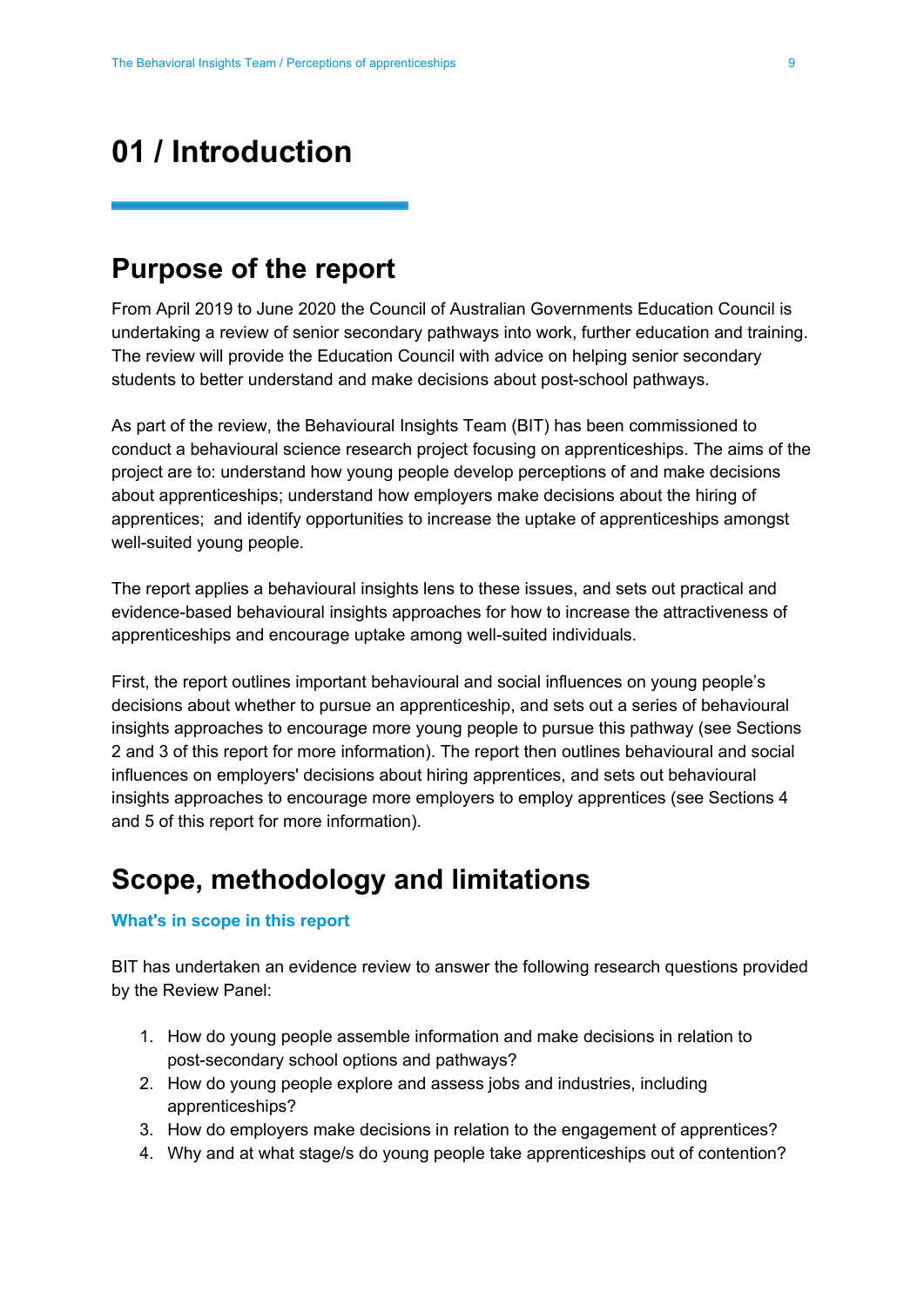5. What information and approaches/interventions could be used to a) keep the option of apprenticeships open to students and b) increase the level of esteem/attractiveness attached to apprenticeships, presenting them as a first choice for well-suited individuals?

This report focuses heavily on the information gathering and decision making behaviours of young people and employers, and sets out behavioural insights approaches to improve the uptake of apprenticeships.

#### **Methodology**

The report draws on Australian and international behavioural insights academic literature and government grey literature published within the last 10 years to explore the research questions outlined above. Academic articles were identified through a computerised literature search via Google Scholar, using relevant search terms to identify the most relevant literature. Government grey literature was sourced by the Behavioural Insights Team in addition to the material provided by the Education Council Review Panel Secretariat.

For a list of sources consulted please see Annex A: Bibliography.

#### **Limitations of the report**

#### **BIT did not do primary research**

The findings in this report are based on secondary evidence instead of new primary research, which limits the scope of the inquiry.

While the focus of this research is apprenticeship and traineeship pathways specifically, BIT also found that much of the available literature on how young people gather information and make decisions focuses on post-school pathways or vocational pathways more broadly. BIT has drawn on this research where it is relevant to formulating behavioural insights approaches in relation to apprenticeships and traineeships. Research suggests that the decision making processes of young people are similar in relation to all post-school pathways, and as a result many of the key findings and behavioural insights approaches in this report are also applicable to the vocational sector and other post-school pathways more broadly.

#### **The report only focuses on behaviour change**

The apprenticeship system in Australia is complex, and behaviour is only one part of the equation when looking to increase the uptake of apprenticeships. Federal, state and territory governments have undertaken considerable work in recent years to improve the Australian vocational education sector including apprenticeships, often focusing on issues relating to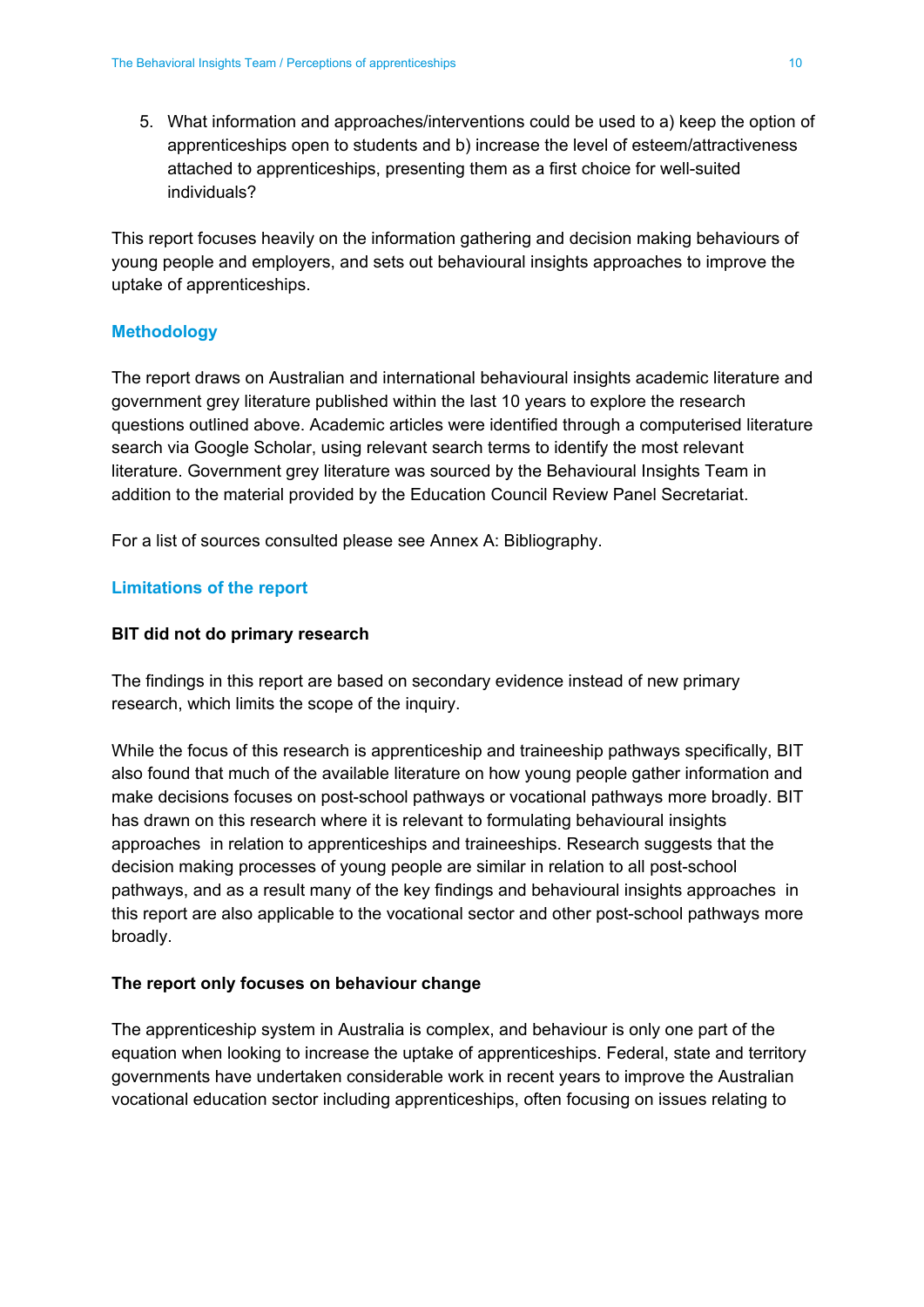system structure and funding.<sup>14</sup> These issues are a vital component of the work that needs to be undertaken on apprenticeships in Australia, but are outside the scope of this report.

#### **Young people are not a homogenous group**

The research focused on young people, broadly defined as secondary students in years 9 to 12, who are 15 - 19 years of age. While this report considers 'young people' as a whole throughout, BIT understands that young people are a heterogeneous population facing diverse issues relating to their age, sex and gender, racial and ethnic backgrounds, and social economic status, and has tried to understand these intersecting issues and how they relate to decisions about post-school pathways.

As set out below, the report finds that a range of behavioural and social factors influence young people's decision making about apprenticeships and traineeships. Where research indicates that the particular characteristics of young people are relevant, this is explained. Otherwise the report makes findings and sets out behavioural insights approaches which focuses on improving the perceptions of these pathways and their uptake amongst young people as a whole.

#### **The behavioural insights approaches in this report will not change everyone's behaviour**

The behavioural insights approaches set out in this report need to be tested and anchored in the real experiences of young people and employers across Australia, and the detailed realities of the Australian apprenticeship system, which is outside the scope of this project.

The aim of these behavioural insights approaches is to change the behaviour of young people and employers in the 'moveable middle'. For some students, an apprenticeship will never be an appropriate choice. Equally, some young people will have always known they wanted to pursue a vocational pathway. Similarly for employers, some will never hire an apprentice, and some will already do it regularly. The behavioural insights approaches target the groups in between: suitable young people who might benefit from an apprenticeship but who do not consider this pathway or decide against it due to the reasons identified in this report, and employers who are open to the hiring of apprentices but find the current system too cumbersome to do so.

### <span id="page-11-0"></span>**Background: apprenticeships and traineeships in Australia**

**What's the problem?**

<sup>14</sup> For example: Joyce, (2019). Strengthening skills: expert review of Australia's vocational education and training system; Nelms, Yuen, Pung, Farooqui, & Walsh. (2017), Factors affecting apprenticeships and traineeships.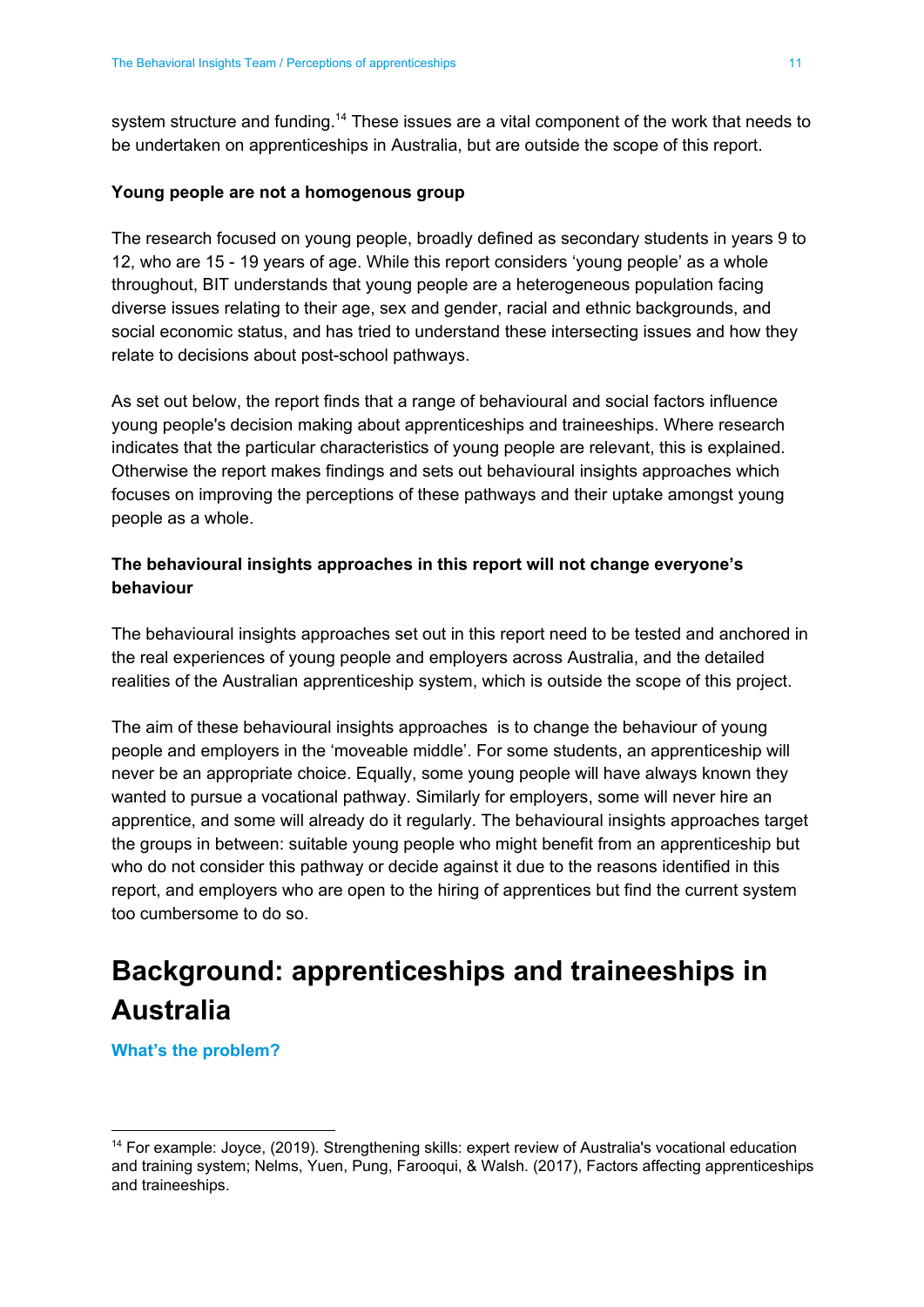Australia is currently experiencing a national skill shortage, with many trade roles in high demand. Despite this, the number of young people undertaking apprenticeships and traineeships has dropped significantly in recent years. Since 2012 the number of apprenticeship and traineeship commencements has dropped by over 58 percent. $^{15}$  A portion of this decline relates to system changes (such as removal of employer incentives and increase in apprentice pay rates).  $^{16}$  However, there are also behavioural reasons for low rates of young people deciding to undertake apprenticeships and traineeships.

Apprenticeships and traineeships are being overlooked by many young people. For example, 56% of students do not consider an apprenticeship pathway when leaving school. $^{18}$  Under the current system, young people need to actively choose to undertake an apprenticeship (instead of pursuing a university pathway), and set up an apprenticeship themselves. However this poses a challenge as many young people report low understanding of these pathways.<sup>19 20</sup>

Young people's decisions are also shaped by their perceptions of apprenticeships. These perceptions vary by socioeconomic status, with one study finding that young Australians in the lowest quartile of socioeconomic status were four times more likely to want to be technicians and trade workers than those in the highest quartile of socioeconomic status  $(20.3\%$  and 4.8% respectively).<sup>21</sup> In line with these career aspirations, people from a low socioeconomic status background are more likely to complete trade-based apprenticeships than those from a higher socioeconomic status background.<sup>22</sup> <sup>23</sup>

However research suggests that the stigma around apprenticeships prevents some young people from evaluating apprenticeships objectively.<sup>24-25</sup> Many students have already developed negative perceptions of vocational pathways in early high school.<sup>26</sup> These negative perceptions of vocational pathways can cause apprenticeships to be taken out of contention before they are fully considered.

#### **Why should more young people choose apprenticeship and traineeship pathways?**

- <sup>17</sup> Hargreaves, Stanwick, & Skujins. (2017). The changing nature of apprenticeships: 1996–2016.
- <sup>18</sup> Shipley, & Stubley. (2018). After the ATAR II: Understanding How Gen Z Make Decisions About Their Future'.

<sup>&</sup>lt;sup>15</sup> NCVER. (2019). Historical time series of apprenticeships and traineeships in Australia: infographic. <sup>16</sup> Ibid.

<sup>&</sup>lt;sup>19</sup> Ennis. (2018). Year13. Empowering young people to create their own future.

<sup>&</sup>lt;sup>20</sup> Shipley & Stubley. (2018) After the ATAR II: Understanding how Gen Z make decisions about their future.

<sup>21</sup> Polesel, Leahy, & Gillis. (2017). Educational inequality and transitions to university in Australia: aspirations, agency and constraints.

<sup>22</sup> According to a modelling study using 1995-2006 data from the *Longitudinal Surveys of Australian Youth.*

<sup>&</sup>lt;sup>23</sup> Karmel, Roberts & Lim. (2014). The impact of increasing university participation on the pool of apprentices.

<sup>&</sup>lt;sup>24</sup> Education Council. (2019). The Review of Senior Secondary Pathways into Work, Further Education and Training Discussion Paper.

 $25$  Hargreaves & Osborne. (2017). Choosing VET: aspirations, intentions and choice.

<sup>26</sup> Ibid.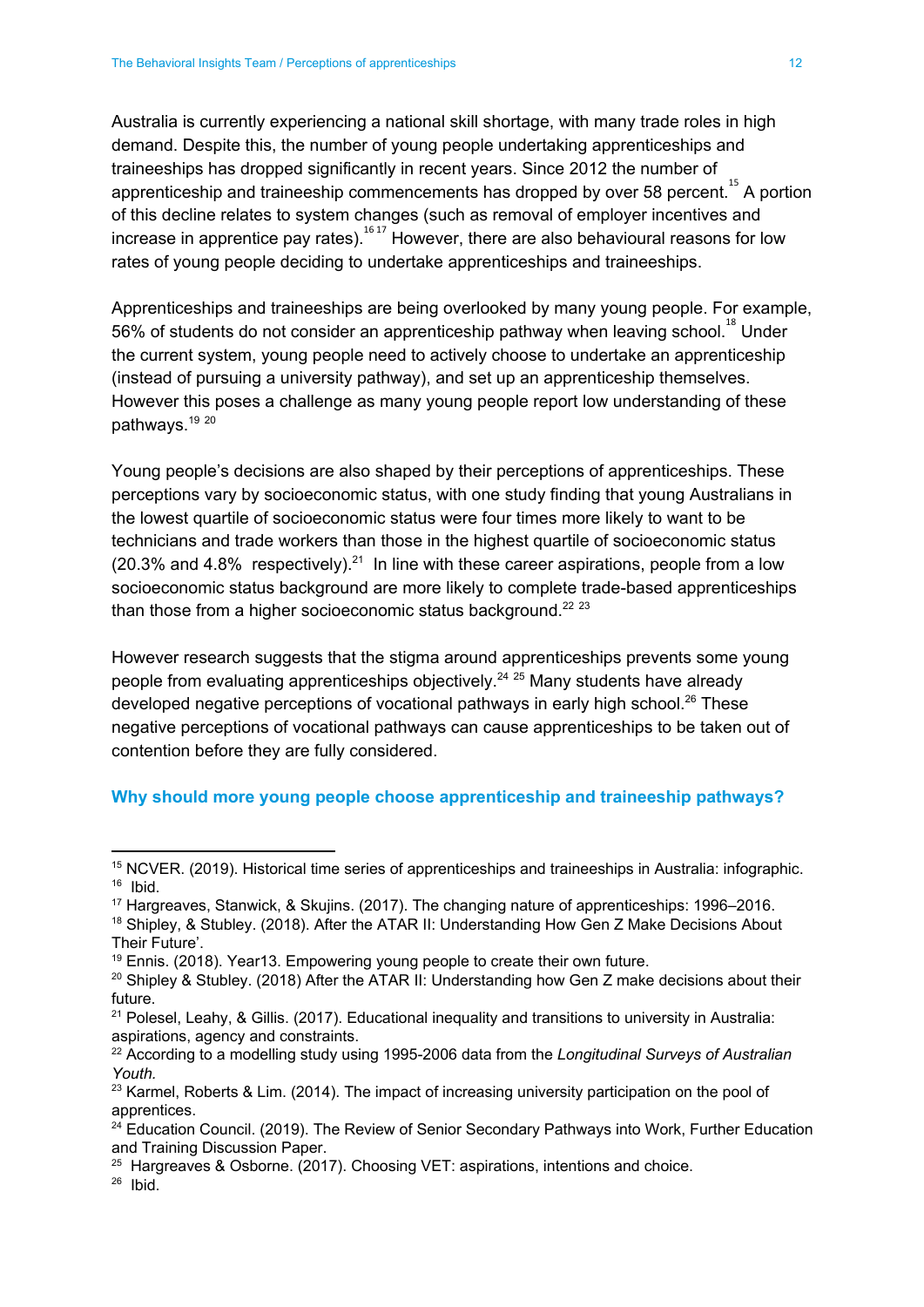Apprenticeships and traineeships are promising options for young Australians, combining on-the-job training with formal, nationally recognised qualifications. Apprenticeships have good employment outcomes. For example, 87.7% of those who completed an apprenticeship in 2018 were employed in 2019, with a median income of \$59,600.<sup>27</sup> These high employment outcomes broadly exist across the spectrum of apprentices including male and female apprentices, young people living in major cities and rural areas, people from non-English speaking backgrounds, and Indigenous apprentices.<sup>28</sup> Those who completed apprenticeships are more likely to end up in jobs relevant to their training than those who attended university. <sup>29</sup> Young people undertaking apprenticeships also report higher levels of wellbeing than those in other post-school pathways. $^{\text{30}}$  Research also indicates that those who have completed an apprenticeship have a strong sense of occupational identity. For example, research suggests that completing an apprenticeship is associated with a strong sense of pride and young people's ability to articulate the value of their skills.<sup>31</sup>

<sup>&</sup>lt;sup>27</sup> NCVER. (2019). Australian vocational education and training statistics: Apprentice and trainee experience and destinations.

 $28$  Ibid.

 $29$  Skillsroad is an initiative of Apprenticeship Support Australia and the broader business chamber movement in Australia, to provide a one-stop, independent destination for students and job seekers, as well as their key supporters (parents, teachers and employers), to navigate the journey to a fulfilling career. In 2018, Skillsroad conducted the 2018 Youth Census Survey. Over 30,000 people aged 15-24 took part in the survey using an online survey tool.

<sup>30</sup> Apprenticeships Support Australia. (2019) Skillsroad.com.au 2018 Youth Census.

<sup>&</sup>lt;sup>31</sup> Smith. (2016). Links between concepts of skill, concepts of occupation and the training system: A case study of Australia.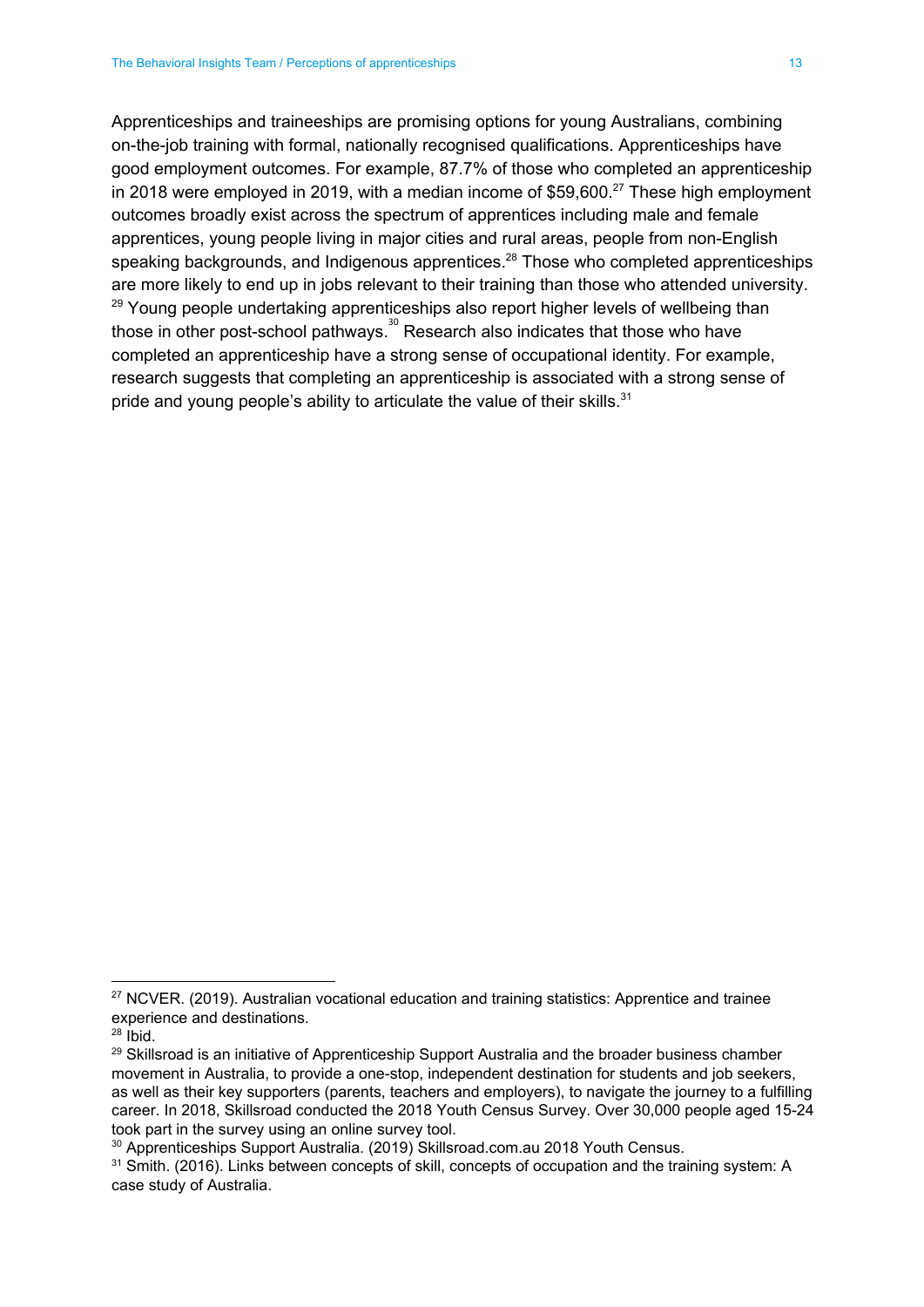#### **Box 1: What are apprenticeships and traineeships?**

Australia's apprenticeship and traineeship system combines paid employment with on-the-job and institutional training to provide apprentices with a nationally recognised qualification. Both apprenticeships and traineeships involve a registered legal training agreement, between an apprentice, an employer, and a registered training organisation  $(RTO).^{32}$ 

**Apprenticeships** form the foundation for a vocational career and take 3-4 years to complete. The majority of apprenticeships are in trade-based occupations, and qualifications are awarded at the Certificate III or Certificate IV level.

**Traineeships** typically take less than two years to complete. They cover a wider range of primarily service-focused industries (e.g. childcare, business, retail). They typically provide qualifications at the Certificate II or Certificate III level.<sup>33</sup>

**School based apprenticeships and traineeships:** School-based apprenticeships and traineeships (SBATs) are also available for Australian students aged 15 and over. Students are able to begin or complete a nationally recognised vocational qualification whilst completing their secondary school qualifications. Requirements for SBATs vary by state, and require coordination between the school, an employer, and an RTO. $34$ 

**Governance and funding structures:** Apprenticeships are delivered via an agreement between the Federal, State and Territory Governments, employers, and RTOs. Training plans and agreements must be in line with the Australian Qualifications Framework,<sup>35</sup> which is managed by the Federal Department of Education, Skills, and Employment.<sup>36</sup> State and territory governments are responsible for developing guidelines to ensure that qualifications, as well as employment arrangements during the apprenticeship, are suitable. $37$ 

**Ongoing reforms in the sector:** Federal, state and territory governments have undertaken significant work in recent years on improvements to the apprenticeships system and many reforms are underway or being planned. These include: initiatives to provide young people the opportunity to trial different industries;<sup>38</sup> financial incentives to employers for taking on apprentices;<sup>39</sup> scholarships for apprentices;<sup>40</sup> and reform to improve cross-jurisdictional cooperation and oversight of apprenticeships and traineeships. *41*

 $32$  Nelms et al. (2017), Factors affecting apprenticeships and traineeships

 $33$  Ibid.

<sup>&</sup>lt;sup>34</sup> Australian Apprenticeships. (2019). Australian School-based Apprenticeships Fact Sheet.

 $35$  Nelms et al. (2017). Factors affecting apprenticeships and traineeships

<sup>36</sup> Australian Qualifications Framework.

<sup>&</sup>lt;sup>37</sup> Nelms et al. (2017), Factors affecting apprenticeships and traineeships

<sup>38</sup> Apprenticeship Employment Network. (2019). MIP Overview.

<sup>&</sup>lt;sup>39</sup> Australian Apprenticeships. (2019). Supporting Apprentices and their Employees.

<sup>40</sup> Australian Department of Education, Skills and Employment. (2020). Delivering Skills for Today and Tomorrow.

<sup>41</sup> Joyce. (2019). Strengthening skills: expert review of Australia's vocational education and training system.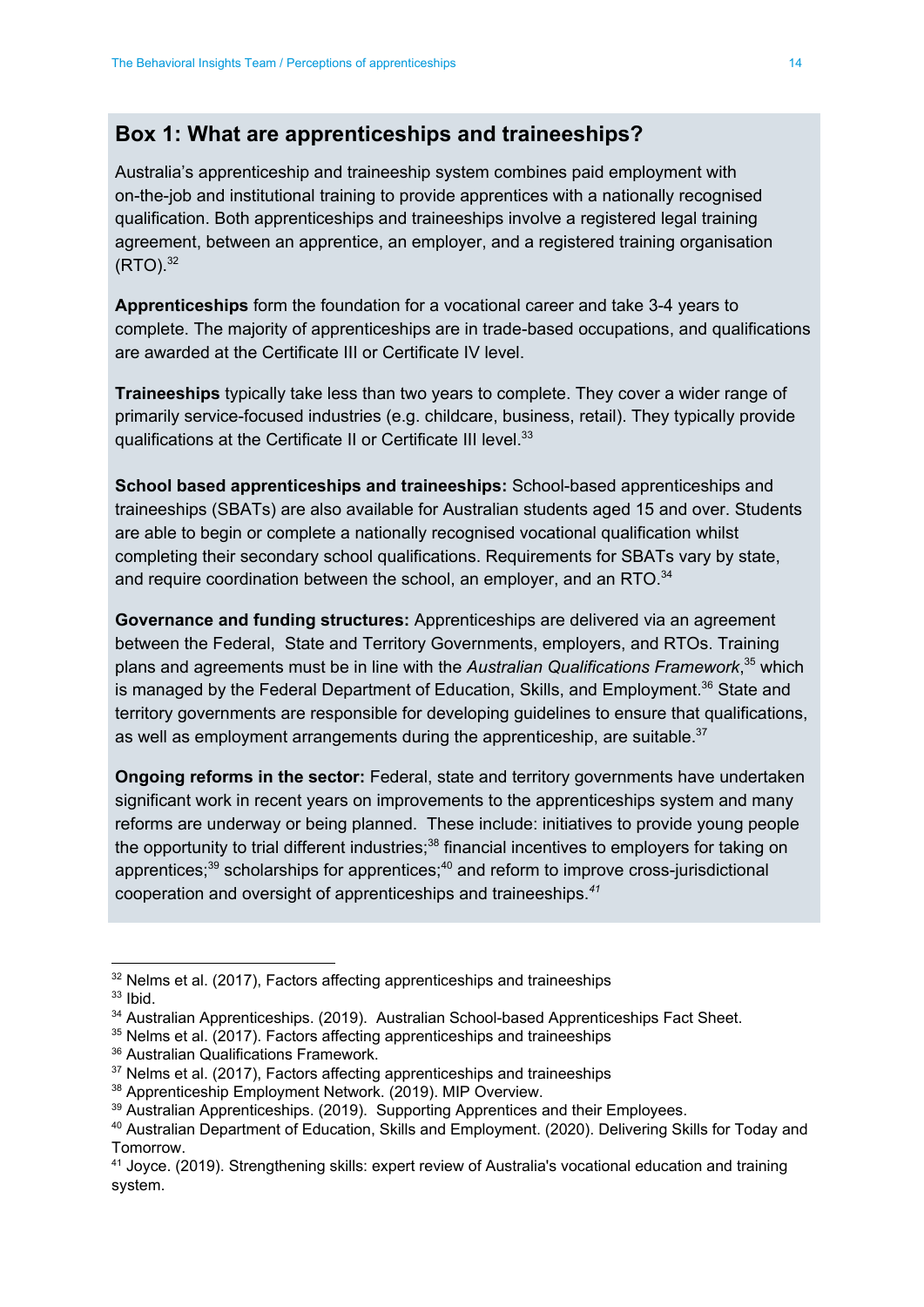## <span id="page-15-0"></span>**02 / How young people make decisions about apprenticeship and traineeship pathways**

Young people's decisions about what to do after secondary school are the product of their internal psychology plus a set of external influences. In some cases this process results in a rational weighing-up of the relevant reasons for and against each option, but in most it falls short of that ideal, sometimes with unhappy consequences for the young people involved. Policymakers seeking to act in the apprenticeships system need to understand how changes they make translate to changed perceptions in young people and then into changed behaviour. This section of the report examines these influences in turn, with a focus on areas where decision making can go wrong, and areas where apprenticeships fare particularly poorly:

- 1. Psychology of the decision
- 2. Personal influencers on young people's career decision making
- 3. The impact of schools on career decision making
- 4. How available information affects young people's career decision making.

At the moment the net result of these influences is a hostile environment for proper consideration of apprenticeships. The bar for apprenticeships is set high by a system which treats university as the desirable default. Young people have a limited 'cognitive budget' of time, energy and attention to spend on investigating apprenticeships and traineeships. That budget is then largely squandered by information and resources which are unnecessarily cumbersome and don't speak to their core concerns. This results in many young people ruling out these options without ever actively considering whether they would be a suitable pathway.

### <span id="page-15-1"></span>**Psychology of the decision**

#### **Key findings on the psychology of the decision**

- The biggest single influence on post secondary decisions is which option is seen as the norm or default - for most students that is university.
- When exploring alternatives to the university default, young people typically don't amass a large amount of information or weigh up all of their options.
- Small amounts of hassle are enough to make some sources of information functionally useless ('friction costs').
- The information young people do gather is biased to facts which confirm their existing preferences.
- When weighing their career options, young people pay special attention to short-term considerations ('present bias').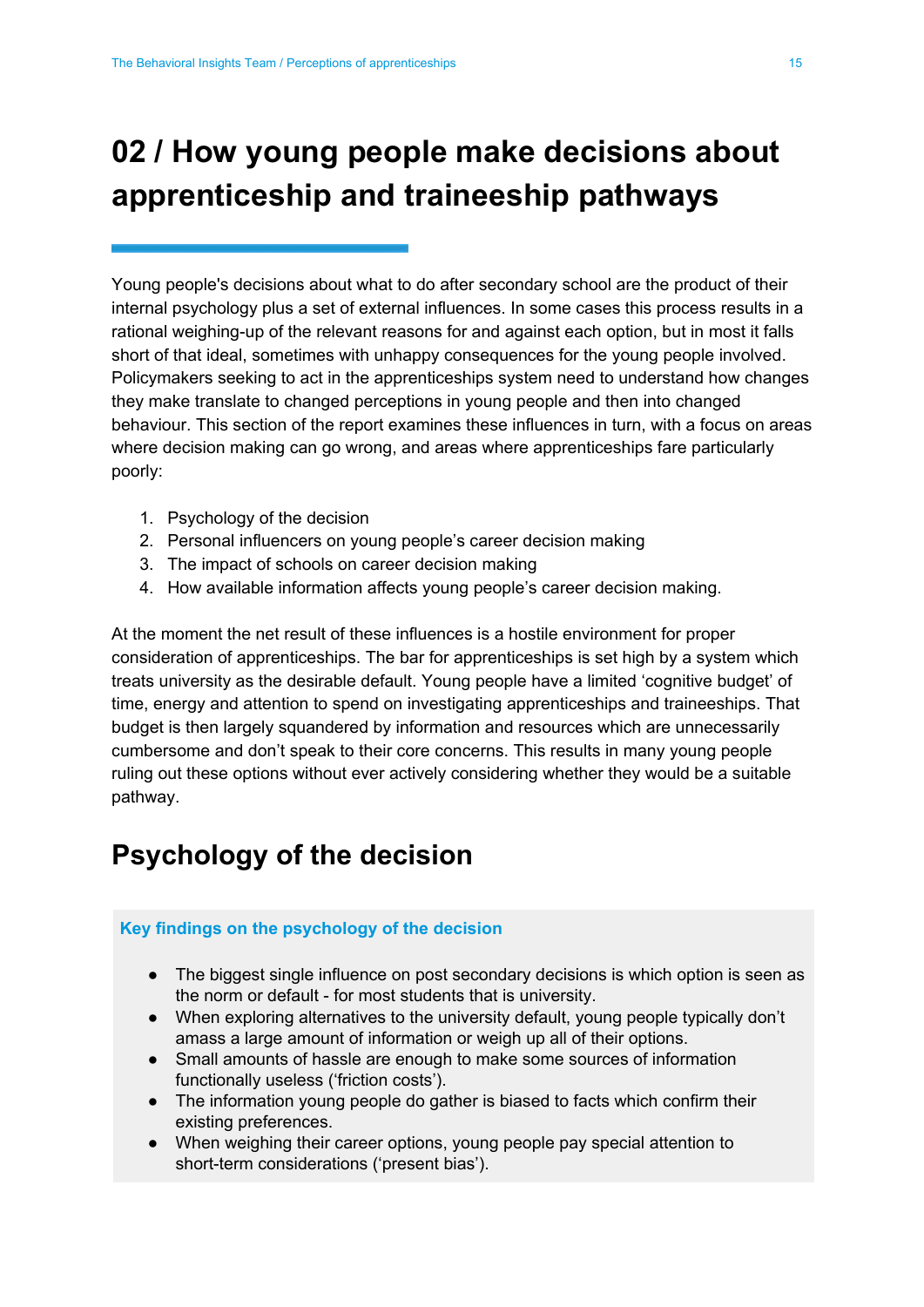#### **Box 2: Why 'biases and heuristics' matter to post secondary pathways**

Behavioural biases are useful for understanding how humans make real life decisions. This is because humans rarely make decisions with unrestricted access to complete information. In reality, decision making is limited by time, the information people have at hand and the cognitive limitations of people's minds.

As a result, people often make decisions based on 'heuristics'.<sup>42</sup> These are mental shortcuts or rules-of-thumb which help us process a large amount of information in our day to day lives, but can also lead to poor decision making in certain contexts. Biases arise in circumstances where heuristics systematically lead us astray - for example, the 'availability heuristic' helps us estimate probabilities based on how easily they can be brought to mind, but causes a bias where people overestimate the risk of rare but vivid events such as earthquakes or tornados.

There is growing physiological and psychological evidence that people's ability to engage in more deliberative decision making does not fully develop until young adulthood. This manifests in two key ways.<sup>43 44</sup> Firstly, young people are less likely to critically evaluate their options when making a decision. As a result young people are more vulnerable to risk-taking and impulsive behaviour compared to adults.  $45,46$  Secondly, young people rely on opportunistic sources of information such as friends, family and digital media, rather than assessing options on their own.<sup>47</sup>

Reliance on heuristics may be heightened for individuals of low socioeconomic status. These young people have increased pressures on their time and fewer resources leading to lower engagement in the decision making process, $48,49$  and hence rely more on opportunistic sources of information. $50$  The economic and emotional strain of financial hardship can also impair decision making, as people with scarcer access to resources tend

 $42$  Heuristics are mental shortcuts which people adopt to solve problems and make judgments quickly and efficiently. These rule-of-thumb strategies aid decision-making and enable people to function without having to consciously deliberate about each course of action.

<sup>43</sup> Sunstein. (2008). Adolescent risk-taking and social meaning: A commentary.

<sup>44</sup> Arain, Haque, Johal, Mathur, Nel, Rais, ... & Sharma. (2013). Maturation of the adolescent brain.

<sup>45</sup> Steinberg. (2004). Risk taking in adolescence: what changes, and why?

<sup>&</sup>lt;sup>46</sup> Steinberg. (2007). Risk taking in adolescence: new perspectives from brain and behavioral science.

 $47$  Viswanathan & Jain. (2013). A dual-system approach to understanding "generation Y" decision making.

<sup>48</sup> Greenbank & Hepworth. (2008). Working class students and the career decision-making process: A qualitative study.

 $49$  Dickinson. (2019). Choices that students make between different post-18 routes and whether these choices are effective and reliably informed: review of relevant literature and evidence.

<sup>50</sup> Usher. (1998). Income-Related Barriers to Post-Secondary Education, Council of Ministers of Education.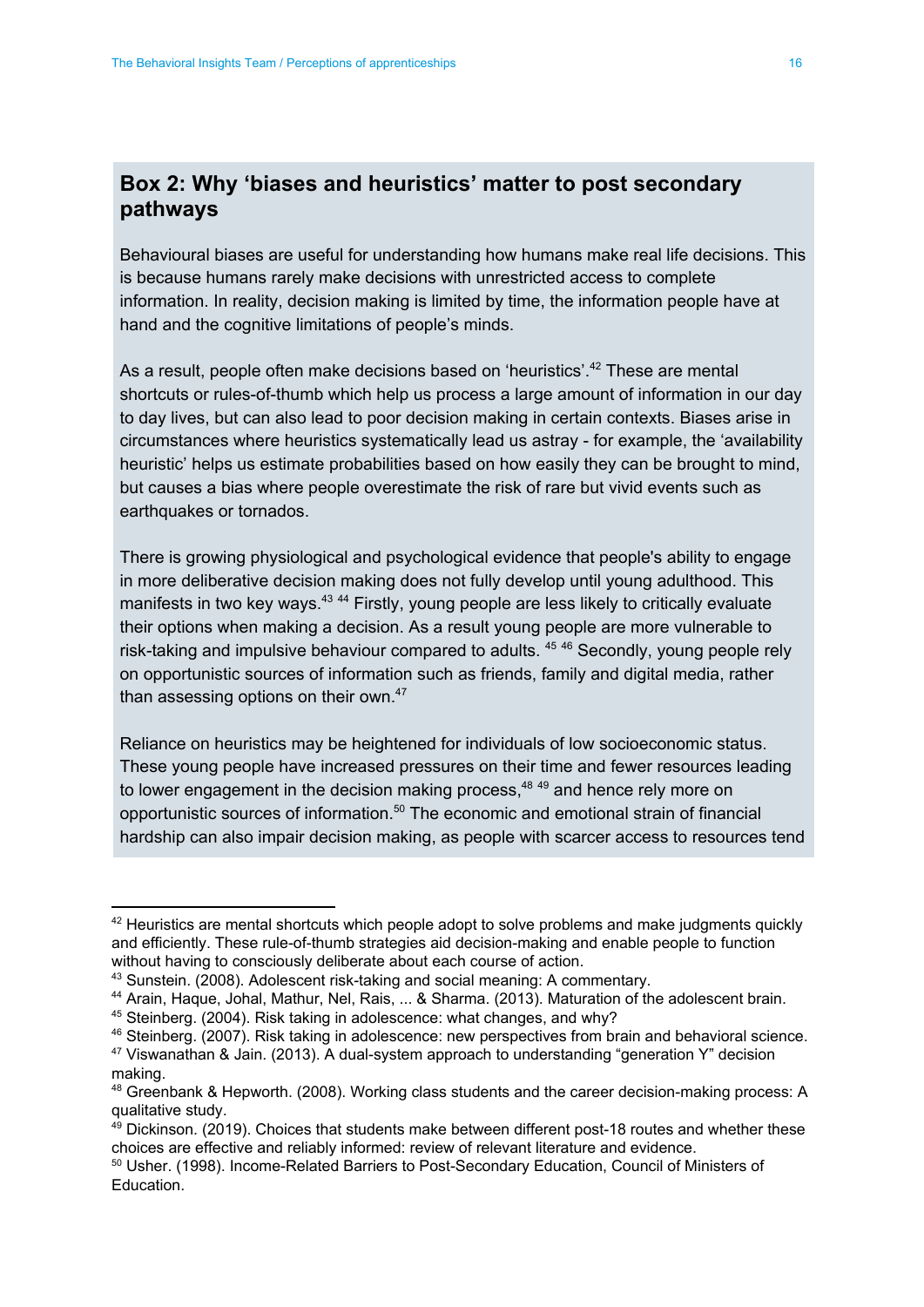to invest time and energy into managing daily expenditures with less resources to focus on long term planning.<sup>51</sup>

Behavioural biases and heuristics often manifest as barriers to young people making well considered decisions about post-school pathways. However, consideration of these biases and heuristics by policy makers also presents an opportunity. Making small changes to the decision making architecture and information available to young people can significantly improve the way young people approach and make these decisions. Suggestions about how to do this are set out in the behavioural insights approaches sections of this report.

#### **Table 3: Behavioural biases and heuristics which influence how young people make decisions about post-school pathways**

| <b>Bias or</b><br>heuristic | How this influences career decisions                                                                                                                                                                                                                                                                                                                                                                            |
|-----------------------------|-----------------------------------------------------------------------------------------------------------------------------------------------------------------------------------------------------------------------------------------------------------------------------------------------------------------------------------------------------------------------------------------------------------------|
| Present bias                | People overvalue immediate costs or rewards at the expense of their long-term<br>intentions. <sup>52</sup> Young people's decisions and actions are particularly influenced by<br>emotional and in-the-moment pressures rather than consideration of future<br>outcomes. <sup>53</sup> This may make it harder for them to appreciate the temporally distant<br>employment benefits that apprenticeships offer. |
| Confirmation<br>bias        | People seek out or evaluate information in a way that fits with their existing<br>thinking and preconceptions. <sup>54</sup> If young people form negative attitudes towards<br>apprenticeships, they will be less likely to seek or absorb information about<br>apprenticeships in a neutral way.                                                                                                              |
| Status quo bias             | People are more likely to choose an option presented as the default or status<br>quo. <sup>55</sup> University pathways are now perceived to be the default post secondary<br>school option for young people, meaning that fewer young people will engage<br>with vocational avenues.                                                                                                                           |
| <b>Friction costs</b>       | Friction costs refer to small, seemingly minor details that make a task more<br>effortful, and they have a disproportionately large effect on whether people<br>complete a task. <sup>56</sup> As many young people have to proactively seek out<br>information about apprenticeships, these friction costs might deter them from<br>engaging with these avenues.                                               |
| Familiarity<br>principle    | People tend to develop a preference for things simply because they are familiar. <sup>57</sup><br>Compared to other pathways, young people experience a lack of exposure to<br>apprenticeships and vocational careers though personal and public channels.                                                                                                                                                      |

<sup>51</sup> Adamkovič & Martončik. (2017). A review of consequences of poverty on economic

decision-making: A hypothesized model of a cognitive mechanism.

<sup>52</sup> Green, Fry & Myerson. (1994). Discounting of delayed rewards: A life-span comparison.  $53$  Ibid.

<sup>&</sup>lt;sup>54</sup> Nickerson. (1998). Confirmation bias: A ubiquitous phenomenon in many guises.

<sup>55</sup> Jachimowicz, Duncan & Weber. (2016). Default-Rejection: The Hidden Cost of Defaults.

<sup>56</sup> Bettinger, Long, Oreopoulos, & [Sanbonmatsu.](http://dx.doi.org/10.1093/qje/qjs017) (2012). The role of application assistance and information in college decisions: Results from the H&R Block FAFSA [experiment.](http://dx.doi.org/10.1093/qje/qjs017)

<sup>57</sup> Zajonc. (2001). Mere Exposure: A Gateway to the [Subliminal.](https://semanticscholar.org/paper/7fceeb29ef3c50c40d4ffdd50853e3e9e13c4449)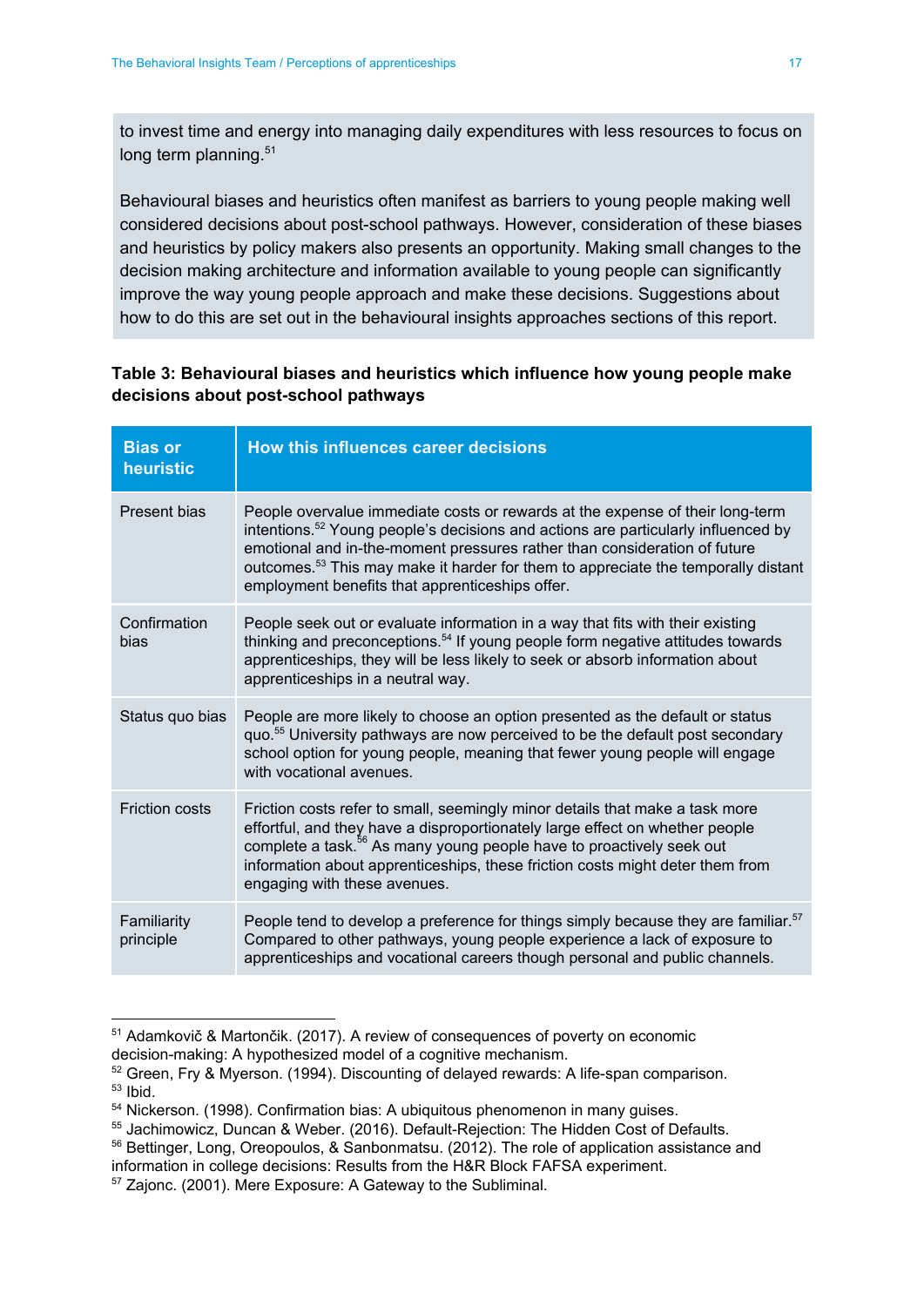| Social norms       | The perception of what constitutes normal or desirable behaviour amongst one's<br>social group has strong influences on behaviour. <sup>58 59</sup> As only a minority of people<br>complete apprenticeships, completing or considering one may violate a 'norm' set<br>by young people's social networks.                                                                |
|--------------------|---------------------------------------------------------------------------------------------------------------------------------------------------------------------------------------------------------------------------------------------------------------------------------------------------------------------------------------------------------------------------|
| Choice<br>overload | Having too many choices can make decisions more difficult, meaning that people<br>make suboptimal decisions or postpone deciding entirely. As young people have to<br>choose from hundreds of potential post-school pathways, they may be more prone<br>to heuristics and are unlikely to consider all options.                                                           |
| Satisficing        | Satisficing is a heuristic that involves choosing an option that meets a set of<br>minimum standards, rather than continuing to search for an optimal choice. <sup>60</sup> In<br>career decision making, this may mean selecting a pathway that satisfies a small<br>number of criteria (e.g. years of study, salary) without searching for the best<br>possible option. |

#### **The biggest single influence on post secondary decisions is which option is seen as the norm or default**

People tend to prefer the status quo, or in other words, to maintain the existing state of affairs.<sup>61</sup> This means that, even when other options are preferable, people may select the 'default' (i.e. the option that they were allocated). One meta-analysis exploring how defaults affect decision making found that default options are selected on average 23% more often (all else being equal).<sup>62</sup> This preference for defaults holds even when making important life decisions. 63

University is increasingly represented as and perceived to be the 'default' post-secondary pathway for many young Australians, $64$  to the exclusion of other pathways such as apprenticeships and traineeships. For example, one modelling study found that university participation directly displaces men who otherwise may have completed apprenticeships.<sup>65</sup>

One reason for the presentation of university as the default pathway is that young people's key influencers prioritise information about university. Many parents are more familiar with university career pathways and more confident in providing advice about these options, and

<sup>58</sup> Cialdini (2007). Influence: The Psychology of Persuasion.

<sup>59</sup> Deutsch & Gerard. (1955). A study of normative and informational social influences upon individual judgment.

<sup>&</sup>lt;sup>60</sup> Bazerman & Moore. (2009). Judgement in Managerial Decision Making.

 $61$  Kahneman, Knetsch & Thaler. (1991). Anomalies: The endowment effect, loss aversion, and status quo bias.

 $62$  Jachimowicz, Duncan & Weber. (2016). Default-Rejection: The Hidden Cost of Defaults.

 $63$  For example, 77% of seriously ill patients accepted a 'comfort-oriented' end of life care regime when it was the default option, while only 43% of patients with a different default option chose it;

Halpern & Loewenstein. (2013). Default options in advance directives influence how patients set goals for end-of-life care.

<sup>&</sup>lt;sup>64</sup>Wyman, McCrindle, Whatmore, Gedge & Edwards. (2017). Perceptions are not reality: myths, realities & the critical role of vocational education & training in Australia.

 $65$  Karmel, Roberts, & Lim. (2014). The impact of increasing university participation on the pool of apprentices.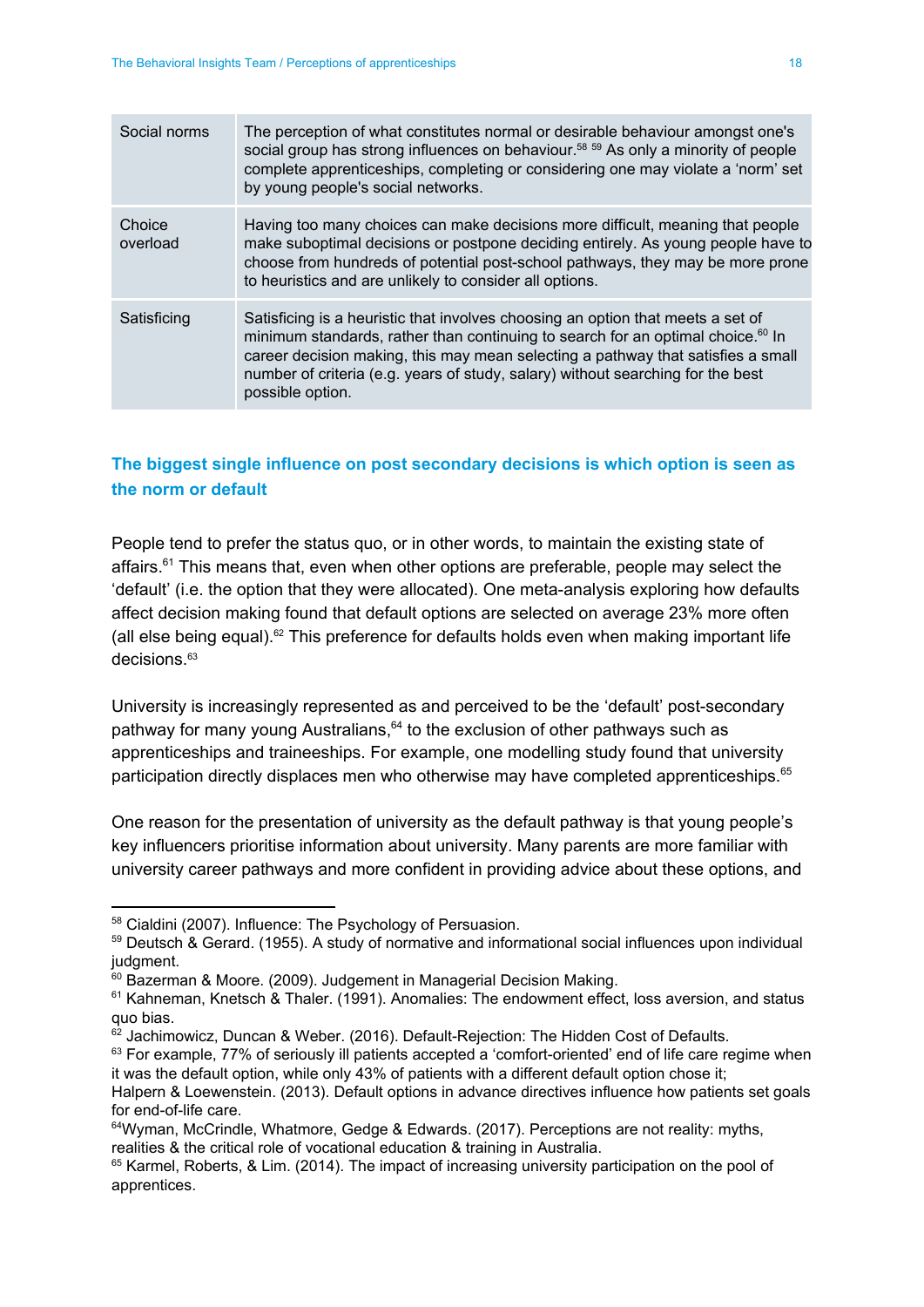are therefore more likely to discuss them with young people. $^{66}$  Schools also provide advice which presents university as the default pathway. One recent review reported that a common complaint amongst stakeholders was an inbuilt bias against vocational pathways, with school systems pushing young people who may flourish in vocational pathways towards university.<sup>67</sup> Supporting this idea, a third of young Australians report never having heard about apprenticeship opportunities during school. 68

The presentation of university as the default pathway means that some young Australians go to university sheerly because it is the 'status quo', with one study finding that almost 15% of young Australians who attended university did so because they didn't know what else to do, suggesting that they were 'going with the default'.<sup>69</sup>

#### **When exploring alternatives to the university default, young people typically don't amass a large amount of information or weigh up all of their options ('satisficing')**

Young people need to choose between hundreds of potential post-school pathways.<sup>70</sup> Ideally, young people would consider the wide range of possible career options before identifying a profession that they wish to pursue. However, research finds that students do not utilise the type of rational approaches to career decision-making promoted by policymakers and the education system.<sup>71</sup> Instead of engaging in extensive information seeking processes before making career decisions,<sup>72</sup> they adopt a number of mental shortcuts to simplify their decision.

This is because comparing multiple career pathways is a complicated and cognitively demanding task. Young people experience choice overload, feeling overwhelmed by the range of pathways and no clear way to make sensible comparisons.<sup>73</sup> Research finds that choice overload is most likely to occur when people are faced with time constraints, complex choices, and a lack of expertise. 74

To overcome this, research suggests that many young people simplify their decision by narrowing their scope to consider fewer options and compare them among a smaller set of

<sup>&</sup>lt;sup>66</sup> Demos. (2015). Commission on Apprenticeships Report.

<sup>&</sup>lt;sup>67</sup> Joyce. (2019). Strengthening skills: expert review of Australia's vocational education and training system.

<sup>68</sup> Bisson & Stubley. (2017). After the ATAR: Understanding How Gen Z Transition into Further Education and Employment

<sup>69</sup> Apprenticeships Support Australia. (2019) Skillsroad.com.au 2018 Youth Census.

 $70$  For example, even for those who choose to complete an apprenticeship must choose one of hundreds of potential qualifications; Australian Government Department of Education Skills and Employment. (2019). Australian Apprenticeships Incentives Program Appendix A - List of Australian Apprenticeships Incentives Qualifications as at 1 July 2019.

 $71$  Greenbank. (2014). Career decision-making: 'I don't think twice, but it'll be all right'.

 $72$  Dickinson. (2019). Choices that students make between different post-18 routes and whether these choices are effective and reliably informed: review of relevant literature and evidence. Final Report, May 2019.

<sup>&</sup>lt;sup>73</sup> The Careers & Enterprise Company. (2016). A response to the Moments of Choice research: a programme to support informed choice.

<sup>74</sup> Chernev, Böckenholt & Goodman. (2015). Choice Overload: A [Conceptual](http://paperpile.com/b/ShXKPX/bAHZn) Review and [Meta-Analysis.](http://paperpile.com/b/ShXKPX/bAHZn)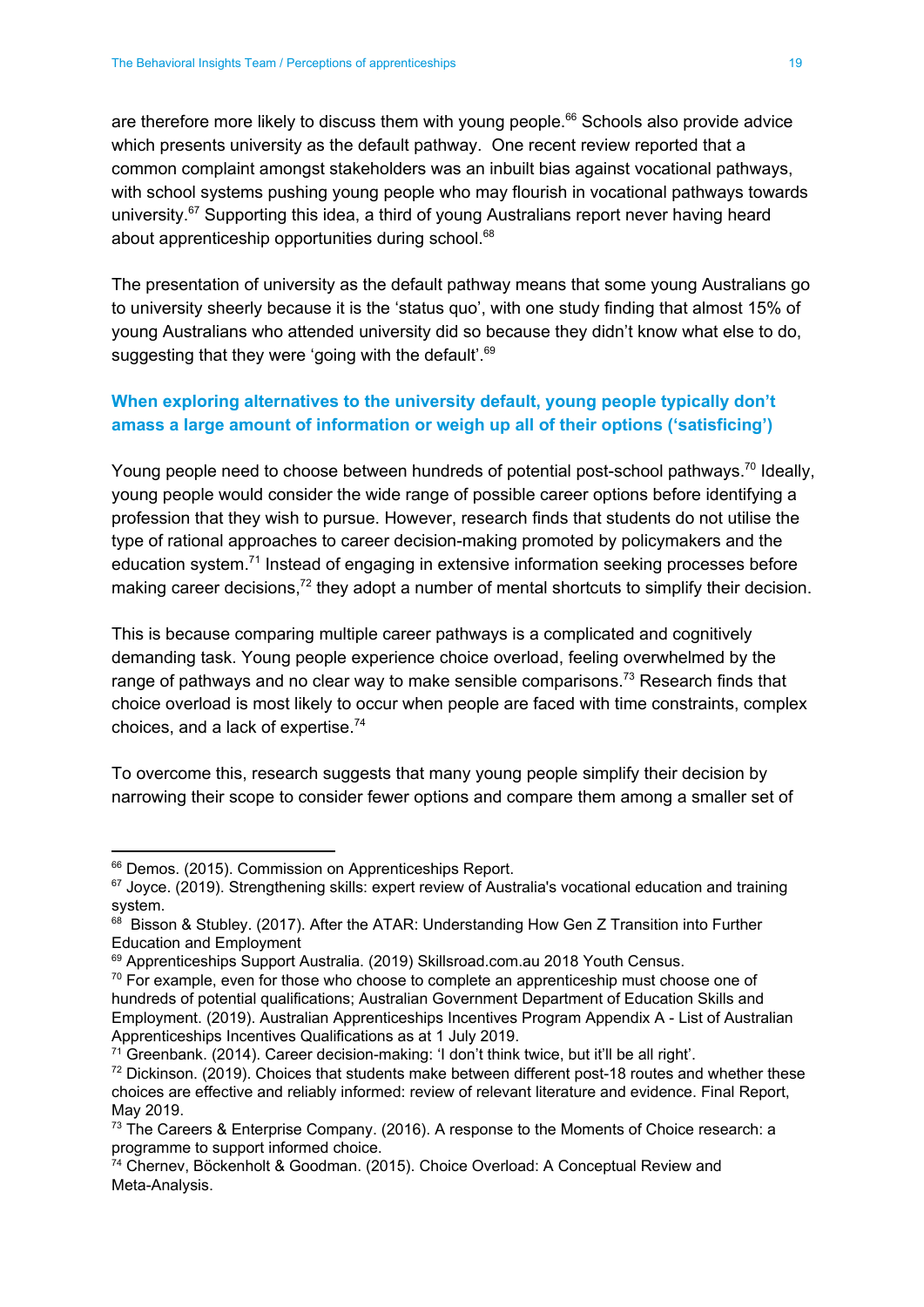attributes (e.g. salary, availability at local college, cost of the course)<sup>75</sup> until a minimum standard of acceptability is met.<sup>76</sup>

#### **Small amounts of hassle are enough to make some sources of information functionally useless ('friction costs')**

As apprenticeships and traineeships are not promoted equally compared to academic pathways, young people and their parents have to proactively seek out information about these avenues. Online careers information is often incomplete, fragmented across different websites, and difficult to navigate.<sup>77</sup> As a result, interested students may have difficulty accessing information about these pathways. These barriers that make a process more effortful are known as friction costs,<sup>78</sup> and they have a disproportionately large effect on whether people complete a task.

#### **The information young people do gather is biased to facts which confirm their existing preferences ('confirmation bias')**

People tend to seek, interpret, prioritise, and remember information which confirms one's prior beliefs. This mental shortcut is known as confirmation bias.<sup>79</sup> Confirmation bias may impact young peoples' consideration of apprenticeships. Many young Australians report low understanding<sup>80</sup> and negative perceptions<sup>81</sup> of the value of apprenticeships by the time they start seeking career information. Furthermore, in many educational contexts, apprenticeships are less common and therefore unfamiliar, or are not presented with equal representation compared to university pathways. $82$  This means that young people may be less likely to seek, or may devalue or dismiss information about apprenticeships and traineeships.

Research from the UK shows that young people demonstrate confirmation bias in their information seeking behaviour, choosing a pathway based on an array of factors and then sourcing information to support it. $^{83}$  BIT's qualitative research on how young people make career decisions in the UK found that students in their final years of high school already had a career in mind and spent most of their time researching the qualifications needed to achieve that goal.<sup>84</sup>

<sup>75</sup> Department of Business, Innovation and Skills. (2012). Tracking the decision making of high achieving HE applicants.

<sup>76</sup> Bazerman & Moore. (2009). Judgement in Managerial Decision Making.

<sup>77</sup> Joyce. (2019). Strengthening skills: expert review of Australia's vocational education and training system.

<sup>&</sup>lt;sup>78</sup> Hallsworth, Halpern, Algate, Gallagher, Nguyen, Ruda, ... & Reinhard. (2014). EAST Four simple ways to apply behavioural insights.

<sup>79</sup> Plous. (1993). The Psychology of Judgment and Decision Making.

 $80$  Shipley & Stubley. (2018). After the ATAR II: Understanding how Gen Z make decisions about their future.

<sup>81</sup> NSW Government, Department of Industry & Year13 Post-School Pathways Survey. Research Reports Findings and Conclusions. 2019

<sup>&</sup>lt;sup>82</sup>City & Guilds Centre for Skills Development. (2011). New Directions: Young people's and parents' views of vocational education and careers guidance

<sup>83</sup> Dickinson. (2019). Choices that students make between different post-18 routes and whether these choices are effective and reliably informed: Review of relevant literature and evidence.

<sup>84</sup> Moments of choice. (2016). The Behavioural Insights Team.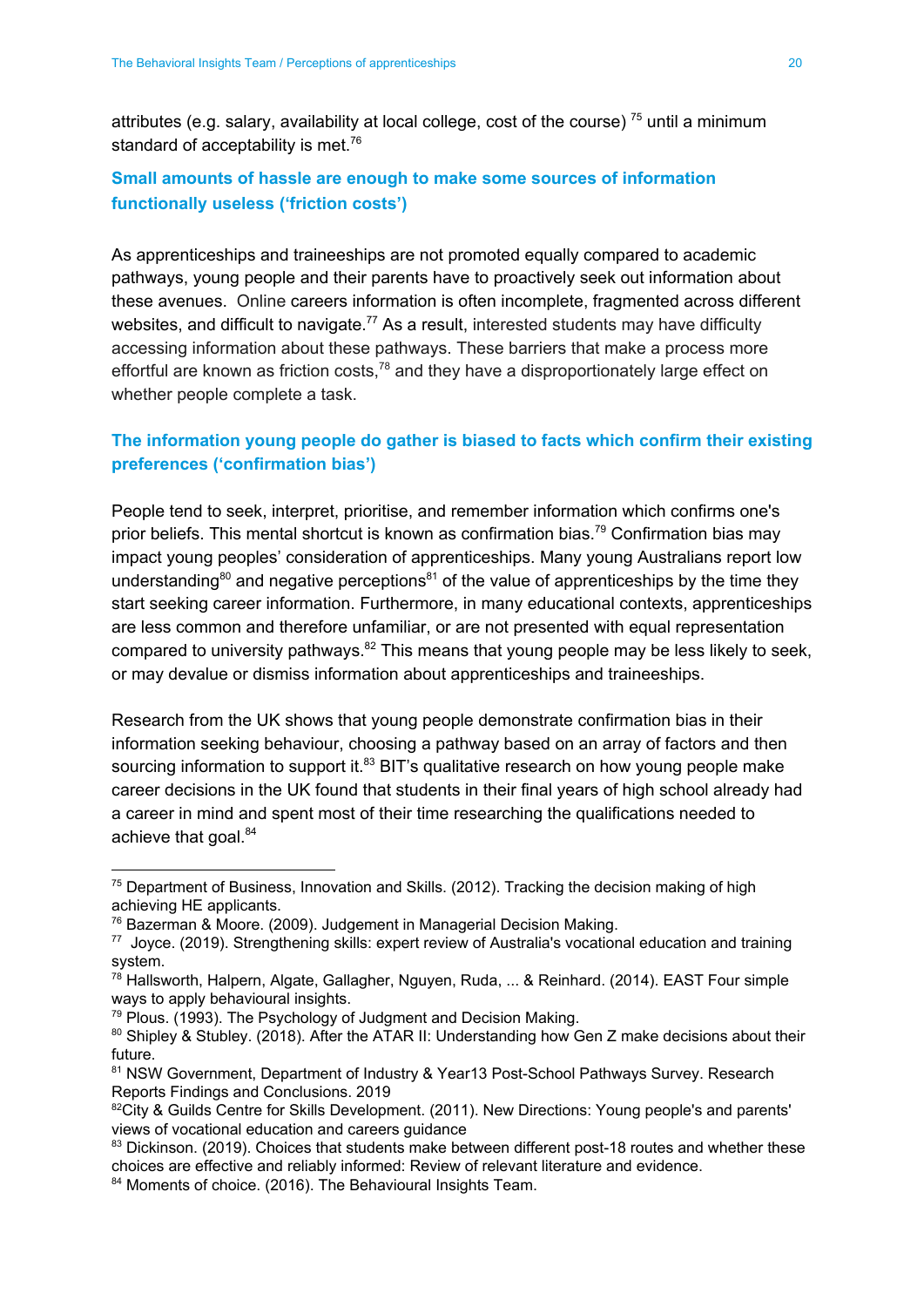Confirmation bias also affects the information-seeking behaviour of career-choice influencers such as parents and career advisers. A disproportionate percentage of these influencers undervalue apprenticeships and traineeships compared to university, $85$  because they have less lived experience of these pathways.<sup>86</sup>

#### **When weighing their career options, young people pay special attention to short-term considerations ('present bias')**

Evidence from neuroscience has found that young people are vulnerable to momentary influences in decision making and consider future outcomes less than adults. $18788$  The tendency to overweight immediate payoffs relative to those which are further away in time is known as present bias. This behavioural bias explains why many people would prefer to receive \$10 today than receive \$15 in a week's time.<sup>89</sup> Present bias has important implications for career decisions, as people tend to place less value on consequences which occur further away in time.

Present bias is a universal phenomenon, with university students from 53 countries (including Australia) demonstrating some degree of present bias when making decisions about hypothetical monetary decisions.<sup>90</sup>

When applied to decisions about post-school pathways, the existence of present bias means that young people may not be focusing on or developing their long term goals, and may instead overweight short term costs or benefits. This may be a problem in this cohort - with key considerations for young Australians seeking apprenticeships being , finding an apprenticeship, balancing work and study, and low training salaries, all relatively short term considerations.<sup>91</sup> Young people from low income backgrounds may be particularly present biased, placing greater emphasis in the immediate costs of post-school training, and undervaluing the future earnings that could be unlocked by gaining these qualifications. $92$ 

## <span id="page-21-0"></span>**Personal influencers on young people's career decision making**

<sup>85</sup> Wyman, McCrindle, Whatmore, Gedge, & Edwards. (2017). Perceptions are not reality: myths, realities & the critical role of vocational education & training in Australia.

<sup>&</sup>lt;sup>86</sup> Roksa & Potter. (2011). Parenting and academic achievement: Intergenerational transmission of educational advantage.

<sup>&</sup>lt;sup>87</sup>Blakemore & Choudhury. (2006) Development of the adolescent brain: implications for executive function and social cognition.

<sup>88</sup> Loewenstein & Elster. (1992). Choice over time.

<sup>89</sup> O'Donoghue & Rabin. (1999). Doing it now or later.

<sup>90</sup> Wang, Rieger & Hens. (2016). How time preferences differ: Evidence from 53 countries.

<sup>91</sup> Apprenticeships Support Australia. (2018) Skillsroad.com.au 2017 Youth Census.

<sup>92</sup> Usher. (1998). Income-Related Barriers to Post-Secondary Education, Council of Ministers of Education.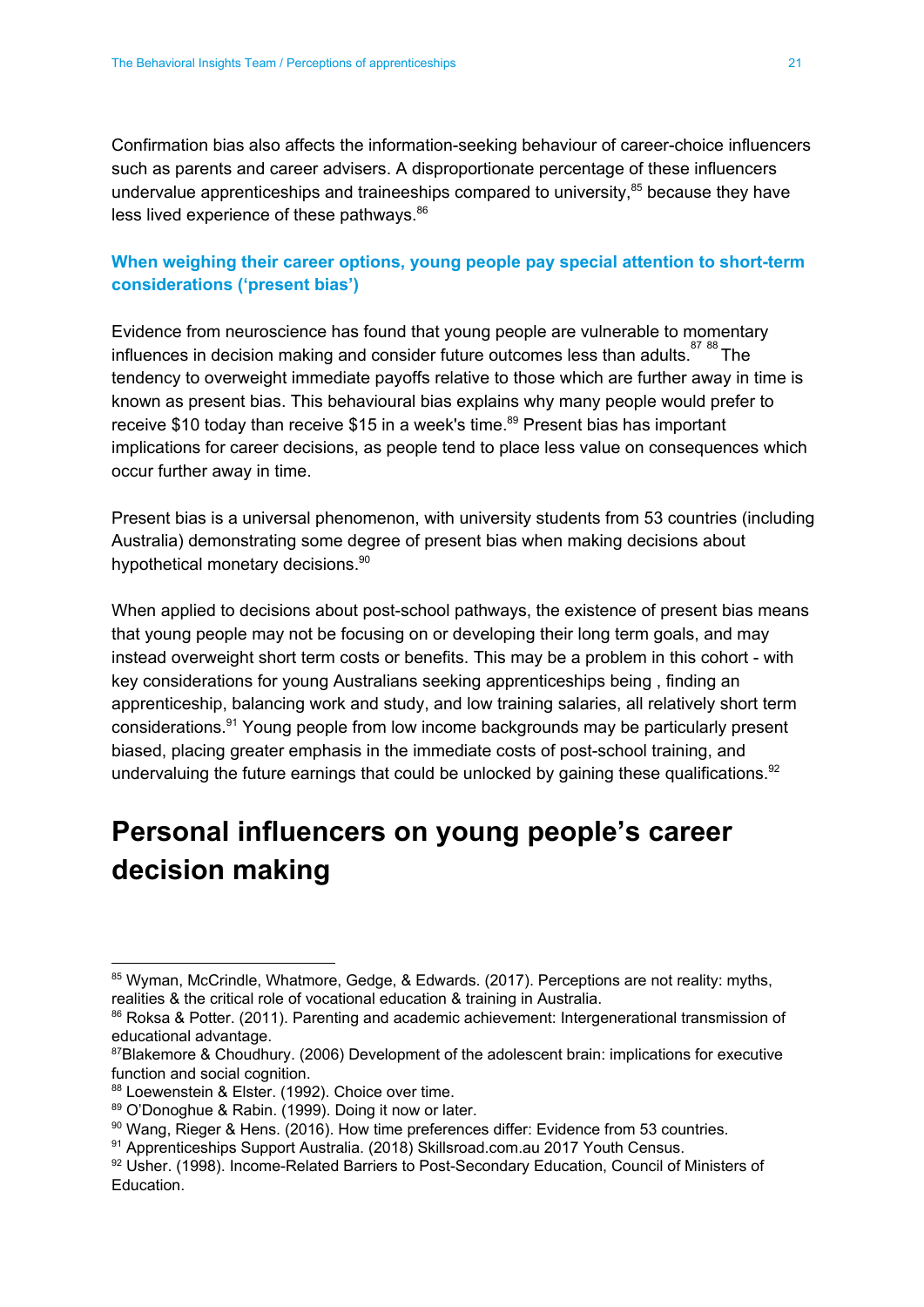**Key findings on personal influencers on young people's career decision making**

- Parents are one of the greatest influencers of young people's career decision making, but they are biased towards university.
- Peer groups reinforce university as the 'normal' career choice for many young people.

Young people's parents and peers are key influencers on how they seek information and make decisions about post-school pathways. Both these influencers discourage young people from undertaking apprenticeships by reinforcing university as the default pathway. This is done both explicitly and implicitly as outlined below.

#### **Parents are one of the greatest influencers of young people's career decision making, but they are biased towards university**

Parents are influential, and play key roles in young people's career choices and attitudes to vocational pathways. Having a parent in a similar profession is a predictor of career aspirations for many young Australians.<sup>93</sup> This influence exists across different cultural groups. 94

Parents are seen by many young people as trusted advisors, and well informed parents can play a beneficial role in shaping young people's decisions about post-school pathways. Young Australians perceive their parents as a better source of advice than friends or online sources, with 76% of young people reporting that they would go to their parents for career advice because they believed their parents had their best interests at heart.<sup>95</sup>

However, many parents have a preference for university pathways. A recent survey found that 79% of Australian parents have a preference for university over vocational training pathways.<sup>96</sup> In a separate survey, 32% of parents believed that university was the best career option for their child, while only 7% nominated vocational education, and 6% an apprenticeship or traineeship. $\frac{37}{7}$  These findings are supported by research from the UK which found that 92% of parents approve of apprenticeships in general, while only 32% approved of their own child pursuing this pathway.<sup>98</sup>

<sup>93</sup> Gore, Holmes, Smith, Fray, McElduff, Weaver & Wallington. (2017). Unpacking the career aspirations of Australian school students: towards an evidence base for university equity initiatives in schools.

<sup>94</sup> Akosah-Twumasi, Emeto, Lindsay, Tsey & Malau-Aduli. (2018). A Systematic Review of Factors That Influence Youths Career Choices—the Role of Culture.

<sup>95</sup> Ennis. (2018). Year13. Empowering young people to create their own future.

<sup>96</sup> Wyman, McCrindle, Whatmore, Gedge & Edwards. (2017). Perceptions are not reality: myths, realities & the critical role of vocational education & training in Australia.

<sup>97</sup> Shipley & Stubley. (2018). After the ATAR II: Understanding How Gen Z Make Decisions About Their Future.

<sup>98</sup> However, parents who had completed an apprenticeship were more likely to prefer that pathway for their child. Demos. (2015). Commission on Apprenticeships Report.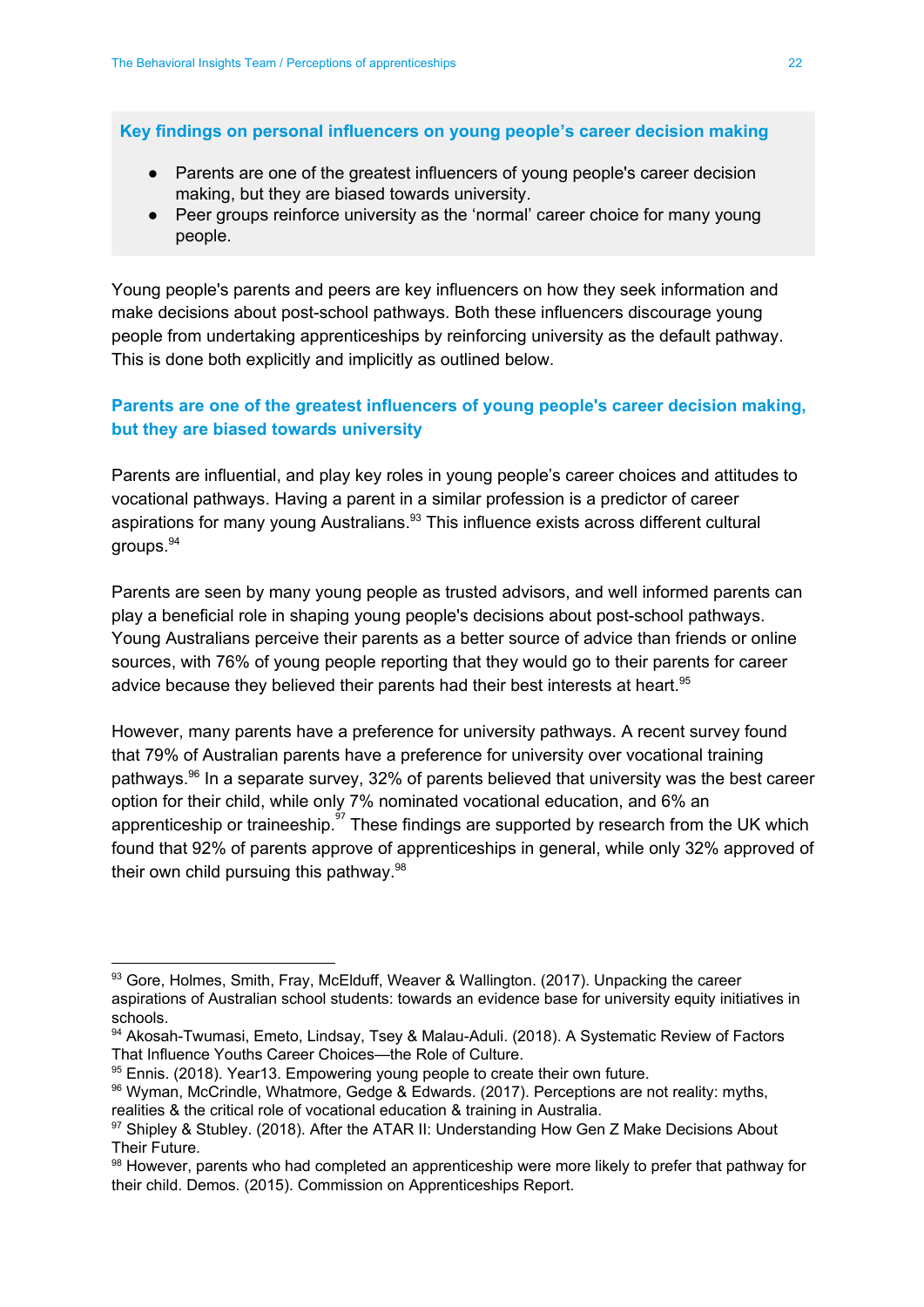This bias towards university suggests that parents are not giving their children balanced advice about post-school pathways. Many Australian students report feeling pressure from their parents to attend university.<sup>99</sup> Similarly, while around 90% of young people report that their parents have expressed positive views about university, around 40% said they had never discussed apprenticeships with their parents.<sup>100</sup>

#### **Peer groups reinforce university as the 'normal' career choice for many young people**

Research suggests that peers are another important influence on young people's career decisions.<sup>101 102</sup> The influence of peers has been shown to be important, even where students self-report it as low.<sup>103</sup>

One reason for the high level of influence of peers is because perception of social norms, or what constitutes 'normal' behaviour amongst one's social group, can have a strong influence on behaviour. 104

Far fewer young people pursue apprenticeships and traineeships than attend university. Australian students who complete Year 12 are almost ten times as likely to begin a Bachelor's degree than an apprenticeship (50.6% vs 5.7%, as of 2018).<sup>105</sup> This means that young people's perceptions of what is 'normal' may exclude apprenticeships and traineeships.

These trends can be self-perpetuating: if most people in a peer group go to university, an individual is breaking an unspoken rule by deviating from the norm of university to pursue an apprenticeship or traineeship.

### <span id="page-23-0"></span>**The impact of schools on career decision making**

#### **Key findings on the impact of schools on career decision making**

- The school curriculum focuses on university pathways at the expense of apprenticeships.
- School-based careers advisors are a key source of information about career pathways, but unfamiliarity with apprenticeship pathways limits their ability to provide personalized advice to all students.

<sup>99</sup> Apprenticeships Support Australia. (2019) Skillsroad.com.au 2018 Youth Census.

<sup>&</sup>lt;sup>100</sup> Ennis. (2018). Year13. Empowering young people to create their own future. Year13.

<sup>101</sup> Howard, Ferrari, Nota, Solberg, & Soresi. (2009). The relation of cultural context and social relationships to career development in middle school.

<sup>&</sup>lt;sup>102</sup> Cheung & Arnold. (2014). The impact of career exploration on career development among Hong Kong Chinese University students.

<sup>&</sup>lt;sup>103</sup> City & Guilds Centre for Skills Development. (2011). New Directions: Young people's and parents' views of vocational education and careers guidance

<sup>&</sup>lt;sup>104</sup> Cialdini. (2007). Influence: The Psychology of Persuasion.

<sup>105</sup> Social Research Centre. (2018). NSW Secondary Students' Post-School Destinations and Expectations 2018 Main Destination findings.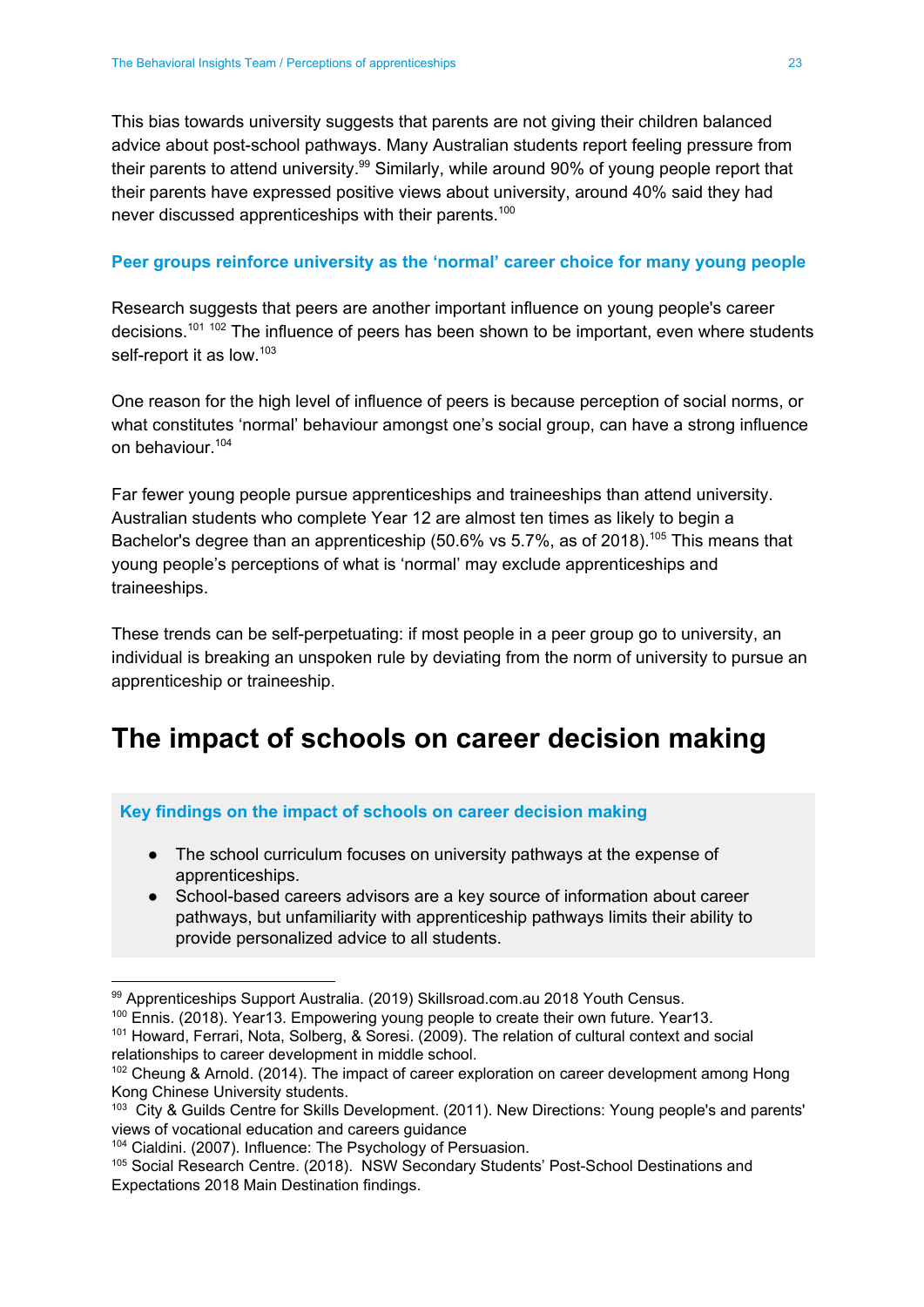● Where schools do not actively support apprenticeships, young people have to rely on their own professional networks to find out about and pursue this pathway.

Schools are a key influence on how young people seek information and make decisions about post school pathways. However, many schools present university as the default options and do not actively promote apprenticeship pathways. Preconceptions exist within schools in relation to the 'types' of people who choose vocational education and training, particularly that vocational pathways are for people who perform poorly academically. One study found that teachers are more likely to suggest apprenticeships to young people who are not performing well, compared to those performing at a high level.<sup>106</sup> Careers advisers also lack knowledge of apprenticeship pathways, limiting their ability to inform students of these options.

#### **The school curriculum focuses on university pathways at the expense of apprenticeships**

In Australia, the focus of study in many schools, particularly in year 11 and 12, is the ATAR the university entrance exam, meaning that many young people are provided less opportunity to explore other pathways including apprenticeships and traineeships. One survey found that students in year 10 have a similar level of understanding of university and apprenticeship pathways, but that this gap widens significantly as students move into their final years of high school and focus their attention on completing ATAR subjects.<sup>107</sup>

While some schools offer school-based apprenticeships, this same survey found that overall 43% of respondents were either not sure whether their school offered school based apprenticeships, or knew that it did not. This could suggest that even if they are offered, school based apprenticeships are not always actively promoted within schools.

A lack of school support for apprenticeships is more prominent in the city than rural areas, with the same survey conducted a year earlier finding that 71% of students in rural areas reported that their school offered school-based apprenticeships.<sup>108</sup> However, the evidence suggests that many schools prioritise study to support university pathways over apprenticeships and traineeships.

#### **School-based careers advisors are a key source of information about career pathways, but unfamiliarity with apprenticeship pathways limits their ability to provide personalised advice to all students**

School based careers advisors are a strong influence when young people are choosing post-school pathways.<sup>109</sup> One reason for this is that young people prefer careers information

<sup>106</sup> Karmel. (2017). Research Report 3/2017, Factors affecting apprenticeships and traineeships.

<sup>107</sup> Bisson & Stubley. (2017). After the ATAR: Understanding How Gen Z Transition into Further Education and Employment.

<sup>108</sup> Ibid.

<sup>109</sup> Whiston, Li, Mitts & Wright. (2017). Effectiveness of career choice interventions: A meta-analytic replication and extension.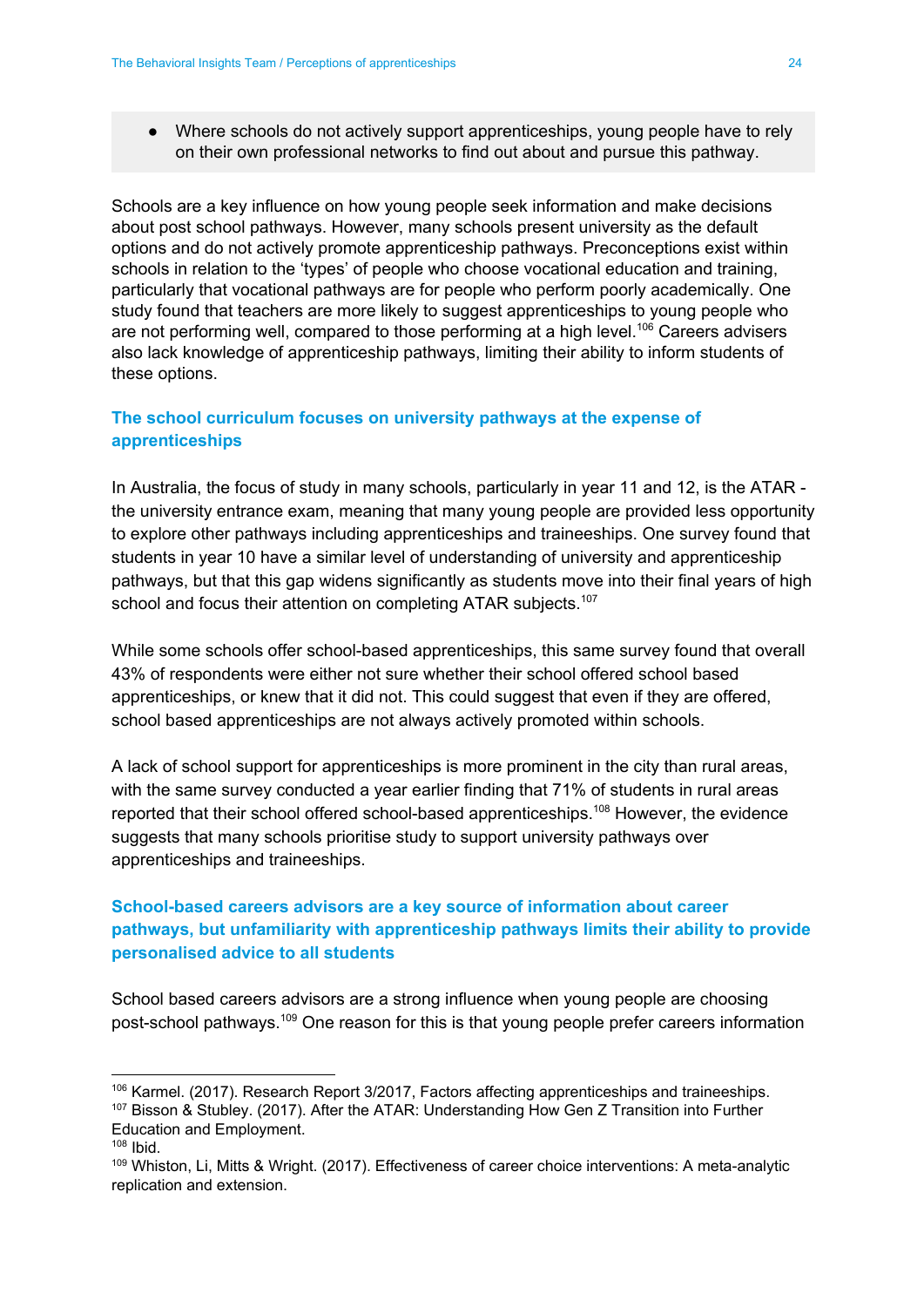when it is accompanied by face-to-face support and advice.<sup>110</sup> Research also suggests that information is also most effective when accompanied by personalised advice and mentoring. 111 112

However, while career advisors are relatively common in Australian schools,<sup>113</sup> the quality of advice provided varies, with one study finding that 76% of young people thought they needed more personal careers advice.<sup>114</sup> Many careers advisors do not have the tools to personalise advice and direct young people to the most suitable pathways. One reason for this may be that careers advisors and teachers are often less familiar with vocational pathways, making it difficult to identify the appropriate pathway for aspiring apprentices and trainees.<sup>115</sup> In a recent survey, a third of young Australians reported never hearing about (29%) or feeling that they were discouraged from pursuing (9%) apprenticeship opportunities during school.<sup>116</sup>

The timing of career advice can also pose an issue. In Australia, subject selection has a significant influence on the career options available to students after school.<sup>117</sup> However, over 60% of Australian year 9 students reported not having any career advice when making subject selection.<sup>118</sup> Information which is provided after subject selection may not allow sufficient time or opportunity for students to make the necessary prior investments to keep technical pathways open.

#### **Where schools do not actively support apprenticeships, young people have to rely on their own professional networks to find out about and pursue this pathway**

Where school curricula and careers advisers do not actively promote apprenticeships, young people have to proactively seek out information about these pathways, making it more difficult for young people to identify pathways to an apprenticeship or traineeship. This may be especially challenging for young people who do not have pre-developed networks in their chosen sector. In a study with female Australian apprentices, only around half of apprentices reported that finding an apprenticeship place was easy, with around a third finding it difficult. Of those that found the process easy, they most frequently said it was easy because they

<sup>&</sup>lt;sup>110</sup> Hughes. (2017). User insight research into post-16 choices: a report by CFE Research with Deirdre Hughes.

<sup>&</sup>lt;sup>111</sup> Bettinger, Long, Oreopoulos, & [Sanbonmatsu.](http://dx.doi.org/10.1093/qje/qjs017) (2012). The role of application assistance and information in college decisions: Results from the H&R Block FAFSA [experiment.](http://dx.doi.org/10.1093/qje/qjs017)

<sup>&</sup>lt;sup>112</sup> Carrell & Sacerdote. (2013). Why Do College Going [Interventions](http://dx.doi.org/10.3386/w19031) Work?

<sup>&</sup>lt;sup>113</sup> In an inquiry into career advice decisions in Victorian schools, the majority of young people reported that they had an interview with a career or guidance counselor (63.04%) and nearly half (45.05%) reported that they had developed a career plan; Parliament of Victoria Economic, Education, Jobs and Skills Committee. (2018). Inquiry into career advice activities in Victorian schools Online survey summary report.

<sup>&</sup>lt;sup>114</sup> Ennis. (2018). Year13. Empowering young people to create their own future.

<sup>115</sup> Polesel, Leahy & Gillis. (2017). Educational inequality and transitions to university in Australia: aspirations, agency and constraints.

<sup>116</sup> Bisson & Stubley. (2017). After the ATAR: Understanding How Gen Z Transition into Further Education and Employment.

<sup>117</sup> Education Council. (2019). The Review of Senior Secondary Pathways into Work, Further Education and Training Discussion Paper.

<sup>118</sup> Galliott & Graham. (2015). School based experiences as contributors to career decision-making: Findings from a cross-sectional survey of high-school students.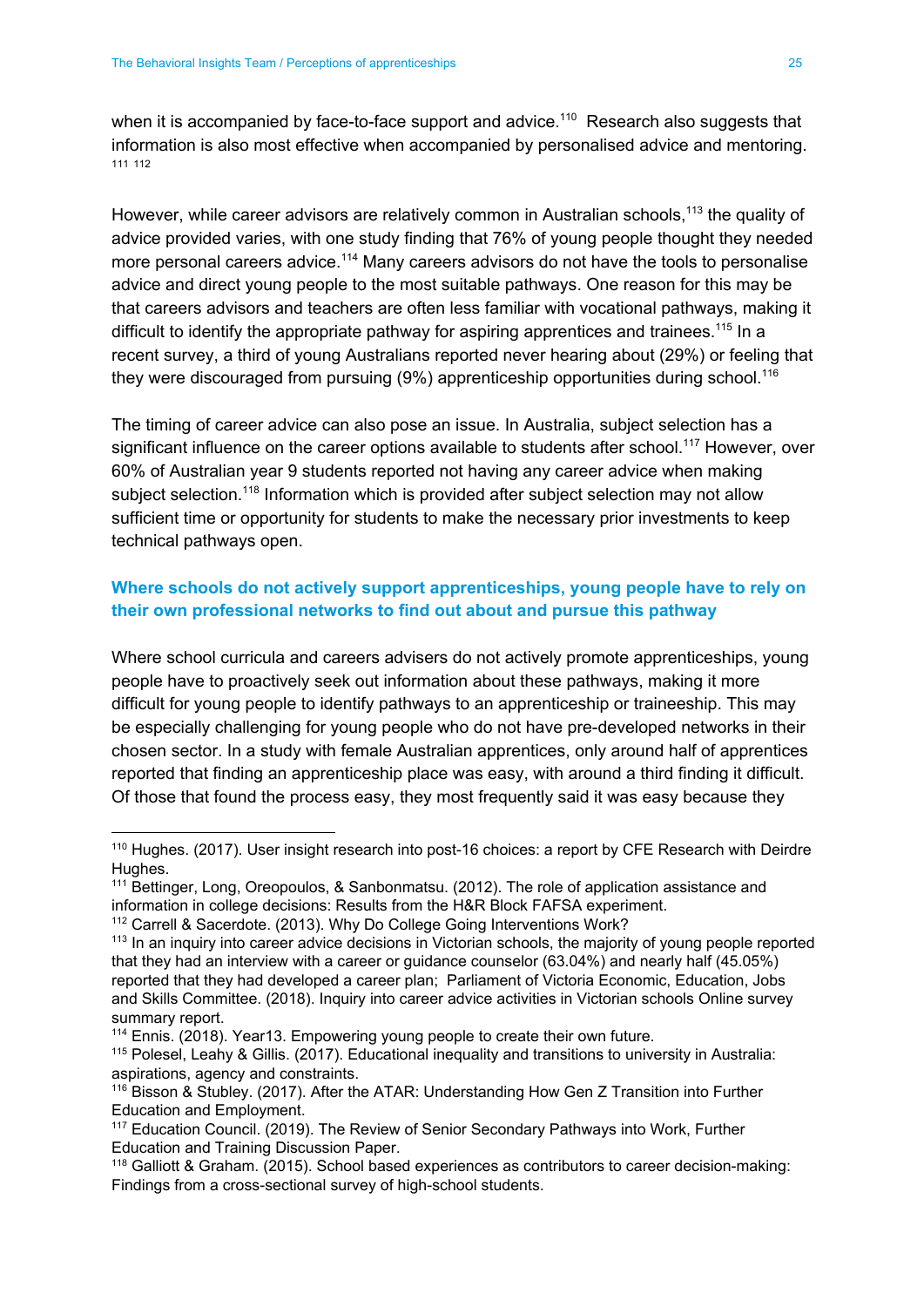were offered an apprenticeship with a current employer (23%), had relevant contacts (20%), or had previous work experience  $(11\%)$ .<sup>119</sup> A 2019 survey found that the most common place that young people heard about apprenticeships before commencing this pathway was from their employer.<sup>120</sup>

## <span id="page-26-0"></span>**How available information affects young people's career decision making**

**Key findings on how available information affects young people's career decision making**

- Significant friction costs make good information about apprenticeships hard to obtain.
- Online information about career pathways will not attract young people unless it is relevant to what they care about.

The way information is presented influences how people make decisions. This is called 'choice architecture'. Seemingly trivial variations in presentation such as the number of choices presented,<sup>121</sup> the words used to label them,<sup>122</sup> and the presence of a default,<sup>123</sup> all have an influence on the choices people make.

Choosing the right post-school pathway is a complicated decision for young people. This decision is made harder for young people seeking information about apprenticeships, which is often poorly organised, difficult to navigate and presented either too early or too late. Poor choice architecture influences the ways in which suitable young people search for and interpret information, and may lead to some young people disengaging with the process and taking apprenticeships and traineeships out of contention.

#### **Significant friction costs make good information about apprenticeships hard to obtain**

When people are presented with too many options about post-school pathways they can experience choice overload, artificially narrowing their search for information or becoming

<sup>119</sup> Quay Connection. (2014). Ducks on the Pond: Women in Trade Apprenticeships.

<sup>&</sup>lt;sup>120</sup> NCVER. (2019). Apprenticeship and Trainee Experience and Destinations.

<sup>&</sup>lt;sup>121</sup> Scheibehenne, Greifeneder, & Todd. (2010). Can there ever be too many options? A meta-analytic review of choice overload.

<sup>122</sup> Besson, Bouxom & Jaubert. (2020). Halo It's Meat! the Effect of the Vegetarian Label on Calorie Perception and Food Choices.

<sup>&</sup>lt;sup>123</sup> Jachimowicz, Duncan, Weber & Johnson. (2019). When and why defaults influence decisions: A meta-analysis of default effects.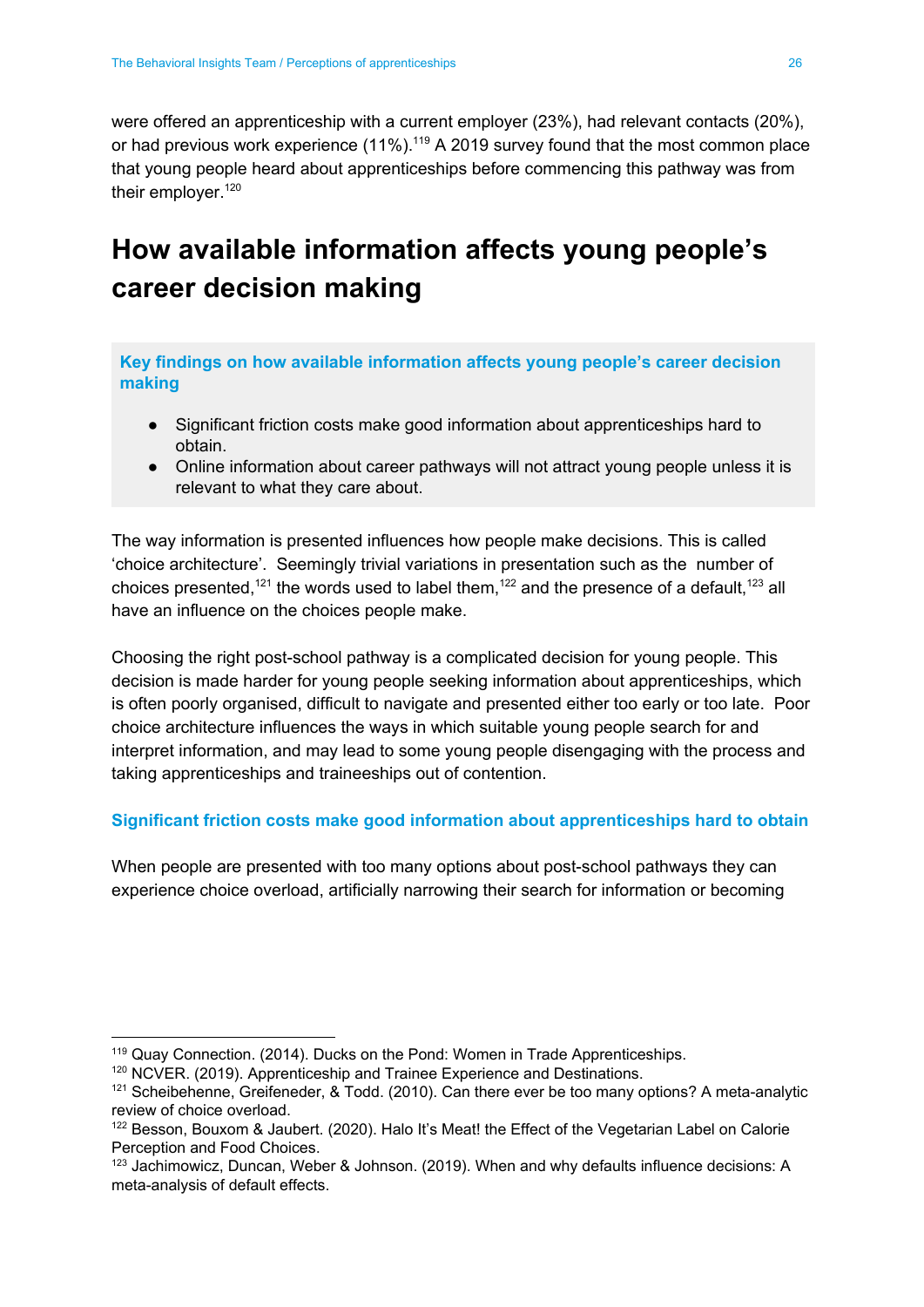disengaged.<sup>124 125 126</sup> While good systems increase navigability of information, poorly designed systems make it more difficult for young people to find the information they need.

The current system of online careers information is not supporting young people to make optimal decisions about post-school pathways. Australian government agencies and educational organisations host a plethora of distinct websites which publish information about the labour market, future job projections, training pathways, and training providers.<sup>127</sup> Despite the abundance of information, school students find it challenging to source clear and accurate information about technical pathways in Australia.<sup>128</sup>

One reason for this is that the online information is often incomplete, fragmented across different websites, and difficult to navigate.<sup>129</sup> There are numerous federal,<sup>130</sup> state and territory,<sup>131</sup> and organisational/affiliated<sup>132</sup> websites that seek to help young people explore post-school options.<sup>133</sup> Additionally, students may need to navigate between information provided by multiple service providers and organisations including Apprenticeship Network Providers, Group Training Organisations, Registered Training Organisations, Job and Career Services, and Government Services. The Productivity Commission described online careers information in Australia as carrying "the risk of a confusing maze of information." 134

#### **Online information about career pathways will not attract young people unless it is relevant to what they care about**

When considering post-school pathways, young people consider practical considerations, as well as things they will enjoy or are passionate about.

One key practical consideration for young people is salary. As noted above, present bias means that concerns about low wages are prominent in relation to apprenticeships and traineeships, with 43% of respondents stating that their biggest concern with undertaking an apprenticeship was the pay.<sup>135</sup> This issue is particularly relevant in the first two years of an apprenticeship when wages are less attractive than many semi-skilled and unskilled

<sup>131</sup> For example: Skilled Careers, [https://www.skills.sa.gov.au;](https://www.skills.sa.gov.au/) Queensland Skills Gateway, [http://skillsgateway.training.qld.gov.au](http://skillsgateway.training.qld.gov.au/), NSW Government, Vocational Education and training, [https://vet.nsw.gov.au/,](https://vet.nsw.gov.au/) NSW Government Smart and Skilled, [https://smartandskilled.nsw.gov.au/.](https://smartandskilled.nsw.gov.au/) <sup>132</sup> For example: Australian Apprenticeships, [https://www.australianapprenticeships.gov.au,](https://www.australianapprenticeships.gov.au/) Skills Road, https://www.skillsroad.com.au.

 $124$  Gourville & Soman. (2005). Overchoice and assortment type: When and why variety backfires. <sup>125</sup> Department of Business, Innovation and Skills. (2012). Tracking the decision making of high achieving HE applicants.

<sup>126</sup> Norton & Cherastidtham. (2018). Dropping out: the benefits and costs of trying university.

<sup>&</sup>lt;sup>127</sup> Joyce. (2019). Strengthening skills: expert review of Australia's vocational education and training system.

<sup>&</sup>lt;sup>128</sup>Gore, Ellis, Fray, Smith, Lloyd, Berrigan, ... & Holmes. (2017). Choosing VET: Investigating the VET Aspirations of School Students; Hargreaves & Osborne.

<sup>&</sup>lt;sup>129</sup> Joyce. (2019). Strengthening skills: expert review of Australia's vocational education and training system.

<sup>&</sup>lt;sup>130</sup> For example: Australia Government, Job Smart,

<https://www.jobjumpstart.gov.au/article/working-out-what-do-after-finishing-school>.

<sup>&</sup>lt;sup>133</sup> Joyce. (2019). Strengthening skills: expert review of Australia's vocational education and training system.

 $134$  Australian Productivity Commission. (2017). Shifting the dial: 5 year productivity review.

<sup>135</sup> Apprenticeships Support Australia. (2019). Skillsroad.com.au 2018 Youth Census.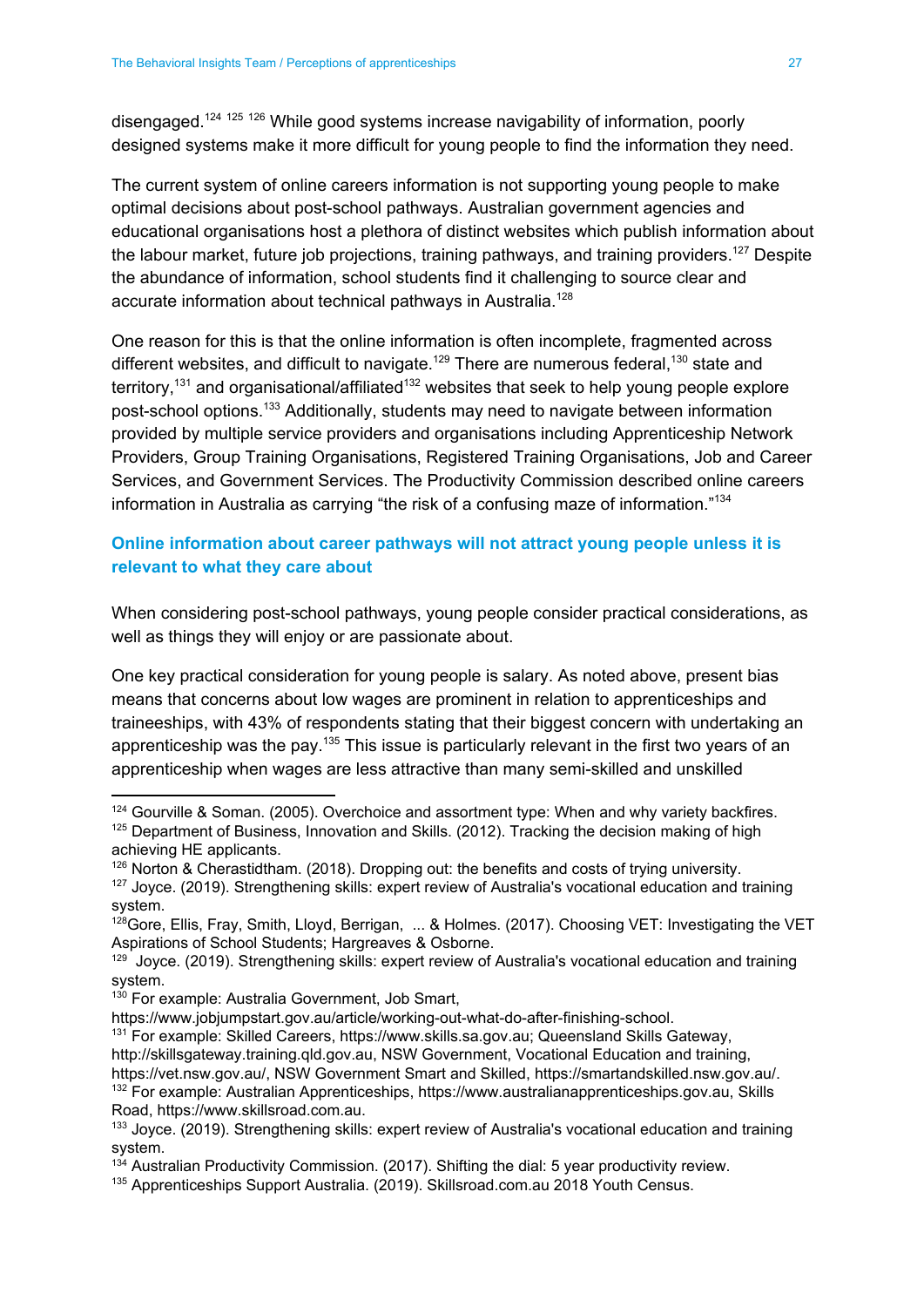occupations.<sup>136</sup> For young people who are concerned about finances, this may make the attractiveness of apprenticeships, relative to employment, especially unappealing. However, apprenticeships have good graduate earning potential, with one study finding that some apprenticeship pathways earn comparable salaries to university graduates.<sup>137</sup>

Information about earning potential for apprenticeships and traineeships is not always communicated to young people, deterring them from these pathways. In one survey, 56% of respondents said they would have considered apprenticeships if they had known about the financial position of university graduates relative to apprentices (incorporating both graduate earnings and university debt).<sup>138</sup>

Another key concern for young people when making a decision about post-school pathways more broadly, is the potential for social and personal growth, and how much they will enjoy a particular profession. A recent survey found that 96% of young Australians listed enjoyment as one of the most important factors when considering a career, while only 70% listed salary.  $139$  This same study found that young people measured success in terms of happiness (91%) and the pursuit of passion (76%), while only 30% valued having lots of money.<sup>140</sup> Australian careers websites tend not to reflect these additional priorities of young people. For example, the *My Skills* website compares different courses by course cost, duration, and employability. <sup>141</sup> While the *Job Outlook* website compares different careers based on pay, projected future job prospects and skill level required.<sup>142</sup>

<sup>&</sup>lt;sup>136</sup> Karmel. (2017). Factors affecting apprenticeships and traineeships.

<sup>137</sup> Shipley & Stubley. (2018). After the ATAR II: Understanding How Gen Z Make Decisions About Their Future.

<sup>138</sup> Ibid.

<sup>139</sup> Ibid.

<sup>140</sup> Ibid.

<sup>141</sup> Australian Government, My Skills, [https://www.myskills.gov.au/.](https://www.myskills.gov.au/)

<sup>142</sup> Australian Government, Job Outlook, https://joboutlook.gov.au/.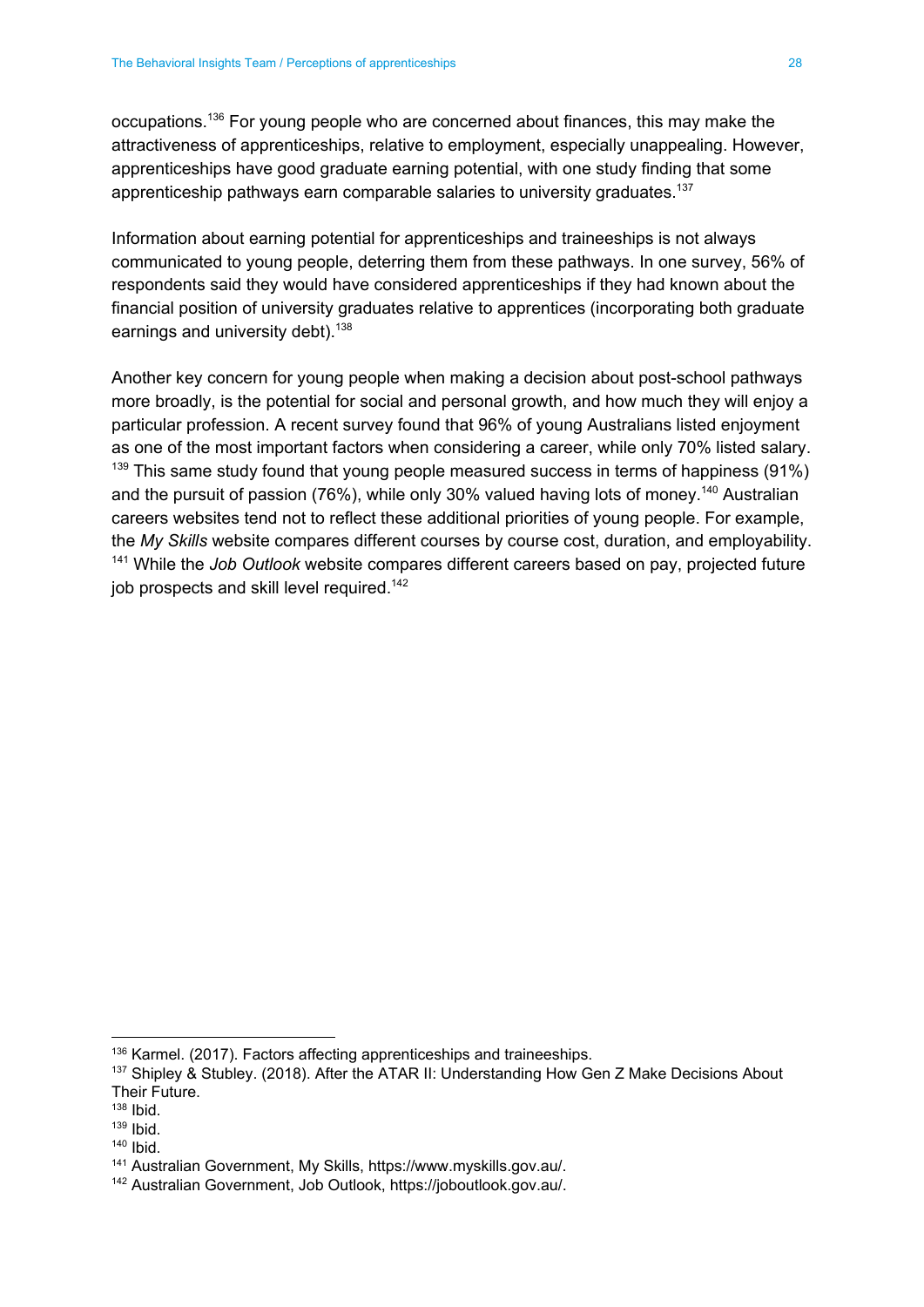## <span id="page-29-0"></span>**03 / Behavioural insights approaches: encouraging well-suited young people to undertake apprenticeships**

Behavioural biases and heuristics mean that young people do not undertake extensive searches for information about post-school pathways, instead narrowing their search parameters early based on what is most familiar to them or what appear to be the status quo, and looking for information that reinforces these ideas. In addition, young people are heavily influenced by the views of their parents and peers, and advice received in school, when making decisions about post-school pathways. These factors most commonly push young people towards university pathways.

This report sets out 7 evidence based behavioural insights approaches for the Education Council, to increase the esteem of apprenticeships and traineeships, and encourage their uptake amongst well-suited young people.

Behavioural insights approaches:

- 1. Identify students who might be suited to an apprenticeship and do it early
- 2. Ensure that all suitable young people actively consider apprenticeships
- 3. Change the default pathways to include apprenticeships and traineeships
- 4. Emphasise challenge and selectiveness of apprenticeships
- 5. Ensure that suitable young people have access to positive role models in the apprenticeships sector
- 6. Provide meaningful information that engages young people
- 7. Give parents and career advisors 'just in time' education about apprenticeships.

The aim of these behavioural insights approaches is to change the behaviour of students in the 'moveable middle'. For some students, an apprenticeship will never be an appropriate choice. Equally, some young people will have always known they wanted to pursue a vocational pathway. The behavioural insights approaches identified in this report target the group in between: suitable young people who might benefit from an apprenticeship, but who do not consider this pathway or decide against it due to the reasons identified above.

It is also important to note that these behavioural insights approaches do not aim to encourage young people to undertake apprenticeships to the exclusion of other pathways or to close off other options. The aim is to even the playing field with the current default option (university), and give suitable young people the information and assistance they need to make an informed choice about whether they want to pursue an apprenticeship.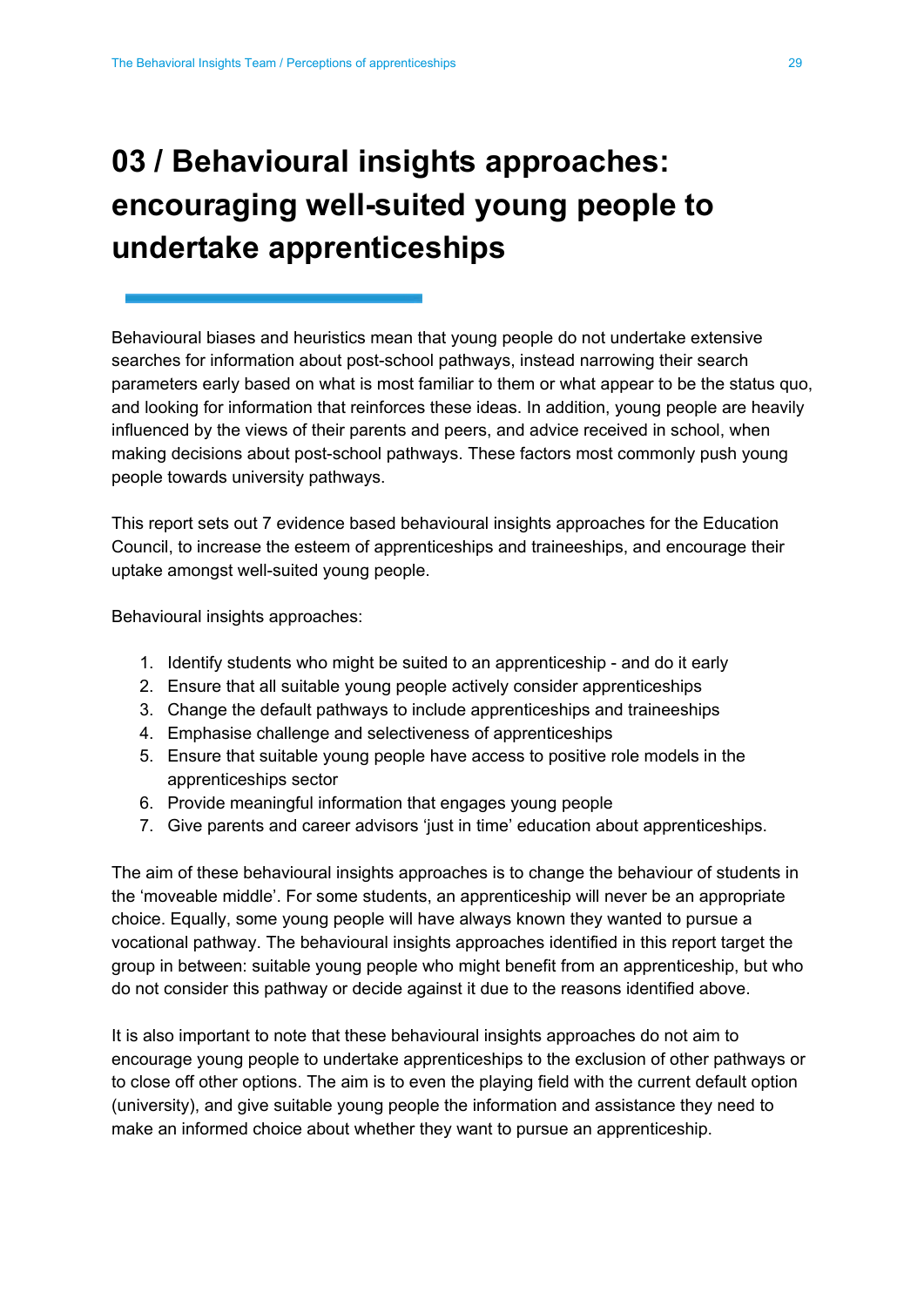## <span id="page-30-0"></span>**1) First, identify students who might be suited to an apprenticeship — and do it early**

Not all young people are well-suited to apprenticeships. This presents a problem when it comes to getting those who *are* suited into an apprenticeship: how do you give them the information and intensive guidance needed, without wasting the time of students who will never consider an apprenticeship? The key points of decision for young people are year 10 and year 12. Early effort invested in identifying those with some level of interest and suitability could reap large benefits.

Research has not uncovered clear evidence for the optimal time to engage with young people. However, most young people start thinking about their careers in years 9 or 10 (36.6%), 27% start to consider their options in years 11-12, and some as early as year 7 (13%). For those who pursue an apprenticeship or traineeship, most report that they made this decision either after school finished (38%) or during year 10 (21%).<sup>143</sup>

It is important to target young people in the early years of high school when they start thinking about their options. As most young people start to think about their careers in years 9 onwards, this is a good time to engage them in apprenticeship pathways. As a result many of the behavioural insights approaches in this report specify they are for students in year 9 onwards. Some are also highlighted as being suitable from year 7 onwards.

Behavioural insights approaches 2 to 7 in this report will have maximum impact if they can be targeted to well-suited young people identified through the methods suggested below. You could:

- **Just ask them.** A simple way to identify young people well-suited to an apprenticeship is to ask them. BIT recommends that teachers or careers advisors actively ask young people about their interest in apprenticeships as early as in year 7. The question should be paired with some basic information about the different kinds of apprenticeship programs and vocational careers available. This will capture young people with an explicit interest in apprenticeships at an early stage in their schooling.
- **Conduct a discovery activity during school time in year 9 to target future interventions.** At a minimum it may be enough to 'just ask' students as this will capture students with predetermined interest in apprenticeships, however some students will likely need additional prompting. Schools should also use discovery tools to assess students' interests, influencers, and ability. Using a discovery tool would allow schools to identify young people that are appropriate for apprenticeships, who might not have formulated an explicit interest in this pathway. For example, some primary schools in Winnipeg Canada offer 'discovery days' to promote interest in

<sup>143</sup> Apprenticeships Support Australia. (2019) Skillsroad.com.au 2018 Youth Census.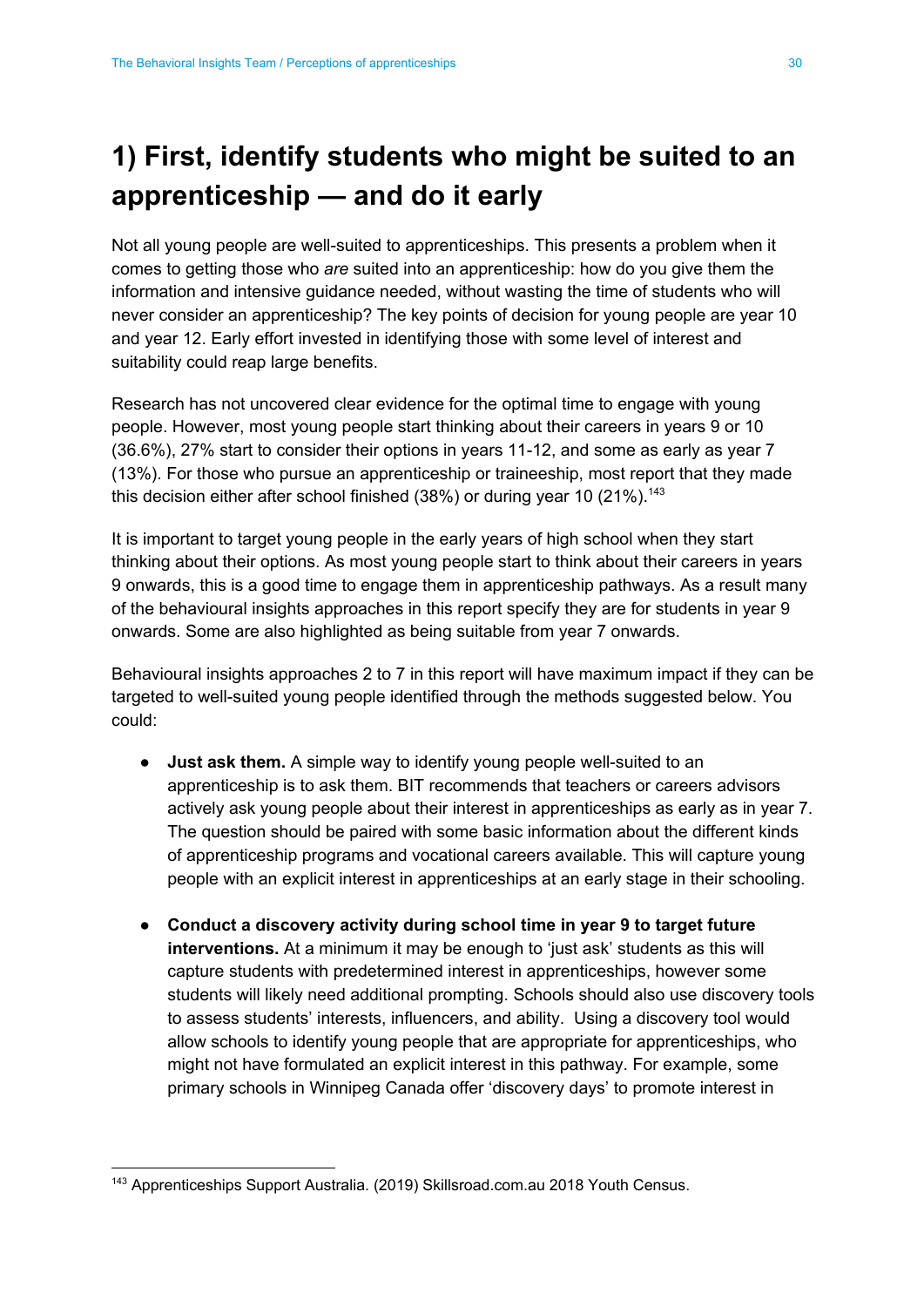medical science careers amongst inner city Aboriginal and disadvantaged youth.<sup>144</sup> These events provide students the opportunity to interact with health professionals including occupational therapists, laboratory technicians, and nurses in their research laboratories and clinical settings.<sup>145</sup> Vocational 'discovery days' could be introduced into school curricula to offer students the opportunity to explore hands-on learning in apprenticeships sectors with local professionals.<sup>146</sup> Suitable educators such as design and technology teachers could then proactively follow up with the most engaged students. Psychometric tests such as vocational assessment tools should also be implemented at scale in year 9 to identify students with interests or aptitudes well-suited to [apprenticeship](#page-15-0) and traineeship pathways. These could either be short career interest reference tools such as The Job Outlook Career Quiz,<sup>147</sup> or more comprehensive vocational assessment tools. The selected tools should be validated to ensure that they reliably assess and predict suitable careers for young people. For example, the STEM Semantic Survey and the Career Interest Questionnaire are measures for determining attitudes towards STEM.<sup>148</sup>

● **Use a 'purpose for learning' exercise.** Purpose for learning exercises involve asking young people to generate and define their own reasons for achieving a goal.<sup>149</sup> The intervention works by getting participants to consider their own 'self-transcendent' motivation for learning i.e. a motivation that goes beyond self-interest and relates to helping people or the world. It is based on the premise that people are more inclined to respond to their own argument in favour of carrying out a particular behaviour, than to someone else's instruction. Studies have demonstrated that purpose for learning exercises improve persistence and motivation in the short term, and can have a positive effect on educational attainment measured several months later.<sup>150</sup> Students identified as being well-suited to an apprenticeship could be given an overnight assignment in year 9: to write a short essay reflecting on their reasons for pursuing this pathway. As a result they will be required to actively contemplate the relevance of this pathway for their own lives.

<sup>144</sup> Amara. (2012). A Canadian Medical School in Partnership with an Inner City School Division and Community Organization to Promote Interest in Science to Aboriginal and Disadvantaged Youth: Plugging the First Leakage in the Medical Pipeline.

<sup>&</sup>lt;sup>145</sup> Parents report that the 'discovery days' have a high impact on observable interests of their children in healthcare careers, and they form part of a wider suite of interventions which have been evaluated to be effective at promoting interest in health care professions.

<sup>&</sup>lt;sup>146</sup> For example, Dunalley Primary School in Tasmania offers a boat building program for year 6 students with a local shipwright.

<sup>&</sup>lt;sup>147</sup> Australian Government, Job Outlook: Career Quiz, <https://joboutlook.gov.au/careerquiz>.

<sup>148</sup> Tyler-Wood, Knezek, & Christensen, R. (2010). Instruments for assessing interest in STEM content and careers.

<sup>149</sup> Priniski, Hecht, & Harackiewicz. (2018). Making learning personally meaningful: A new framework for relevance research.

<sup>150</sup> Yeager, Henderson., Paunesku, Walton, D'Mello, Spitzer & Duckworth. (2014). Boring but important: A self-transcendent purpose for learning fosters academic self-regulation.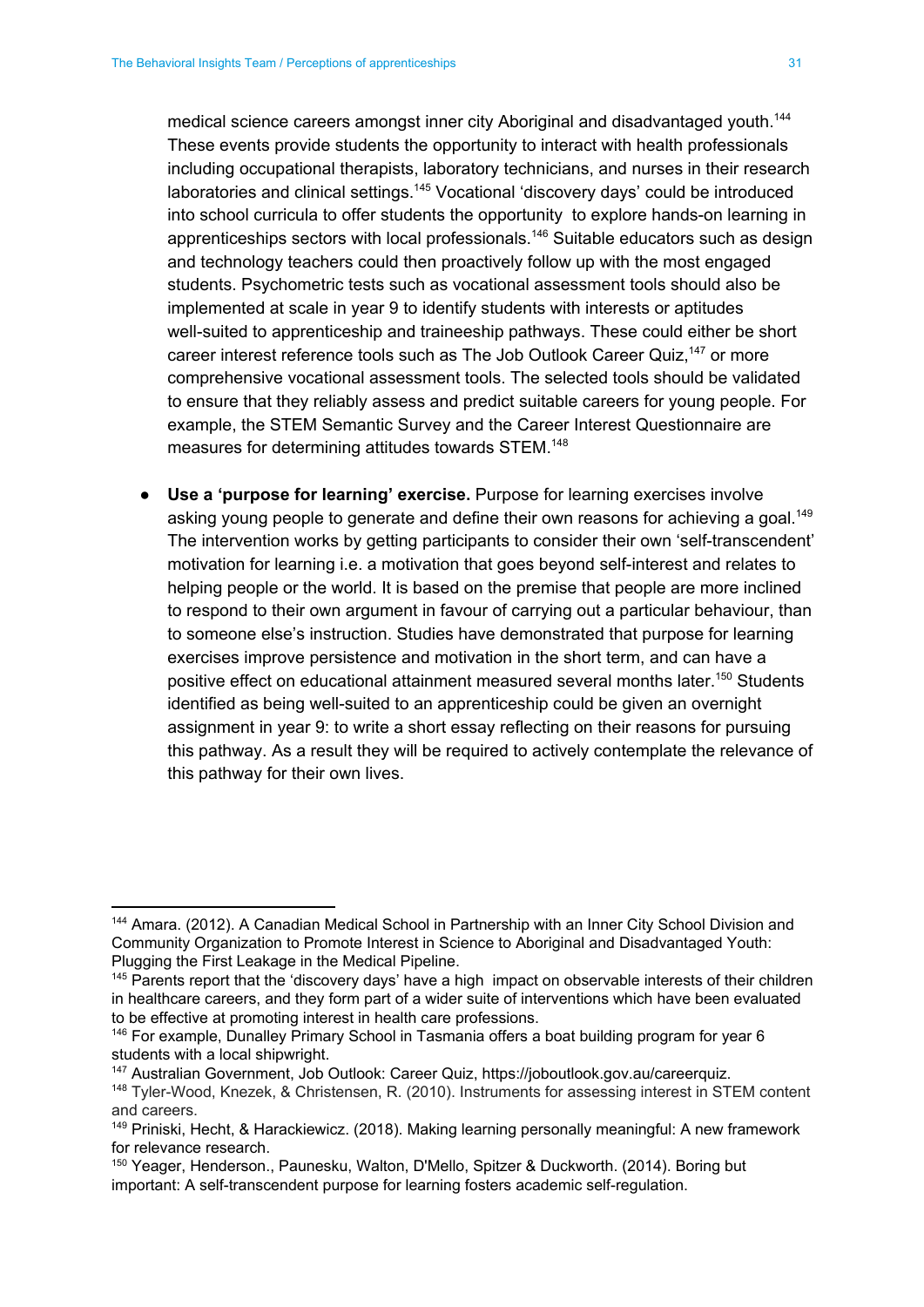### <span id="page-32-0"></span>**2) Ensure that all suitable young people actively consider apprenticeships**

People tend to develop a preference for things the more familiar they are with them. Compared to other pathways, young people lack exposure to apprenticeships and vocational careers though personal and public channels. To overcome this, suitable young people should be 'opted in' to interventions which provide greater exposure to apprenticeships, ensuring that suitable they are required to *actively* consider apprenticeships. This could either be done in a light touch or more intensive way. You could:

● **Provide information by default (light touch).** Directly providing information about apprenticeships and traineeships by default will reduce the burden on young people of having to source this information online. Information and application forms about local apprenticeship opportunities should be provided to all well-suited young people in year 9. You could also opt suitable young people into an information session with their school careers advisor about apprenticeships, as young people find information delivered face-to-face more engaging.

*Figure 1. A mock letter exemplifying how information could be provided by default to young people identified as well-suited to apprenticeships.*

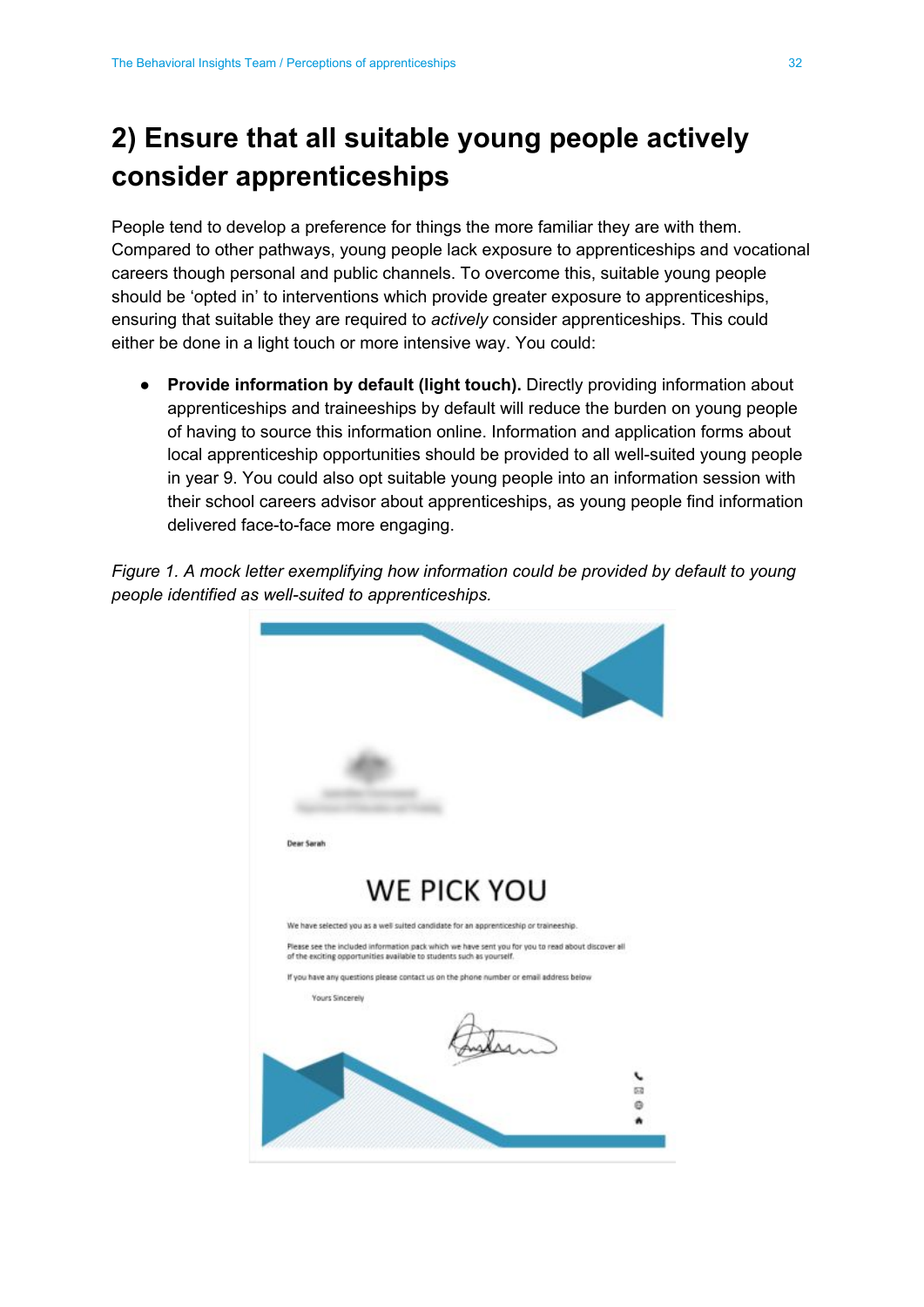● **Require all suitable young people complete an apprenticeship or traineeship work experience placement (intensive).** Work experience is an effective way of conveying information about post-school pathways as it provides an opportunity for young people to get a snapshot of what it would be like to work in various professions, helping them make informed choices.<sup>151 152</sup> Research also suggests that being exposed to a range of vocational occupations increases the desirability of these pathways. For example, as part of the Multi Industry School Based and Pre-Apprenticeship Support Pilot Project, over 2200 young people were given the opportunity to trial a range of vocational occupations.<sup>153</sup> This showed promise as a way of increasing the desirability of apprenticeships. The proportion of respondents reporting that they would consider undertaking an apprenticeship or traineeship increasing from 77-92%.<sup>154</sup> Well-suited young people could be opted in to a range of vocational work experience opportunities including 'work-tasters', job-shadowing opportunities and longer formal placements. 155

## <span id="page-33-0"></span>**3) Change the default pathways to include apprenticeships and traineeships**

Apprenticeships and traineeships are not currently presented as the default post-secondary pathway for suitable students. Switching the default from university so that well-suited young people automatically apply for apprenticeships and traineeships will increase the likelihood of suitable young people engaging with this route. It might also increase the esteem of apprenticeships and traineeships over time, as defaults can communicate an *endorsement* from the education system. $156$  You could:

**● Automatically send young people pre-filled application forms (Light-touch).** Suitable young people should receive pre-filled application forms for apprenticeships and traineeships by default. Pre-filled application forms remove unnecessary barriers for young people who won't have to gather information on the application process. A study in the US found that pre-filling financial aid application forms (Figure 2) increased the likelihood of young people submitting the application, enrolling in a course and receiving financial aid.<sup>157</sup> Similarly, when BIT replaced paper application forms with a pre-filled online version it encouraged three times as many trainee teachers to apply for rural placements.<sup>158</sup>

<sup>151</sup> Parliament of Victoria Economic, Education, Jobs and Skills Committee. (2018). Inquiry into career advice activities in Victorian schools Online survey summary report.

<sup>152</sup> Ibid.

<sup>153</sup> Apprenticeships Employment Network. (2019). MIP Overview.

 $154$  Ibid.

<sup>155</sup> JP Morgan & Learning and Work Institute. (2019). Best practice in the design and delivery of pre-apprenticeship programmes Summary report.

<sup>156</sup> Jachimowicz, Duncan, Weber & Johnson. (2019). When and why defaults influence decisions: A meta-analysis of default effects.

<sup>157</sup> Bettinger, Long, Oreopoulos & Sanbonmatsu. (2012). The role of application assistance and information in college decisions: Results from the H&R Block FAFSA experiment.

<sup>158</sup> The Behavioural Insights Team. (2018). Behavioural Insights Team Annual Update Report 2017-18.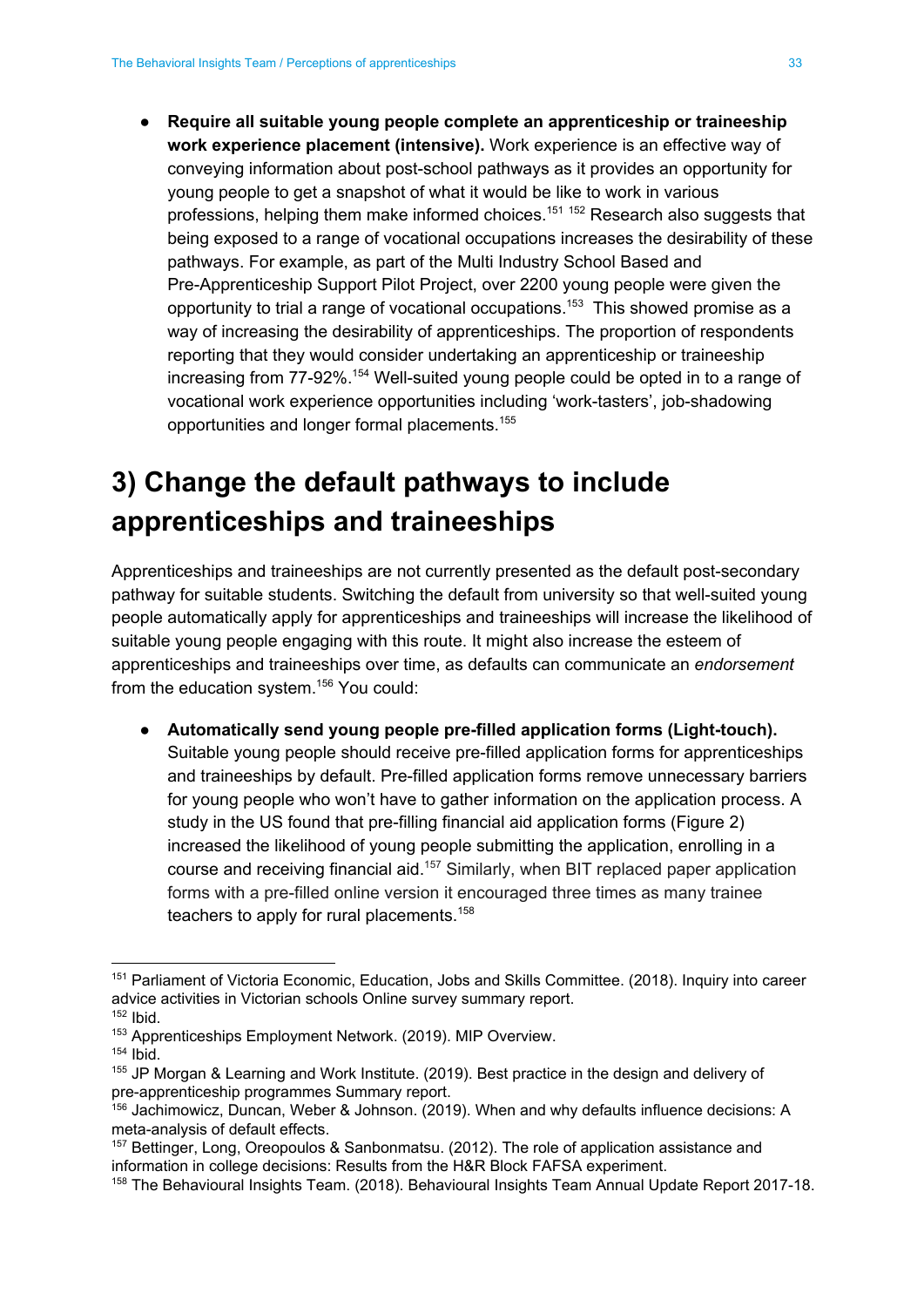*Figure 2. FAFSA financial aid application forms which have not been pre-filled 159*

- 16 **UNION SAINT** SOUND DEALERS ESTATE IN WARRANTY **HIIMHII** Kana ,,,,,,,,,,,,,,, ,,,,,,,,,,,,,,,,,,,,,,,,,,,,,,,  $\frac{1}{2}$   $\frac{1}{2}$   $\frac{1}{2}$   $\frac{1}{2}$   $\frac{1}{2}$   $\frac{1}{2}$   $\frac{1}{2}$   $\frac{1}{2}$   $\frac{1}{2}$   $\frac{1}{2}$   $\frac{1}{2}$   $\frac{1}{2}$   $\frac{1}{2}$   $\frac{1}{2}$   $\frac{1}{2}$   $\frac{1}{2}$   $\frac{1}{2}$   $\frac{1}{2}$   $\frac{1}{2}$   $\frac{1}{2}$   $\frac{1}{2}$   $\frac{1}{2}$  **Change Street** <sup>12</sup> (State Science) **The Property of** ALSO BROCKER OF SPARING **PARTIES** Wright shought **CONTRACTOR** i Multu 資格局 **ORDER OF LIBR** STILL BREEKFAREERS TIDAGANIN (INTERNATIONAL SEBA **HOME FOR FIRE STATISTICS IN THE REPORT OF A PROPERTY OF A PROPERTY OF A PROPERTY OF A PROPERTY OF A PROPERTY OF A PROPERTY OF A PROPERTY OF A PROPERTY OF A PROPERTY OF A PROPERTY OF A PROPERTY OF A PROPERTY OF A PROPERTY OF A PROPERTY**  $\Box$ **BELO BERE CO.** making a 14th Street E. against paint of the god **THE REAL PROPERTY** Alap Age `H A My per  $rac{1}{2}$ **Side** 1. A rate addressed that the chart art.mtpmd **COMPANY**  $\overline{\text{III}}$  m

**● Make applying for an apprenticeship the default for suitable young people (Intensive).** Suitable young people should be opted in to receive a face-to-face consultation with a careers advisor to go through the application process for an apprenticeship or traineeship.

While more intensive than the above two behavioural insights approaches, auto-enrolling well-suited young people directly into apprenticeships could provide further benefits. BIT recognises that this option is challenging in the current system, where young people apply to an employer rather than a centralised body which processes and accepts applications. However, a centralised body, such as the National Careers Institute advocated for in the *Joyce Review of Australia's Vocational Education and Training System*, might allow for direct auto-enrollment into apprenticeships in the future.<sup>160</sup>

<sup>159</sup> Image sourced from Harvard University FAFSA Experiments,

<https://scholar.harvard.edu/btl/fafsa-experiments>.

<sup>&</sup>lt;sup>160</sup> Joyce recommended that the commonwealth create a National Careers Institute - a body to be the single, authoritative source of information spanning careers education on post-school pathways through vocational education, higher education and other training, labour market data, and training pathways and their employment outcomes.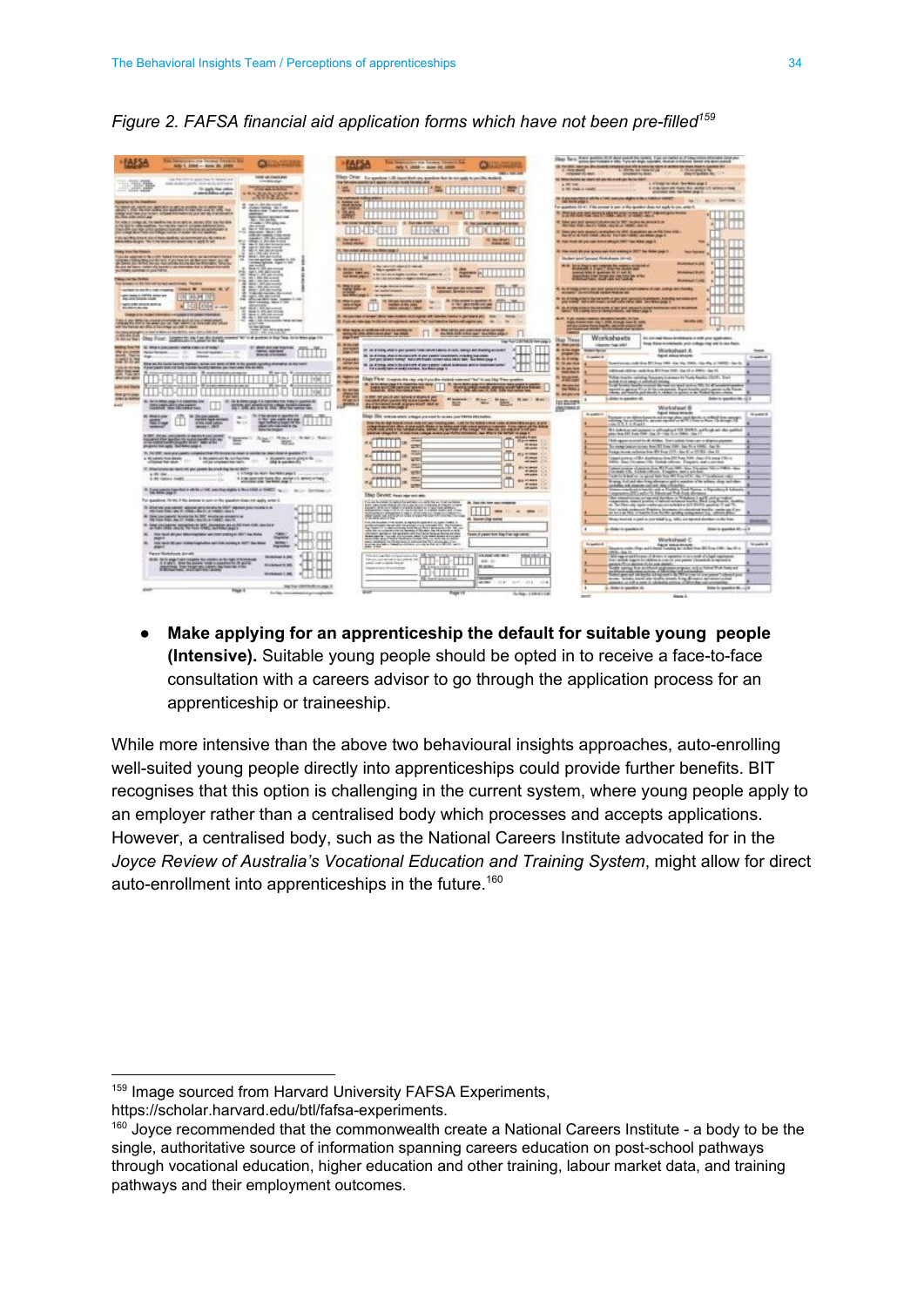## <span id="page-35-0"></span>**4) Emphasise challenge and selectiveness of apprenticeships**

Apprenticeships and traineeships suffer from stigma in Australia. Teachers, parents and students currently perceive them to be pathways for young people who are underachieving academically. Furthermore, many young people believe that employment following an apprenticeship will be low paid compared to university pathways, even though there is evidence that this is often not the case.<sup>161</sup> While it is intuitive that promoting the accessibility of apprenticeships will make them appear more attractive, in practice this can backfire and exacerbate stigma.

When something is scarce, people are more likely to both focus on it and value it.<sup>162</sup> This means that in many situations people use an item's availability, or the difficulty required to obtain it, as a signal of its worth. By reframing information about apprenticeships and traineeships around the unique skills required or the selectivity of these pathways, they can be made to seem more appealing. Communicating the challenge may motivate suitable individuals to consider the additional development and learning that they will achieve, and increase the esteem of apprenticeships. Messaging could be delivered with either a challenge or selectivity frame. You could:

● **Promote the skills required to complete an apprenticeship (challenge framing).** Completing an apprenticeship is challenging and draws on specific skills and attributes. BIT recommends promoting these qualities to highlight the challenging nature of apprenticeships and traineeships. A trial with the UK Department for Education focused on recruitment emails to get more young people to study teaching. A blend of challenge and commitment<sup>163</sup> messages increased the proportion of registrants who directly visited the university application page, and increased registrations with the university application platform by 76%.<sup>164</sup> Another trial found that challenge messaging was more effective than pro-social messaging at encouraging students to click through to a job application for a teaching position (Figure 3).<sup>165</sup>

*Figure 3. Challenge messaging to attract students to apply for teaching positions in Somerset UK*

| <b>Challenge</b><br>email | Are you up for the challenge?                                                                                                                                |
|---------------------------|--------------------------------------------------------------------------------------------------------------------------------------------------------------|
|                           | If you're the kind of person that has the skills and the dedication to thrive in<br>challenging environments, you're just the person Somerse is looking for. |

<sup>161</sup> Bisson & Stubley. (2017). After the ATAR: Understanding How Gen Z Transition into Further Education and Employment.

<sup>&</sup>lt;sup>162</sup> Cialdini (2007). Influence: The Psychology of Persuasion.

 $163$  Where BIT got recipients to commit to when they would apply to study teaching.

<sup>164</sup> The Behavioural Insights Team. (2015). Behavioural Insights and the Somerset Challenge.

<sup>165</sup> Ibid.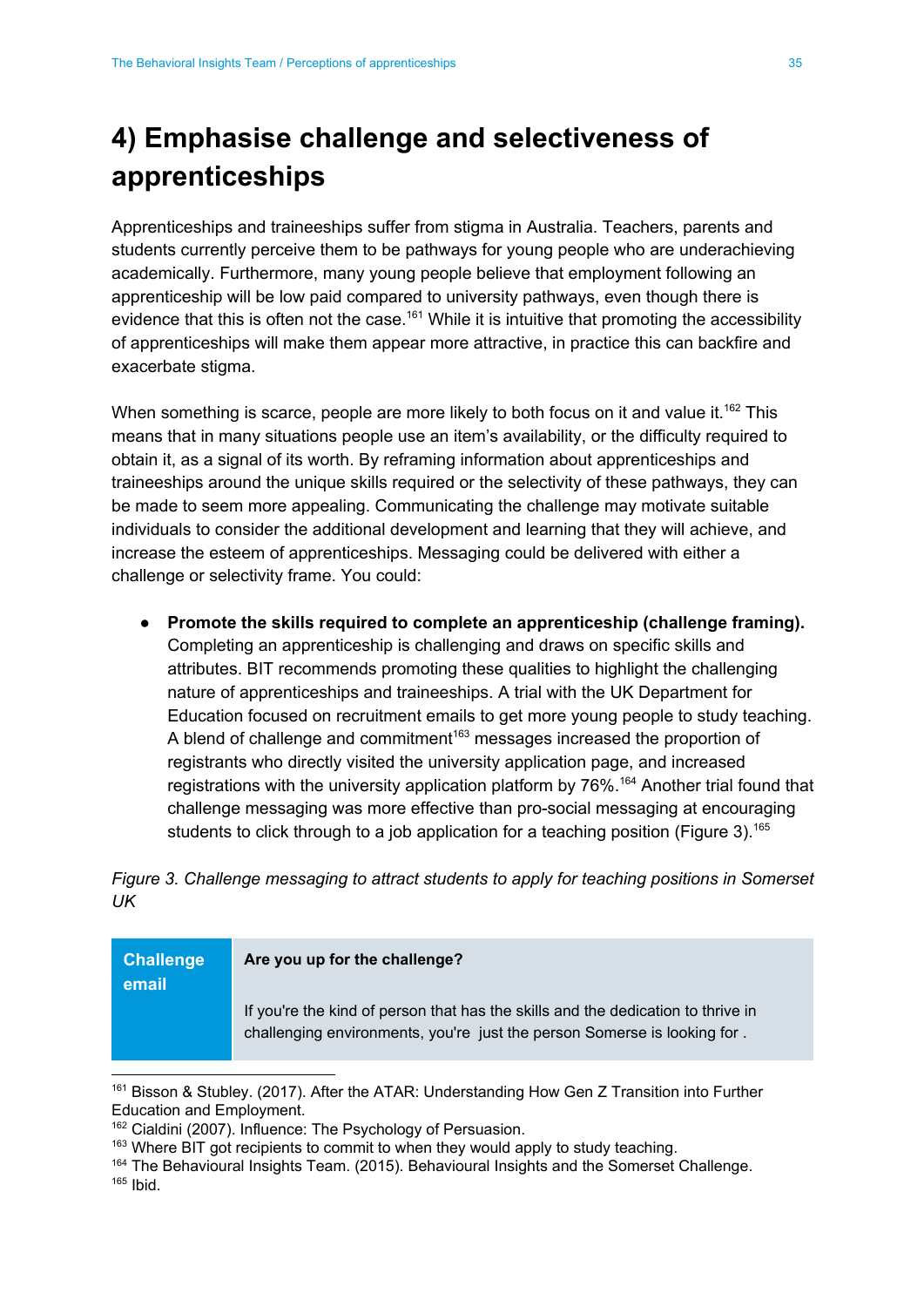Schools in Somerset are recruiting teachers right now. Learn more here.

● **Use messaging to highlight that 'not everyone can be an apprentice'** (**selectivity framing).** Not everyone is suited to an apprenticeship. They are demanding and require high levels of skills and determination. BIT recommends framing these challenges as virtues, and highlighting the *selectivity* of apprenticeships. In a trial targeting teacher recruitment in the UK, BIT trialled 7 behaviourally-informed versions of an email encouraging people to apply for a teacher training course. The most effective message involved highlighting that teachers are special - that is, "Not everyone can teach".<sup>166</sup> BIT recommends personalising this to a particular career. For example, "Not everyone can be an electrician".

### <span id="page-36-0"></span>**5) Ensure that suitable young people have access to positive role models in the apprenticeships sector**

Role models can have a large influence on career decisions. Many potential role models for young people - such as teachers and career advisors - have pursued a university pathway. This means that they are more familiar with university pathways and are more likely to advocate for them. As a result many young people do not have access to positive role models who have completed apprenticeships. People who *have* completed apprenticeships often have a strong sense of identity,<sup>167</sup> meaning they have the potential to act as positive role models for those considering or aspiring to apprenticeships. In order to increase young people's access to positive role models who have completed an apprenticeship. You could:

- **Encourage current apprentices to visit schools and deliver inspirational speeches.** In work conducted in the UK, current students at the University of Bristol delivered inspirational talks at local schools and colleges in disadvantaged areas. The intervention led to an increase in applications (and offers) to top UK universities, indicating that having a positive, relatable role model can have substantial impacts on young people's career decisions.<sup>168</sup> BIT recommends that speakers advocate for specific career pathways, rather than advocating more generally for apprenticeships. For example, engineering apprentices could speak to a cohort of students who have chosen engineering as an elective.
- **Send letters from successful apprentices and former apprentices to school students.** While ambassadorship programs are beneficial, delivering them in person can limit their reach. Sending letters (instead of or in addition to in-person

 $166$ Ibid.

<sup>167</sup> Smith. (2016). Links between concepts of skill, concepts of occupation and the training system: A case study of Australia.

<sup>168</sup> Ibid.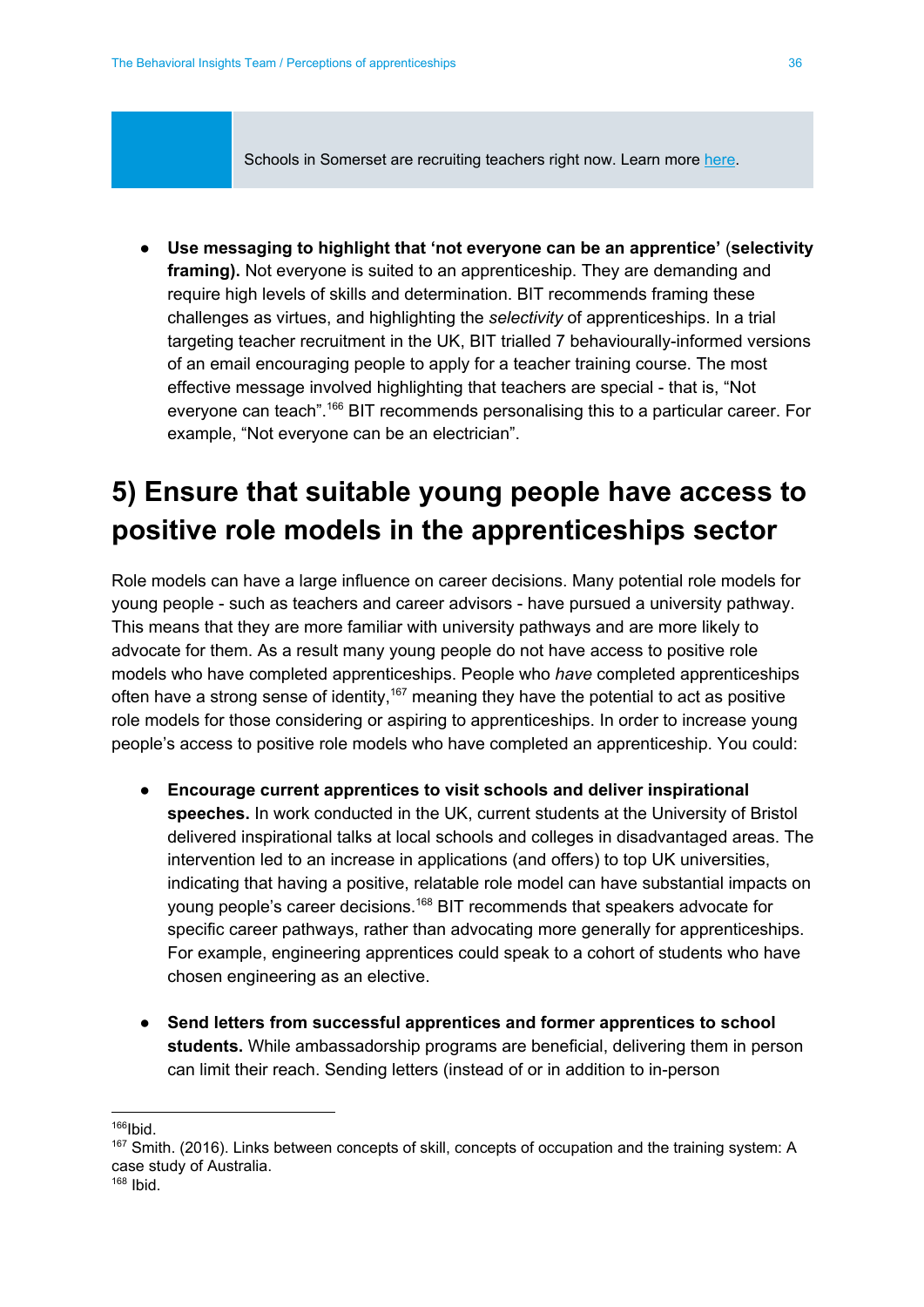ambassador programs) would significantly increase the scale of these interventions. In the UK, BIT ran a trial where it sent personalised communications from current university students to school students from lower SES backgrounds, encouraging them to apply to high-ranking universities (Figure 4). This intervention was effective in increasing the proportion of people applying for selective Universities.<sup>169</sup> Letters should be personalised and matched so that young people recieve letters from people of a similar background.

*Figure 4. Example letter from Rachel sent to young people to encourage them to apply for selective universities.*



Please send any queries to: Department for Education **Sanctuary Buildings Great Smith Street** London SW1P 3BT www.education.gov.uk/help/contactus/dfe

#### Dear [firstname]

**Ifull namel** [House number] [Street] [Town / City] [Postcode]

You may have received a letter from Ben, a student at the University of Bristol, congratulating you on your fantastic GCSE results. I'd like to add my congratulations! I am also studying at the University of Bristol - and wanted to follow up Ben's letter by reminding you that, with the grades you have achieved, you have more options open to you than most.

A message from Rachel Prescott, currently studying at University of Bristol

When I received my GCSE results in 2010, I had good grades and wanted to continue my education, but had no idea where to start looking. I decided to apply to university and after doing some research online and attending several open days I realised that there are so many opportunities to study at prestigious universities for students who have achieved grades like yours and mine.

I remember how difficult it was to choose a University. Each one is so different and you'll have many things to consider when deciding, such as the type of courses they offer and where they are based. The majority of people assume that the more prestigious universities are the most costly. This is not necessarily true, as these universities often provide larger grants or bursaries (money you are given and don't have to pay back) and government maintenance loans are more generous if you do choose to live away from home. I now live 200 miles from home, but have not suffered financially for doing so.

It's a very exciting time - but also important as the choices you make will affect your future. I would advise you to do plenty of research, visit open days and speak to students and lecturers. To remind you of the websites that can help, http://university.which.co.uk/ gives you honest advice about different places you could choose, www.gov.uk/student-finance and www.moneysavingexpert.com/students/student-loans-guide can help with any financial questions you may have.

I hope this letter helps you to realise that you've a great future ahead of you.

Yours sincerely,

Research has shown that providing young people with better information on the costs and benefits of attending<br>different universities helps them make better decisions about their future. The Department for Education has arranged for pupils that have performed very well in their GCSEs to receive letters from a current university student explaining how to find out more.

<sup>169</sup>The Behavioural Insights Team. (2017). Inspirational students encourage university applications.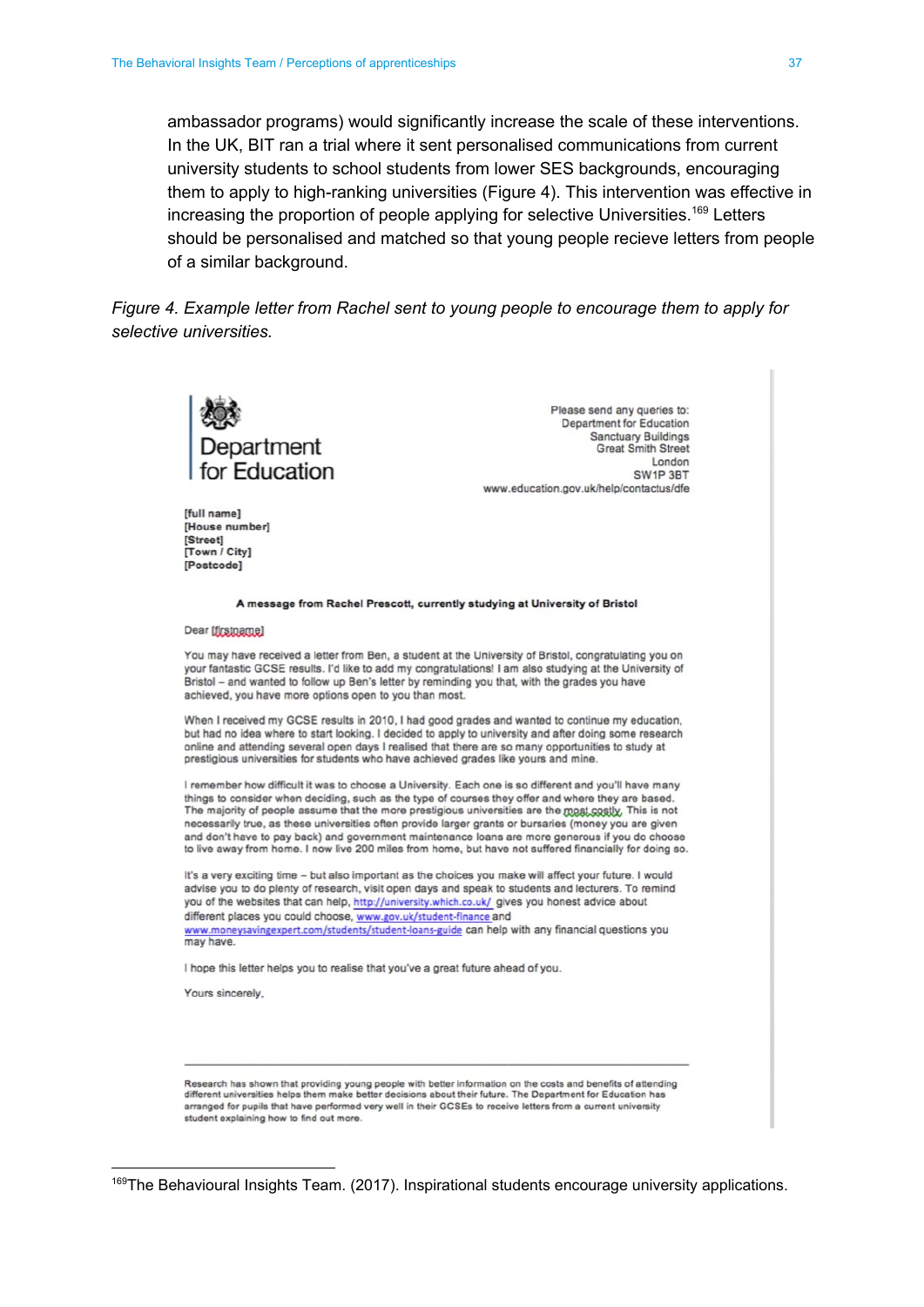● **Promote highly successful apprentices in media or awareness raising campaigns.** People give different weight to information depending on who is communicating the message. For example, people are influenced by messages from people who they look up to such as experts<sup>170</sup> or people perceived to be highly credible<sup>171</sup> or trusted.<sup>172</sup> BIT recommends recruiting well known Australians who have undertaken apprenticeships and become highly successful. The role models should highlight the *selectivity* of apprenticeships and traineeships, and how these programs contributed to their success.

### <span id="page-38-0"></span>**6) Provide meaningful information about apprenticeships that engages young people**

There is currently a plethora of distinct websites which publish information about the labour market, future job projections, training pathways, and training providers. However, this information is not presented to engage young audiences, taking into account their needs and preferences. While many young people make career decisions informed by social and environmental influences, they still need access to high quality careers information. Online information could be improved in the following ways. You could:

- **● Provide accurate information about apprenticeships.** Many young Australians report not pursuing apprenticeship pathways because they believe they will earn lower wages than university graduates. However, this is not necessarily the case. For example, one study in Australia found that the median graduate salary following a bachelor's degree is \$54,000, while the median full-time income for a vocational education and training graduate is \$56,000.<sup>173</sup> Further, apprentices earn money during their traineeship while university students accrue debt, which has negative short- and long-term financial implications. Correcting misperceptions between the perceived and actual financial outcomes of apprenticeship programs will support young people to make more informed career choices. BIT recommends disseminating annual factsheets to careers advisors in schools which have been identified as having a large cohort of young people suitable for apprenticeships. The factsheets should present employment metrics which are easy to interpret and allow for immediate side-by-side comparison of different pathways.
- **● Bring apprenticeships to life.** Many young people make career decisions based on social and personal growth, and how much they will enjoy a particular profession. One study found that young people measured success in terms of happiness (91%)

<sup>170</sup> Wilson & Sherrell. (1993). Source effects in communication and persuasion research: A meta-analysis of effect size.

 $171$  Ibid.

<sup>172</sup> Webb & Sheeran (2006). Does changing behavioral intentions engender behavior change? A meta-analysis of the experimental evidence.

<sup>173</sup> Bisson & Stubley. (2017). After the ATAR: Understanding How Gen Z Transition into Further Education and Employment.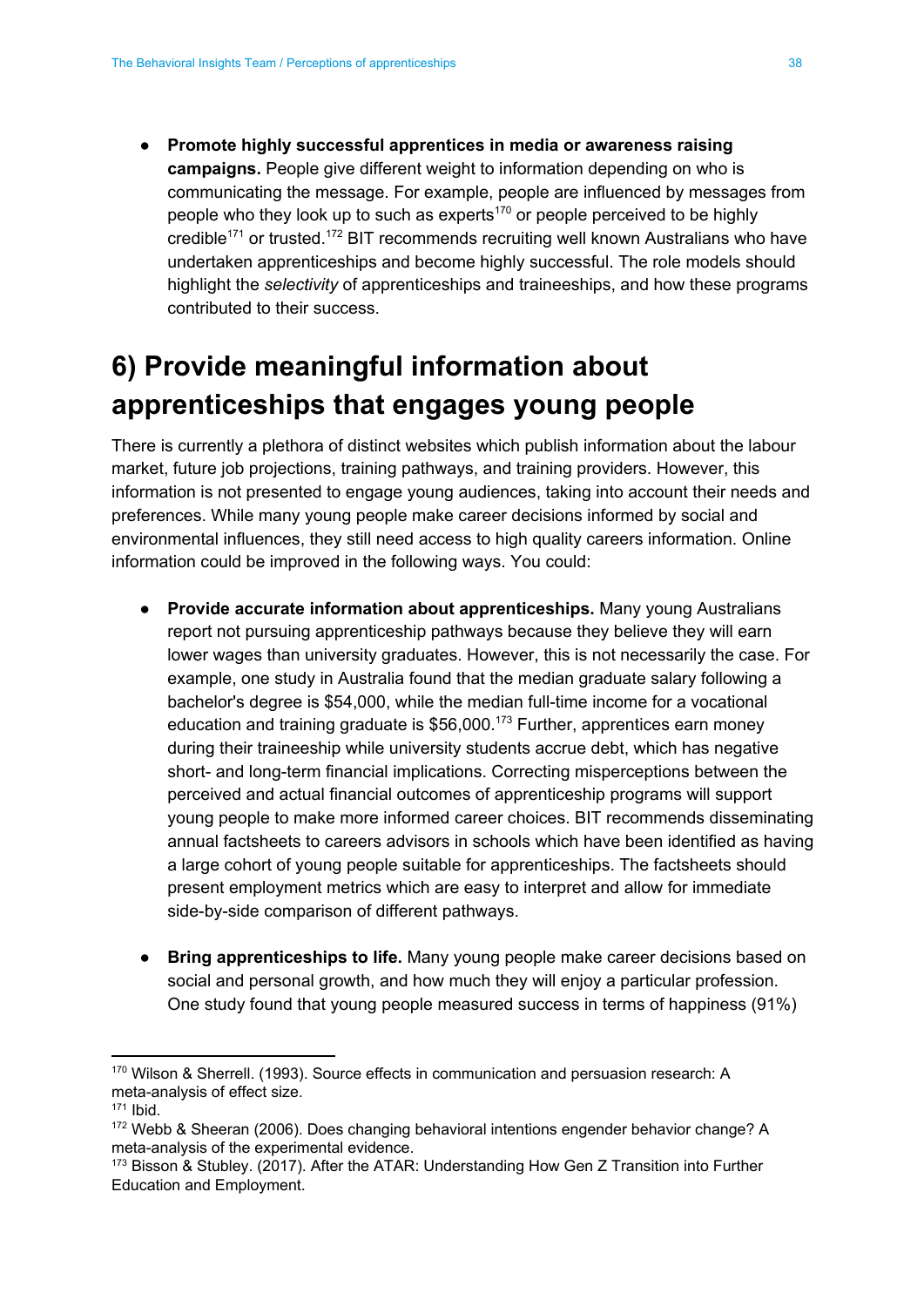and the pursuit of passion (76%), while only 30% valued having lots of money. 174 Information should be provided to young people about levels of enjoyment and wellbeing of people undertaking, and who have undertaken an apprenticeship. While some organisations are already collecting similar information (e.g. Skillsroad already collects information about student wellbeing), $175$  this could be done more systematically at a larger scale. This could include adapting measures of job satisfaction, wellbeing, or quality of life for an apprenticeship context. The UK Office for National Statistics collects data on national well being quantified in terms of self-reported happiness, levels of anxiety, life satisfaction, and the extent to which people feel that the things they do in their life are worthwhile.<sup>176</sup> Similar measures could be used to track enjoyment and wellbeing in relation to apprenticeships and subsequent careers. Equally important, however, is that the data is communicated in a way that is engaging. This could include personalisation, comparisons with University pathways, or testimonials.





**● Set hard limits on information complexity, and enforce them.** Good choice architecture presents people with a manageable set of decisions, edited with an understanding of what is most relevant and useful for young people. In order for information presented online to engage younger audiences it should be presented using evidence based best practice for online design. This could involve imposing restrictions on how careers information is presented. BIT recommends:

<sup>174</sup> Ibid.

<sup>175</sup> Apprenticeships Support Australia. (2019) Skillsroad.com.au 2018 Youth Census.

<sup>176</sup> UK Office for National Statistics. (2019). Personal Well-being in the UK. April 2018 to March 2019. 177 Image sourced from What Wellbeing Works,

[https://whatworkswellbeing.org/blog/whats-wellbeing-like-in-different-jobs-new-data-analysis-and-case](https://whatworkswellbeing.org/blog/whats-wellbeing-like-in-different-jobs-new-data-analysis-and-case-study/) [-study/](https://whatworkswellbeing.org/blog/whats-wellbeing-like-in-different-jobs-new-data-analysis-and-case-study/).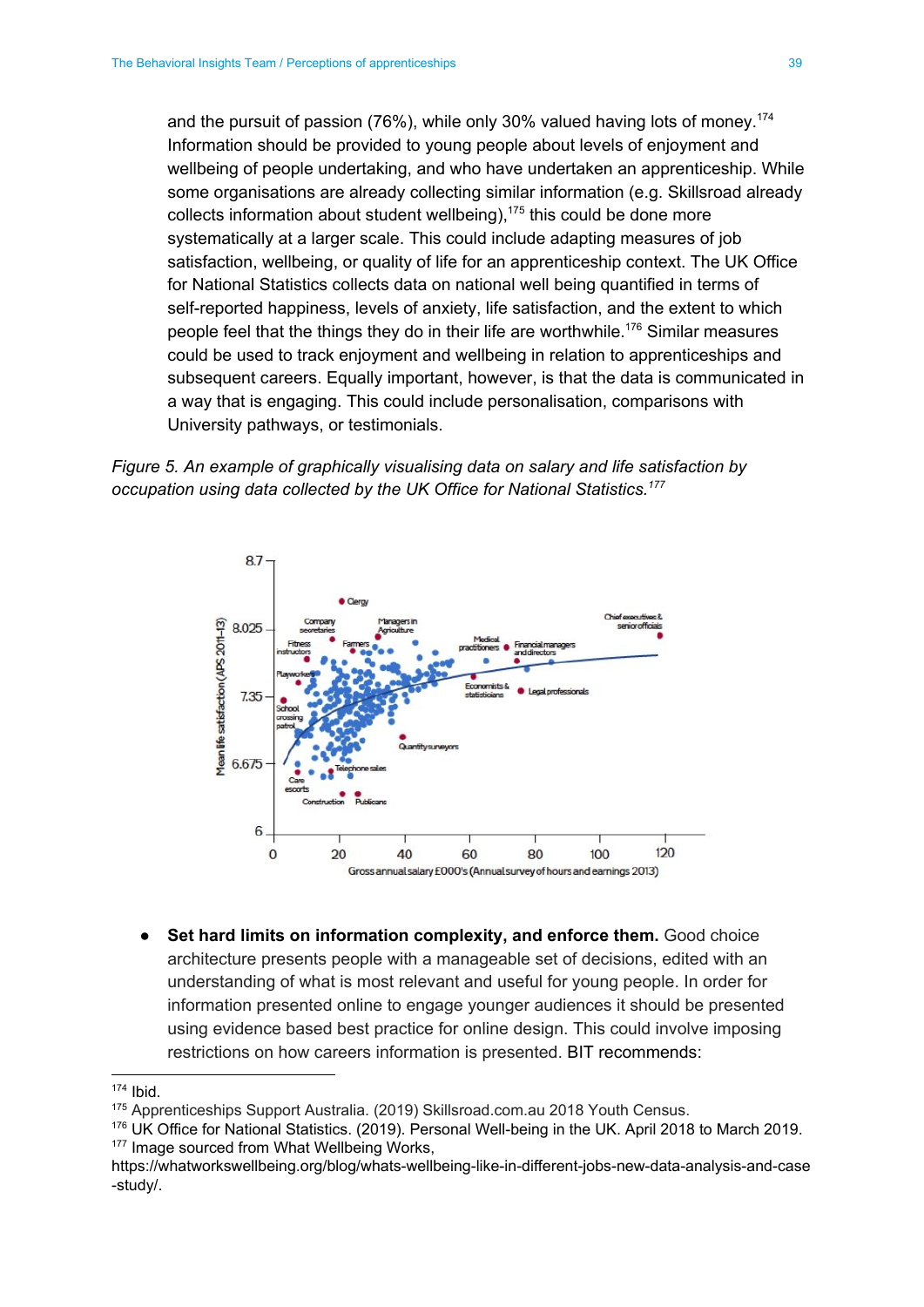- **○** All language is simplified to a reading age of 7
- $\circ$  All text is broken into digestible chunks,<sup>178</sup> with clear subheadings<sup>179</sup>
- **○** All decisions are broken into manageable choice sets, with no more than 10 options available per choice
- **○** All actions are signposted
- **○** Information should be provided when it's needed, rather than overloading young people with information that isn't relevant
- Links to external advice lines should be provided at all key decision points.

## <span id="page-40-0"></span>**7) Give parents and career advisors 'just in time' education about apprenticeships**

Parents and careers advisors have a large influence on young people's career choices, including their attitudes towards apprenticeships and traineeships. However, many young Australians feel that both careers advice in schools<sup>180</sup> and parental pressure<sup>181</sup> steer them towards a university pathway. Encouraging parents and career advisors to become more familiar with technical qualifications will ensure that they are equipped to advise young people about these pathways. You could:

- **Provide information packages to parents when their child is in year 7.** A US study found that issuing communications to parents about the value of STEM increased uptake of science and mathematics courses<sup>182</sup> and was associated with increased STEM career pursuit 5 years after the intervention.<sup>183</sup> Information about apprenticeship and traineeship pathways should be provided to the parents of young people who are identified as well-suited to these pathways through the methods outlined above (behavioural insights approach 1). BIT recommends providing this information early, when children begin high school, to ensure that parents are familiar with this pathway before key decisions (i.e subject selection) are made which steer students away from apprenticeships.
- **Provide ongoing learning for career advisors.** Careers advisers at schools where a high number of students are determined to be suitable for apprenticeship and traineeships should be provided with targeted information about these pathways. This

<sup>180</sup> Apprenticeships Support Australia. (2019) Skillsroad.com.au 2018 Youth Census.

<sup>&</sup>lt;sup>178</sup> Miller. (1956). The magical number seven, plus or minus two: Some limits on our capacity for processing information.

<sup>&</sup>lt;sup>179</sup> Most people will 'scan' webpages (commonly in an 'F-shaped' pattern of reading), meaning that they will read more content at the top of pages and beginning of paragraphs or sections; e.g. Nielsen. (2006). F-Shaped Pattern For Reading Web Content.

 $181$  Ibid.

<sup>&</sup>lt;sup>182</sup> Harackiewicz, Rozek, Hulleman & Hyde. Helping parents motivate adolescents in mathematics and science: An experimental test.

<sup>&</sup>lt;sup>183</sup> Rozek, Svoboda, Harackiewicz, Hulleman & Hyde. (2017). Utility-value intervention with parents increases students' STEM preparation and career pursuit.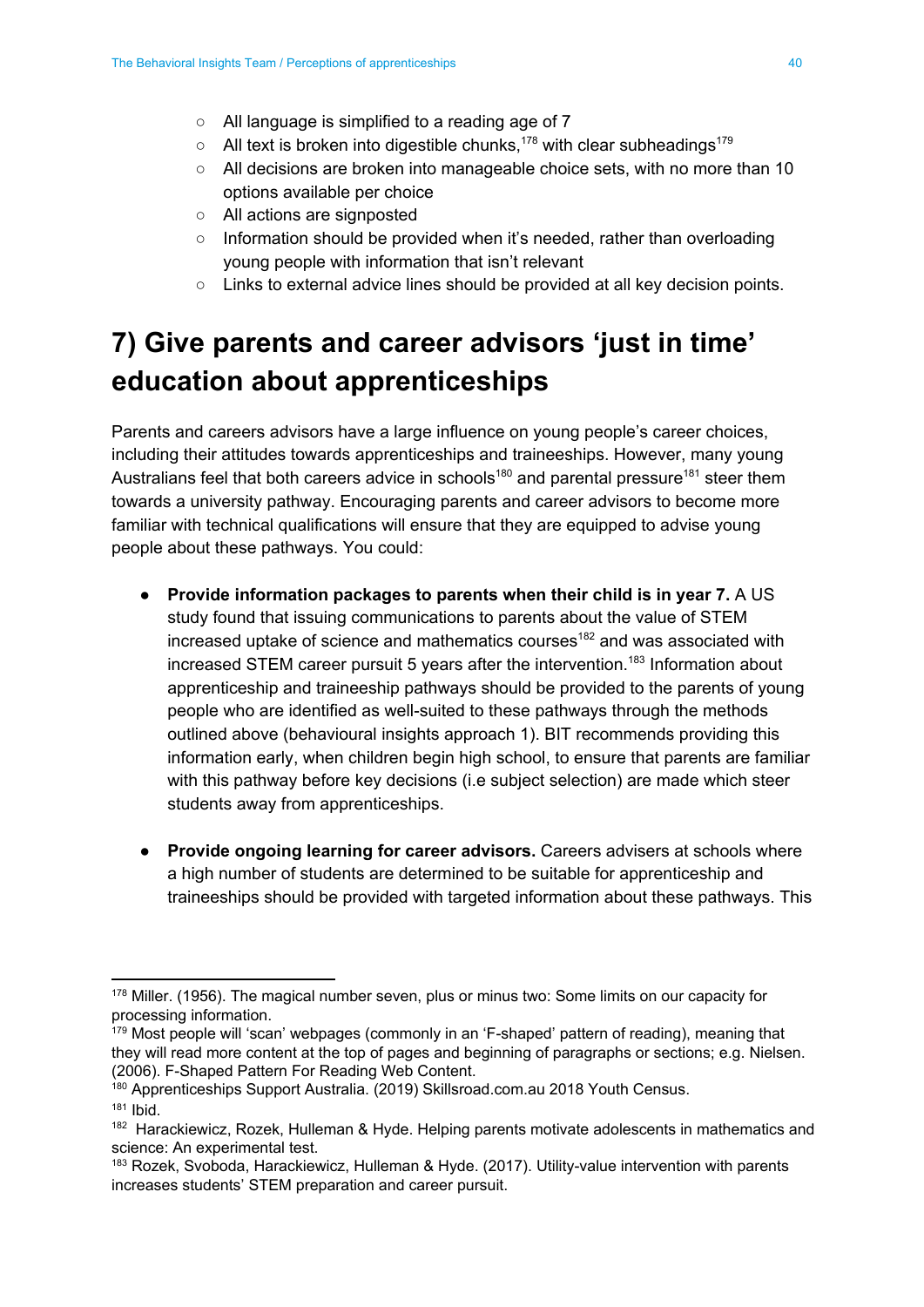could include messaging to counter negative perceptions of vocational pathways, 184 simple and up-to-date information packs delivered in a practical way (e.g. via email), or using a train the trainer model (i.e. providing formal training for career advisors in schools). Careers advisers should also be required to complete a short online learning module about apprenticeship and traineeship pathways to ensure that they are able to provide balanced and personalised advice to young people. In an intervention targeting graduate students training to be counsellors, prospective career counsellors were given a series of assignments that required them to navigate an online careers site.<sup>185</sup> The assignments increased self-perceived knowledge about careers, which was retained for three months. 186

<sup>184</sup> For example, trialling strategies like loss-aversion (e.g. 'don't let your student's miss out') offers a low-cost potential opportunity for change.

<sup>185</sup> Zalaquett & Osborn. (2007). Fostering counseling students' career information literacy through a comprehensive career Web site.

 $186$  Ibid.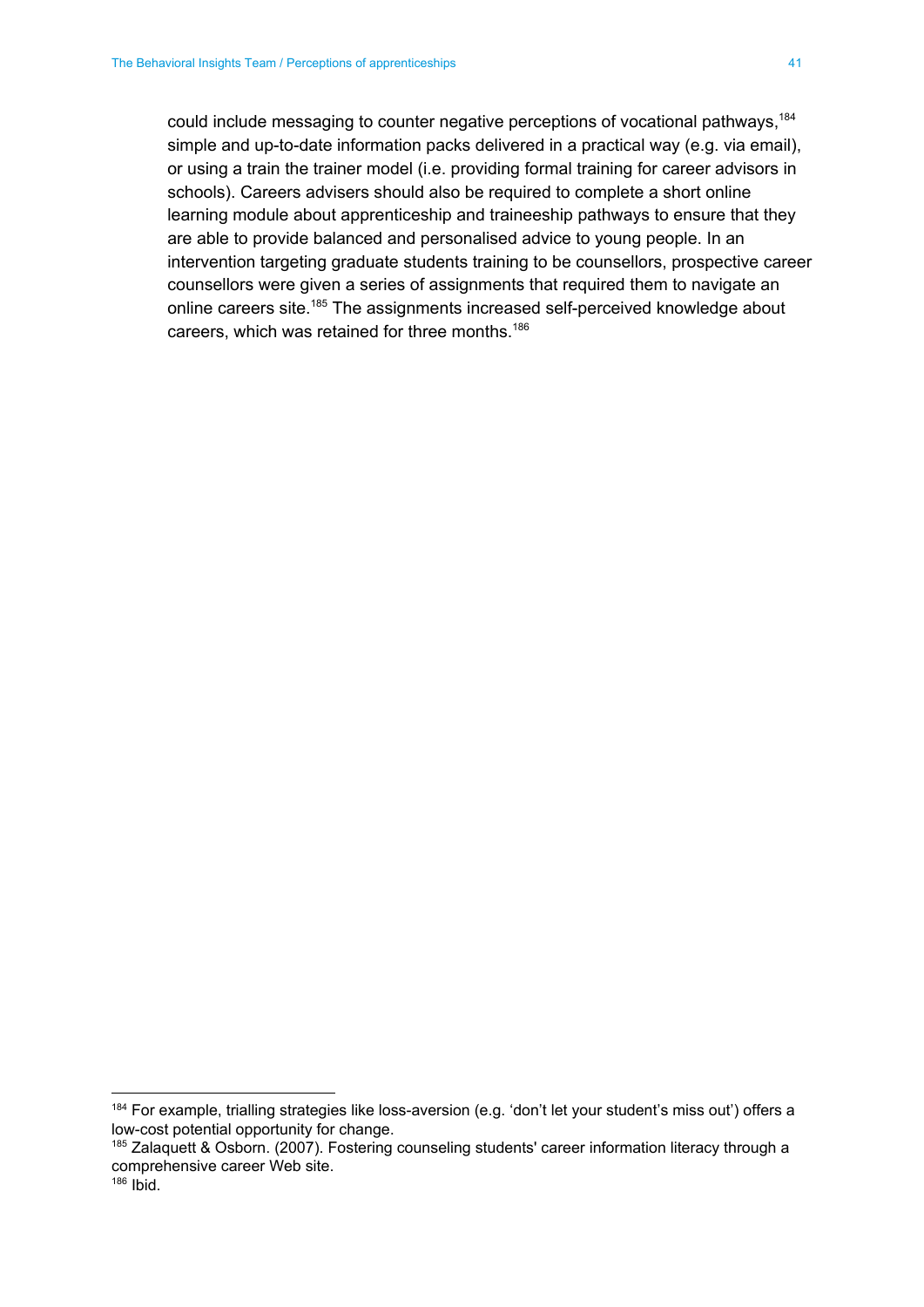## <span id="page-42-0"></span>**04 / How employers make decisions about engaging apprentices and trainees**

When aiming to increase the uptake of apprenticeships and traineeships, encouraging young people to consider and undertake these pathways is only one part of the equation. It is also critical that employers are prepared to hire apprentices.

Research points to a number of motivations for employers hiring apprentices in Australia. A 2019 survey of Australian employers who had employed apprentices and trainees found their top reasons for doing so were to 'get skilled staff and improve staff skills' (46%) and to 'fill a specific role in the organisation' (42%).<sup>187</sup> The survey found 30% employed apprentices and trainees because they wanted to 'give young people a head start', 30% because it is 'usual business practice' to employ them, and 20% because they wanted to 'support the industry'. Financial incentives and apprentices being a 'cheap source of labour' were much less prominent in this survey at 1% and 13% respectively.

Similarly, a survey of employers of apprentices in NSW conducted in 2011<sup>188</sup> found more than a third of their participants hire apprentices because they believe it makes good sense for their business as they are growing their own workforce and adding skilled workers to their industry.

This suggests that employers are altruistic, at least to an extent. They see the benefit an apprenticeship provides to the apprentice and to the broader industry, beyond the benefits they receive themselves. This data also suggests that for at least some employers, the social norm is to hire apprentices, i.e. it is seen as 'normal' for their business to hire apprentices. As outlined in Section 2, perceptions of what constitutes normal or desirable behaviour amongst one's social group has a strong influences on behaviour.

However, a 2019 survey of more than 7,000 Australian employers found that only a quarter had at least one apprentice or trainee.<sup>189</sup> Research points to a number of reasons that Australian employers might decide not to hire apprentices and trainees. These include the fact that the apprenticeships system is complex and information about it is not centralised, and as a result many employers don't know how to hire apprentices. Employers also report the costs of hiring apprenticeships as being a deterrent, as well as concerns about poor quality apprenticeship candidates, and apprentices being poached by other workplaces.

<sup>187</sup> NCVER. (2019). Employers' use and views of the VET system 2019.

<sup>&</sup>lt;sup>188</sup> Dickie et al. (2011). A fair deal; Apprentices and their employers in NSW; Integrated research report.

<sup>189</sup> NCVER. (2019). Employers' use and views of the VET system 2019.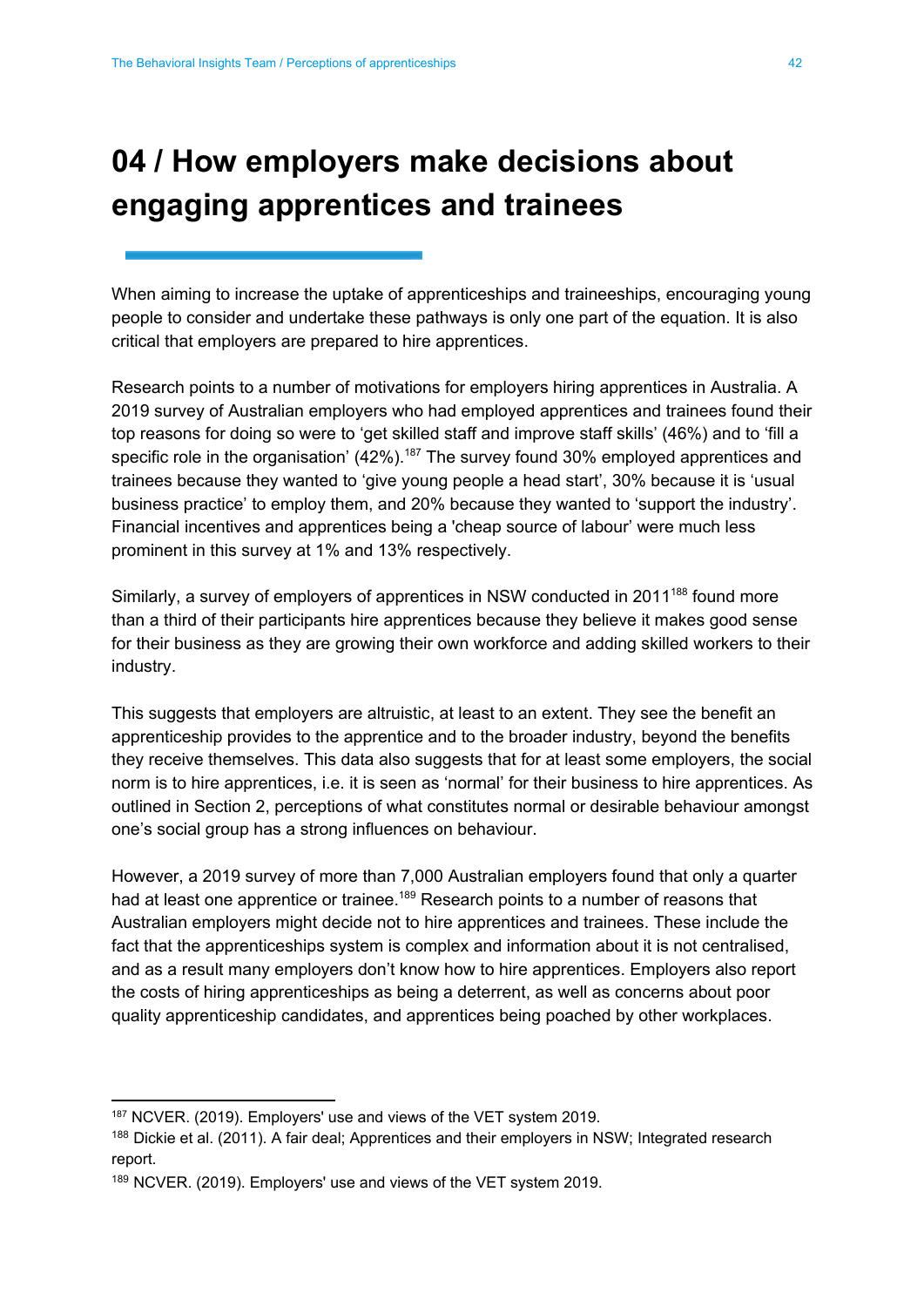These concerns are often valid, and there is considerable work taking place across the jurisdictions on how to address some of these system-wide concerns.<sup>190 191</sup> However, there are also a number of behavioural biases impacting employers' decision making about the hiring of apprentices. These are explored in further detail below.

This section of the report examines how employers make decisions about the hiring of apprentices and trainees, with a view to encouraging greater hiring of apprentices and trainees in the future.

#### **Box 3: How do employers recruit apprentices?**

There are a large number of ways through which employers can recruit apprentices. For example, employers can recruit apprentices through:

- **Informal channels**, such as one employer in South Australia who found their apprentice through the local footy club<sup>192</sup>
- Usual **recruitment channels** such as advertising jobs through Seek.com.au, engaging an employment services provider, or through federal government programs such as jobactive, Disability Employment Services, Transition to Work and Community Development Program providers
- Engaging **existing employees** such as trade assistants, or engaging someone who has completed a **work placement** with the employer
- Contact with Registered Training Organisations (RTOs) to engage someone who has completed a **pre-apprenticeship program**
- Contact with an **Australian Apprenticeship Support Network (AASN) provider**, who can help to match an employer with a potential apprentice and an RTO
- **Links to high schools**, either directly or through industry bodies, to engage school-based apprentices, such as Rio Tinto Weipa's school-based apprenticeship and traineeship program in Queensland<sup>193</sup>
- Contact with a **Group Training Organisation** (GTO) who facilitates apprentices undertaking multiple work placements with different employers, and who may also facilitate pre-apprenticeship programs, such as the Multi-Industry Pre-Apprenticeship Project in Victoria. 194

<sup>&</sup>lt;sup>190</sup> Karmel. (2017). Factors affecting apprenticeships and traineeships.

<sup>&</sup>lt;sup>191</sup> Joyce. (2019). Strengthening skills: expert review of Australia's vocational education and training system.

<sup>192</sup> Training and Skills Commission. (2018). Future-proofing the South Australian apprenticeship and traineeship system.

<sup>&</sup>lt;sup>193</sup> Jobs Queensland. (2017). Positive Futures: Apprenticeships and Traineeships in Queensland.

<sup>194</sup> Apprenticeship Employment Network. (2020). Aen.org.au Multi-Industry Pre-Apprenticeship Project.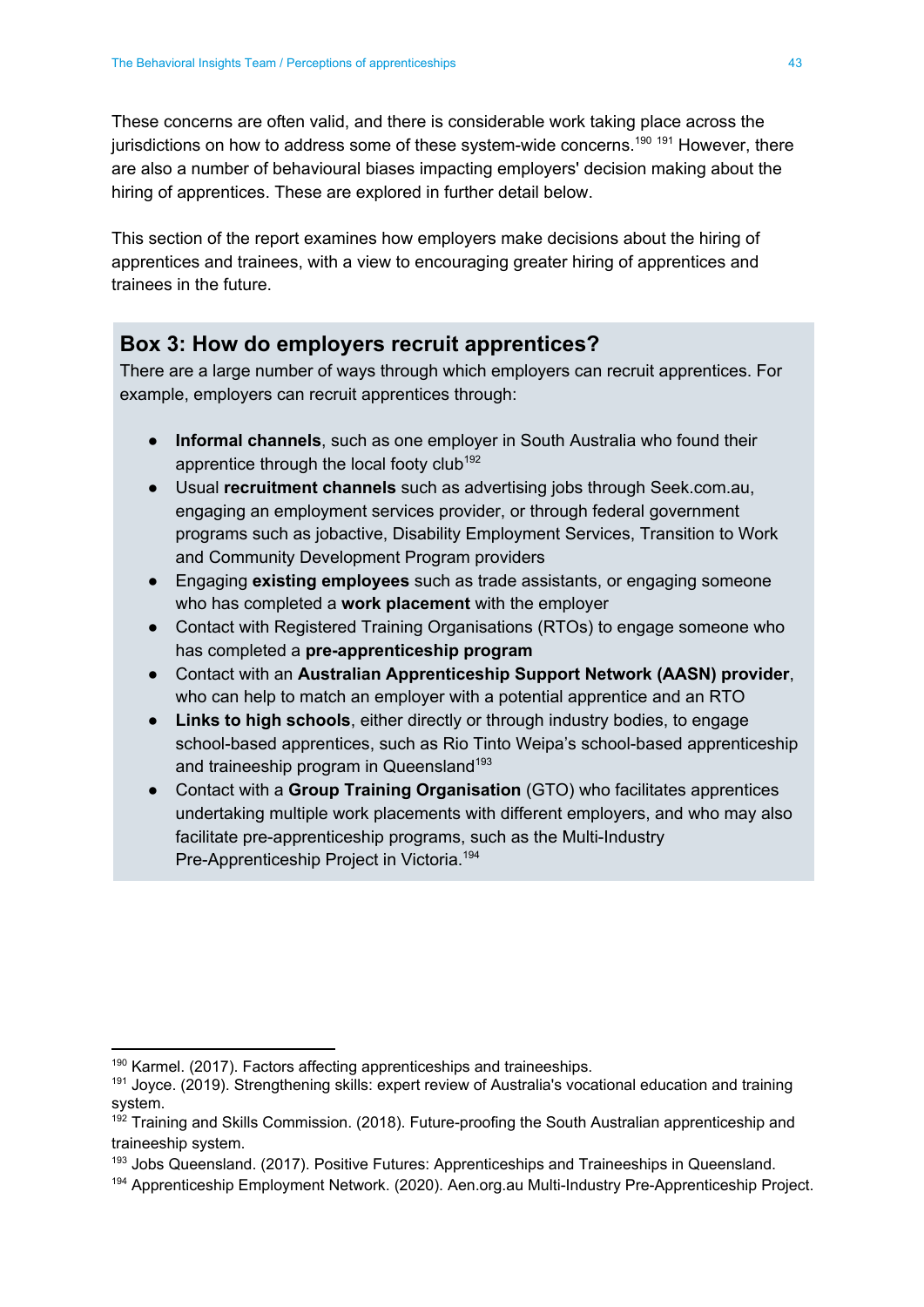## <span id="page-44-0"></span>**Behavioural barriers to recruiting apprentices and trainees: the employer perspective**

#### **Key findings on the behavioural barriers to recruiting apprentices and trainees**

- Employers don't understand the system and how to hire apprentices, and even if they do, there's a lot of admin involved (friction costs).
- The cost of hiring and training an apprentice is felt before the pay-offs, meaning hiring an apprentice is less appealing (present bias).
- Employers have concerns about the quality of workers doing apprenticeships (negativity bias).

As for young people, employers make decisions based on behavioural biases and heuristics. This is because all people tend to practice fast, intuitive and emotional decision-making, rather than slow, deliberative and analytical decision-making. Relying on these heuristics or mental shortcuts helps people process a large amount of information in their day to day lives, but can also lead to poor decision making. In the case of employers, research suggests that biases and mental shortcuts pose barriers to employers hiring apprentices.

Reliance on heuristics may be heightened for employers in small-to-medium enterprises (SMEs). Employers in SMEs have increased pressures on their time and fewer resources, which can lead to lower engagement in the decision making process.<sup>195</sup> With scarcer access to resources, these employers may tend to invest time and energy into managing daily expenditures with less resources to focus on long term planning.<sup>196</sup>

The biases and mental shortcuts of employers identified in this report are barriers to hiring apprentices, but also pose an opportunity, as developing interventions to target these behaviours has the potential to encourage more employers to hire apprentices and trainees.

#### **Table 4: Behavioural biases and heuristics which influence how employers make decisions about hiring apprentices and trainees**

| <b>Bias or</b><br>heuristic | How this influences decisions to hire an apprentice                                                                                                          |
|-----------------------------|--------------------------------------------------------------------------------------------------------------------------------------------------------------|
| <b>Friction costs</b>       | Friction costs refer to small, seemingly minor details that make a task more<br>effortful, and they have a disproportionately large effect on whether people |

<sup>&</sup>lt;sup>195</sup> Training and Skills Commission. (2018). Future-proofing the South Australian apprenticeship and traineeship system; Summary of Feedback.

<sup>196</sup> Adamkovič & Martončik. (2017). A review of consequences of poverty on economic decision-making: A hypothesized model of a cognitive mechanism.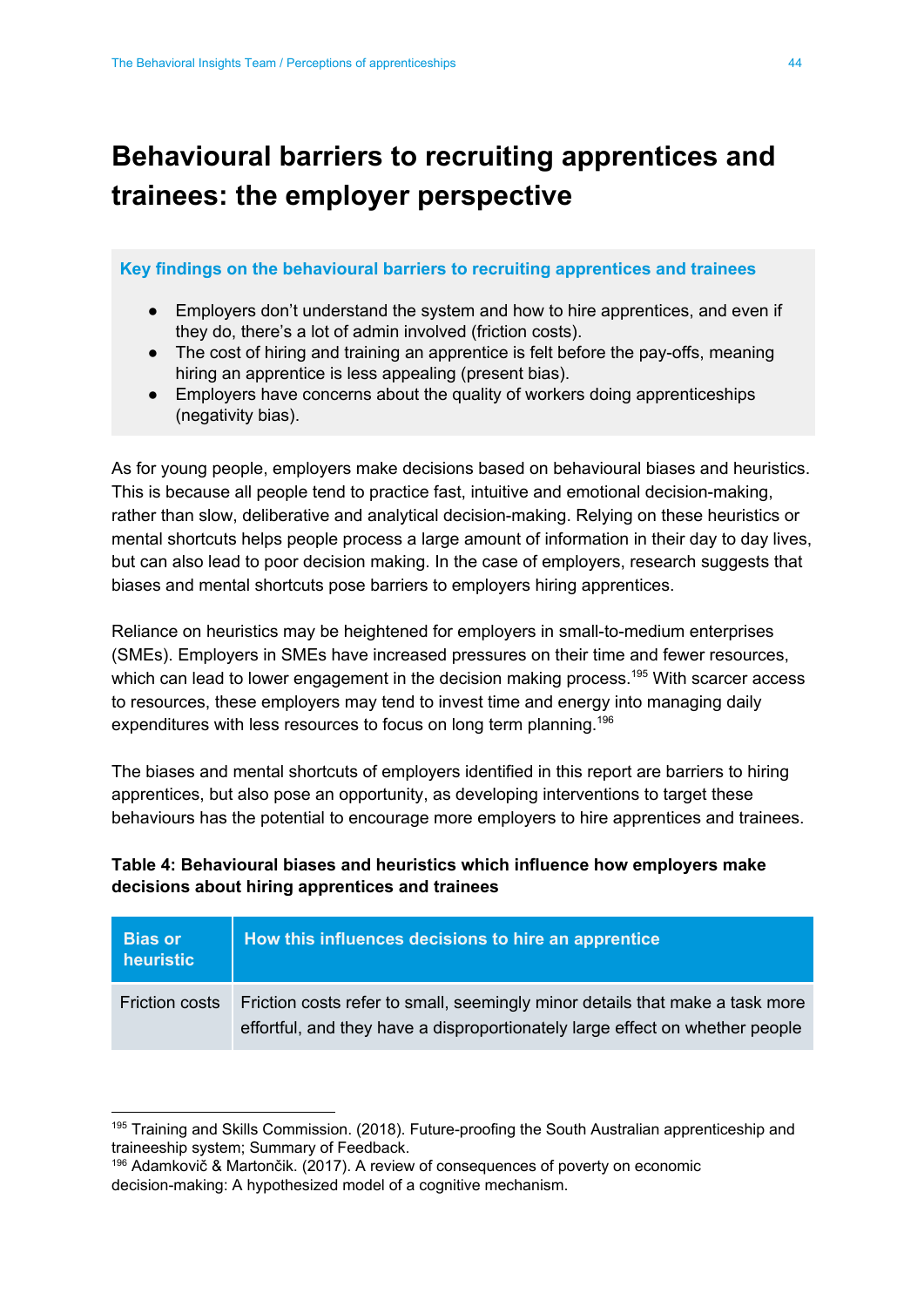|                           | complete a task. The effort of trying to navigate the apprenticeships<br>system might deter employers from hiring apprentices.                                                                                                                                                                |
|---------------------------|-----------------------------------------------------------------------------------------------------------------------------------------------------------------------------------------------------------------------------------------------------------------------------------------------|
| Present bias              | People overvalue immediate costs or rewards at the expense of their<br>long-term intentions. The upfront costs of employing an apprentice may<br>deter employers from hiring an apprentice, as it may outweigh the reward<br>of hiring an apprentice which is often not felt for a few years. |
| <b>Negativity</b><br>bias | People are more likely to recall and dwell on negative events than positive<br>ones. Employers may be more likely to recall negative attributes of<br>previous apprentices or apprenticeship applicants than positive attributes,<br>and therefore decide not to hire an apprentice.          |

#### **Employers don't understand the system and how to hire apprentices, and even if they do, there's a lot of admin involved (friction costs)**

Research suggests that the effort of trawling through multiple sources of information to try and figure out how to hire an apprentice, what exactly will be involved in the process, and what the employer's ongoing responsibilities will be, acts as a barrier to employers hiring an apprentice (particularly for the first time).

Information about the process required to hire an apprentice is hard for employers to navigate. Employers in Western Australia report being frustrated with trying to navigate the numerous bodies and websites to obtain up-to-date and relevant information on rules, regulations, availability of courses, government subsidies/financial support and the costs of hiring an apprentice or trainee. As one employer said "It is too confusing about where to start the search"<sup>197</sup>. Even in states with central websites, such as the Queensland Skills Gateway, employers still find the abundance of information unclear and confusing.<sup>198</sup> A simple Google search of 'I want to hire an apprentice' provides six different national websites followed by numerous state/territory specific websites and Australian Apprenticeship Support Network provider websites on how to hire an apprentice.

These challenges are particularly problematic for SMEs, who may not have the human resource capability to effectively navigate the system and complete the administration involved in setting-up an apprenticeship. SMEs in South Australia report that they struggle to find information when they want to hire an apprentice<sup>199</sup> and SMEs in Western Australia don't have time to get the information they need to make informed decisions.<sup>200</sup> SMEs also may

<sup>&</sup>lt;sup>197</sup> State Training Board. (2018). Strategies to grow apprenticeships and traineeships in Western Australia.

<sup>198</sup>Jobs Queensland. (2017). Positive Futures: Apprenticeships and Traineeships in Queensland. <sup>199</sup> Training and Skills Commission. (2018). Future-proofing the South Australian apprenticeship and traineeship system.

<sup>&</sup>lt;sup>200</sup> State Training Board. (2018). Strategies to grow apprenticeships and traineeships in Western Australia.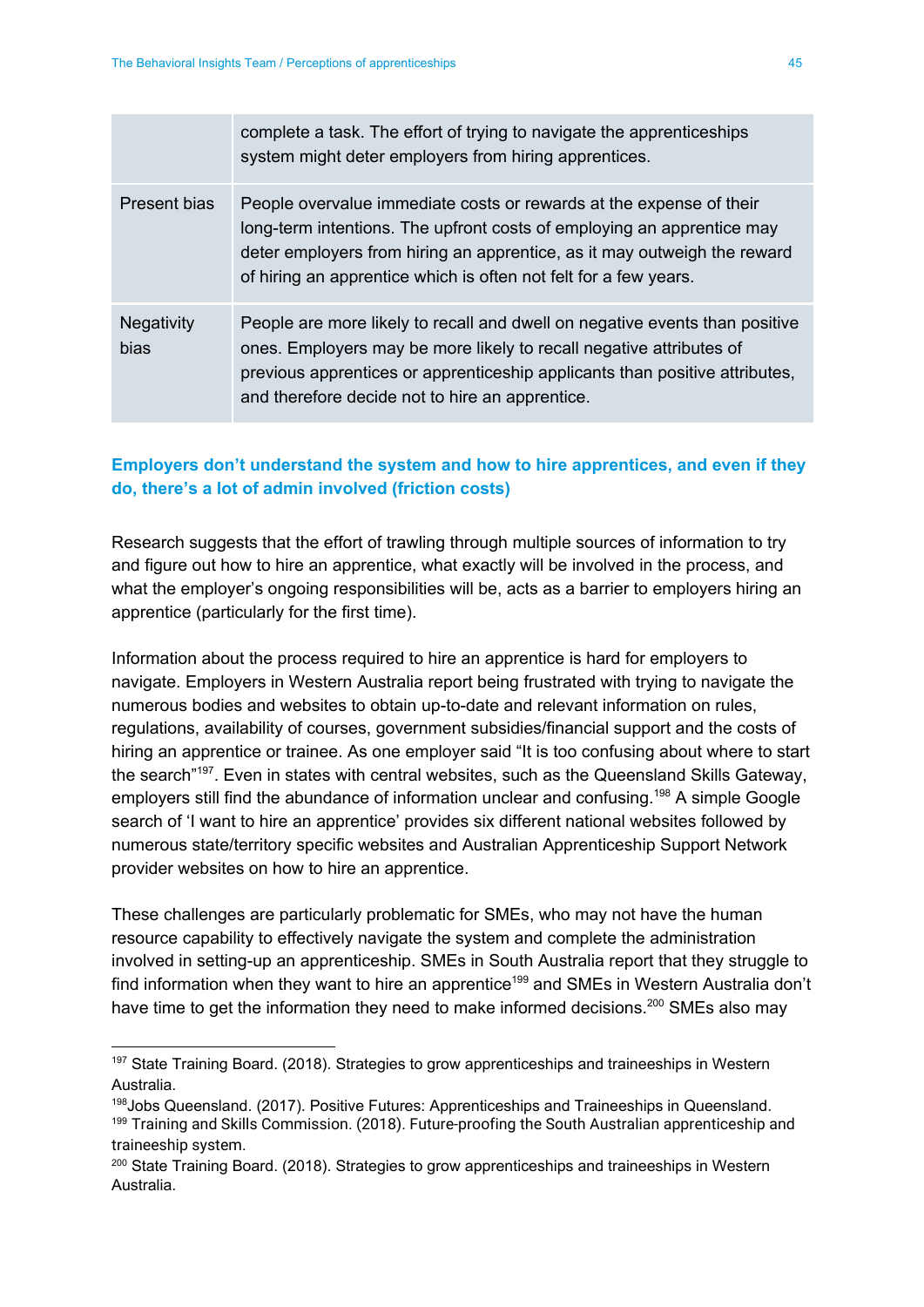not be able to offer the full scope of on-the-job training for an apprentice to complete all the competencies required to reach a qualification. Flexibility, such as temporary or permanent transfers and the ability to share apprentices, is built into the apprenticeship system, yet some employers are not aware that this is the case.<sup>201</sup>

Once an employer works out how to hire an apprentice and decides to do this, they then have to complete necessary administration to set-up the apprenticeship, such as establishing a training contract with the apprentice and a Registered Training Organisation (RTO). Employers in Western Australia find the process of signing-up an apprentice or trainee onerous, complex, difficult and confusing.<sup>202</sup> In New South Wales, 17% of employers who wanted to hire an apprentice but couldn't said they found the administrative burden of arranging an apprenticeship too time consuming.<sup>203</sup>

Resources and support have been provided to employers across Australia to hire apprentices, $204$  however employers report these do not overcome the difficulties they face. Additionally, employers still have concerns with the large number of different agents involved in administering the apprenticeship system, with a "bewildering array" of representatives "queuing up to help them".<sup>205</sup>

#### **The cost of hiring and training an apprentice is felt before the pay-offs (present bias)**

Research suggests that the cost of hiring and training an apprentice is a significant barrier for many employers across Australia. Direct costs to employers include recruitment expenses, wages, and training fees. Indirect costs include a loss of productivity in relation to a qualified worker's time spent supervising an apprentice, and in releasing an apprentice for off-site training. Supervision costs are particularly high in an apprentice's first year, but are significantly reduced in the third and fourth years, when an apprentice starts becoming more productive. 206

Whilst the Australian Government offers incentives to employers, such as for hiring an apprentice and when their apprentice completes the apprenticeship, and some state governments<sup>207</sup> offer allowances and rebates to employers to hire apprentices, some employers, particularly from SMEs, argue that these are not enough to cover the costs associated with employing an apprentice.<sup>208 209</sup> <sup>210</sup>

<sup>&</sup>lt;sup>201</sup> Jobs Queensland. (2017). Positive Futures: Apprenticeships and Traineeships in Queensland. <sup>202</sup> State Training Board. (2018). Strategies to grow apprenticeships and traineeships in Western Australia.

<sup>203</sup> NSW Business Chamber. (2017). Workforce Skills Survey.

 $204$  For example, the Australian Apprenticeship Support Network was introduced in 2015 to help employers recruit, train and retain apprentices.

<sup>&</sup>lt;sup>205</sup>Joyce. (2019). Strengthening skills: expert review of Australia's vocational education and training system.

<sup>206</sup> NCVER. (2009). The cost of training apprentices.

<sup>&</sup>lt;sup>207</sup> New South Wales, Victoria and Western Australia

<sup>&</sup>lt;sup>208</sup> State Training Board. (2018). Strategies to grow apprenticeships and traineeships in Western Australia.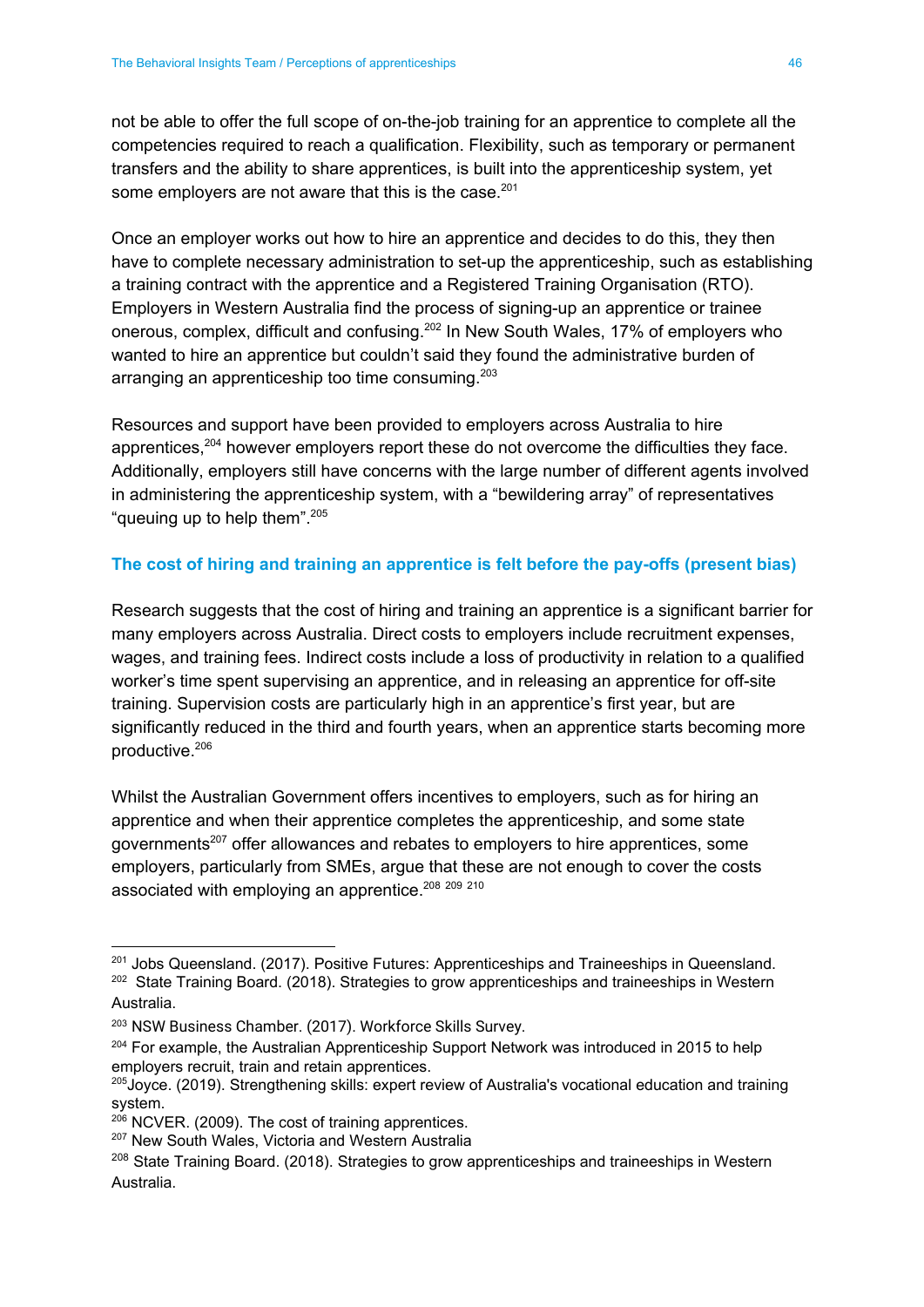A further concern reported by employers across most jurisdictions is that apprentices will be poached by other employers (who don't invest in training) once they start becoming productive in the later years of their apprenticeship, which means employers don't experience a return on their investment in training the apprentice.<sup>211</sup> In support of this, one study found that only 43% of people who completed an apprenticeship were employed with the same employer 9 months after completion of their training.<sup>212</sup>

#### **Employers have concerns about the quality of workers doing apprenticeships (negativity bias)**

Psychology research has shown that people recall and dwell on bad experiences more than positive ones.<sup>213</sup> The flow on from this is that bad impressions and stereotypes are more easily formed and more resistant to change than good ones. In the context of employers and apprentices, employers may be more likely to recall negative attributes of previous apprentices or apprenticeship applicants than positive attributes, and therefore decide not to hire an apprentice. If employers have had negative experiences with previous apprentices it "colours their current commitment and attitudes". 214

Across Australia, employers report difficulty in finding a suitable apprentice. In New South Wales, employers believe many young people don't understand workplace requirements such as punctuality, and don't have a willingness to accept authority or critical feedback. This was particularly seen as a problem with young people from lower socio-economic backgrounds, with employers reporting that some apprentices lack role models for the importance of work.<sup>215</sup> In Western Australia, employers report that many applicants have poor communication, social and interview skills.<sup>216</sup> Similarly in South Australia, a concern reported by employers is that young people lack language, literacy and numeracy skills as well as people skills, discipline and resilience. 217

Some employers report prefering to hire apprentices who are aged 25 or older, as they have had experience in the workforce before commencing an apprenticeship.<sup>218</sup> West Australian employers report that older apprentices offer maturity and life experiences, learn quicker and are more driven to complete their apprenticeship. However, the higher wage rate for these

<sup>&</sup>lt;sup>209</sup> Training and Skills Commission. (2018). Future-proofing the South Australian apprenticeship and traineeship system. Summary of Feedback.

<sup>210</sup> NSW Business Chamber. (2016). Laying the Foundations for Apprenticeship Reform.  $211$  Ibid.

 $212$  NCVER. (2019). Apprentice and trainee experience and destinations 2019.

<sup>213</sup> Baumeister et al. (2001). Bad Is Stronger Than Good.

<sup>&</sup>lt;sup>214</sup> Dickie. (2011). A fair deal: Apprentices and their employers in NSW: Integrated research report.

<sup>215</sup> NSW Business Chamber. (2016). Laying the Foundations for Apprenticeship Reform.

<sup>&</sup>lt;sup>216</sup> State Training Board. (2018). Strategies to grow apprenticeships and traineeships in Western Australia.

 $217$  Training and Skills Commission. (2018). Future-proofing the South Australian apprenticeship and traineeship system; Summary of Feedback.

<sup>&</sup>lt;sup>218</sup> Jobs Queensland. (2017). Positive Futures: Apprenticeships and Traineeships in Queensland.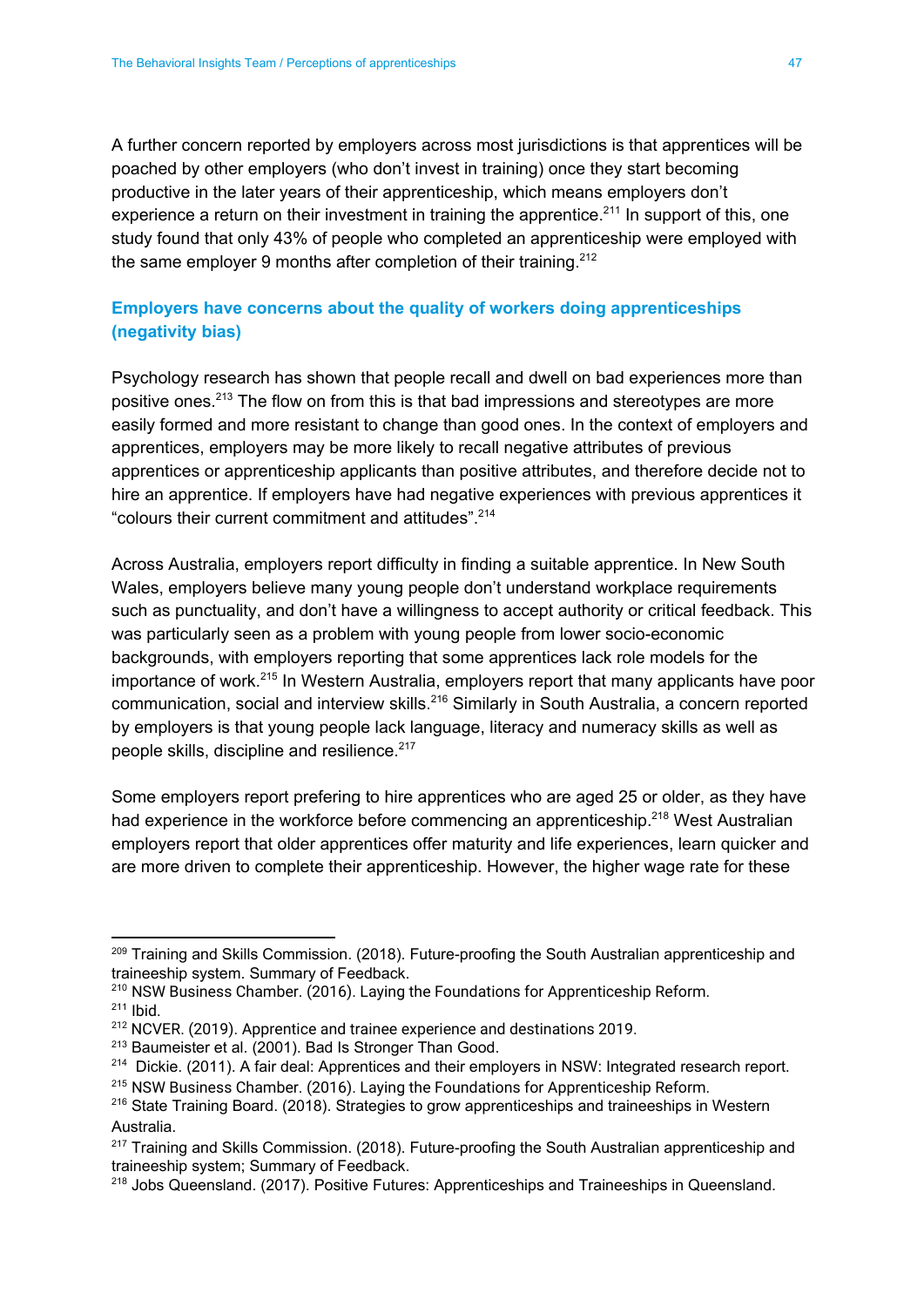apprentices may prevent employers from hiring them. $219$  Some employers also report prefering to hire apprentices who have had exposure to the job already, either through a work placement or pre-apprenticeship program. Employers believe having a 'taste for the trade' means apprentices are more aware of what they are 'getting themselves into'.<sup>220</sup> For some employers, a pre-apprenticeship program is even a prerequisite to employment as an apprentice, for example NPG Melbourne expects all apprenticeship applicants to have completed a pre-apprenticeship.<sup>221</sup>

Concerns about school-based apprenticeships have also been expressed by some employers. Research in Victoria found that employers think the skills acquired during a school-based apprenticeship are not up to the standard they require for students to continue their apprenticeship after leaving school.<sup>222</sup> In Queensland, however, school-based apprenticeships are generally well regarded as helping students gain an understanding of the workplace culture, and in helping employers assess students' suitability.<sup>223</sup>

Where young people do lack basic skills, soft skills and an understanding of workplace conduct, employers may be unsure how to mentor and coach young people to address these gaps. Employers in South Australia, particularly SMEs, report they lack the capability to support apprentices when issues arise.<sup>224</sup>

The quality of training provided by registered training organisations (RTOs) also feeds into employers negative perceptions of their apprentices.<sup>225</sup> One survey found that of the employers who were dissatisfied with their apprentice, 56.7% were dissatisfied because the training the apprentice or trainee received was of a poor quality or low standard, and 30.3% because relevant skills are not taught. In South Australia, employers reported that the quality of training provided by RTOs is variable<sup>226</sup>, and in New South Wales some employers question the relevance of RTO training to current industry needs and employer requirements. 227

<sup>&</sup>lt;sup>219</sup> State Training Board. (2018). Strategies to grow apprenticeships and traineeships in Western Australia.

<sup>&</sup>lt;sup>220</sup> NCVER. (2014). Understanding the non-completion of apprentices.

<sup>&</sup>lt;sup>221</sup> Victorian Skills Commissioner. (2017). Rebalance and Relaunch.

<sup>222</sup> Ibid.

<sup>&</sup>lt;sup>223</sup> Jobs Queensland. (2017). Positive Futures: Apprenticeships and Traineeships in Queensland.

<sup>&</sup>lt;sup>224</sup> Training and Skills Commission. (2018). Future-proofing the South Australian apprenticeship and traineeship system.

<sup>&</sup>lt;sup>225</sup> NCVER. (2019). Employers use and views of the VET system.

<sup>&</sup>lt;sup>226</sup> Training and Skills Commission. (2018). Future-proofing the South Australian apprenticeship and traineeship system: Summary of Feedback.

<sup>&</sup>lt;sup>227</sup> NSW Business Chamber. (2016). Laying the Foundations for Apprenticeship Reform.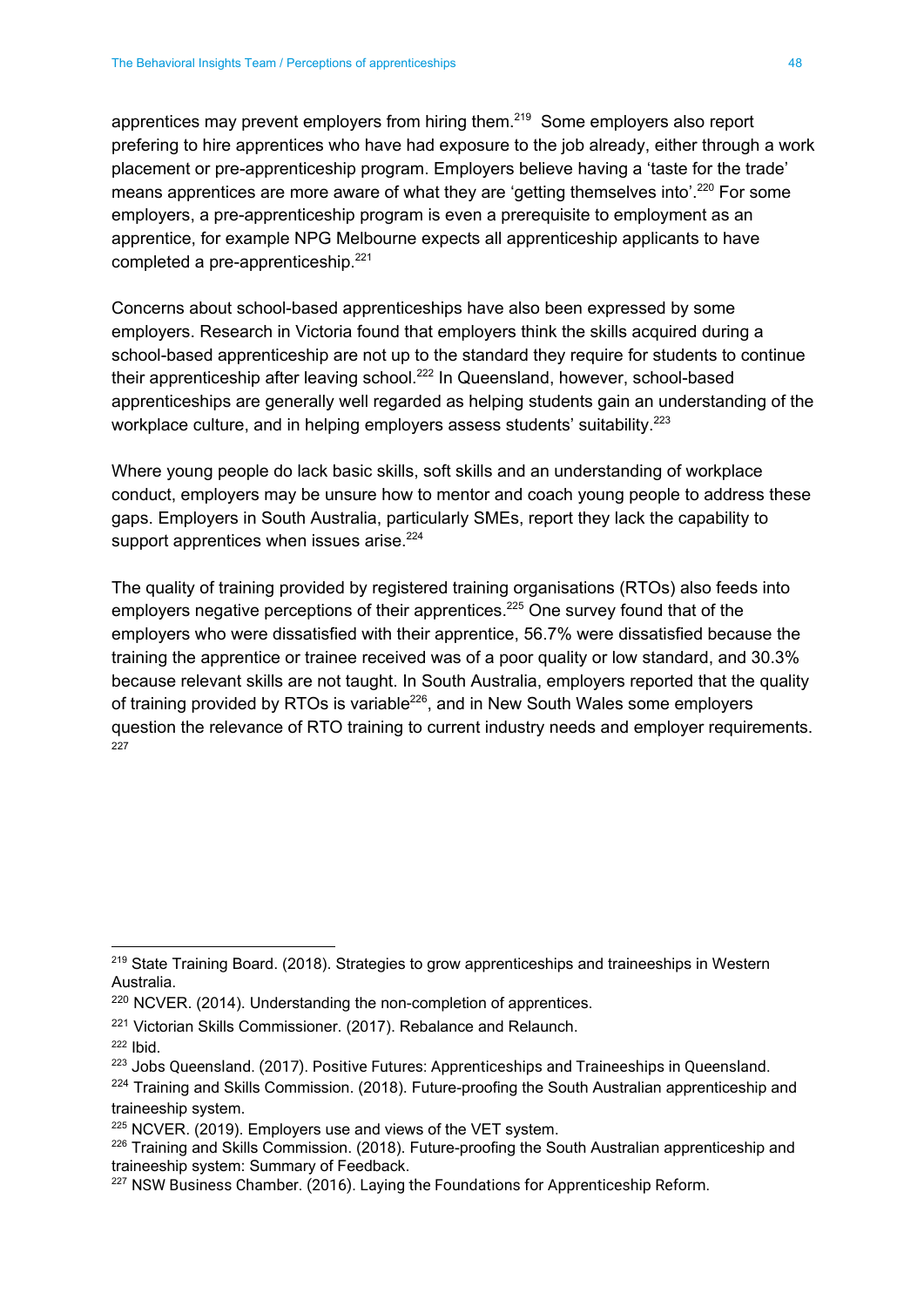## <span id="page-49-0"></span>**05 / Behavioural insights approaches: Encouraging employers to hire apprentices**

Hiring and training an apprentice is a commitment that takes time, effort and resources. With time and investment, however, apprentices can become productive, provide a return-on-investment and become valuable workers to their employer. Yet a positive return-on-investment is a necessary but not sufficient condition for employers to take on apprentices in any numbers. There are also strong behavioural factors at play: uncertainty about the outcome, difficulties navigating the system, the influence of peers, and the weight of past experience (positive and negative) matter as much as cold economic calculation. To begin addressing these factors, the report sets out two behavioural insights approaches below:

- 1. Make it incredibly easy to hire an apprentice
- 2. Clearly explain the benefits of hiring an apprentice, but be honest about the challenges.

The aim of these behavioural insights approaches is to change the behaviour of the employers in the 'moveable middle'. For some employers, employing an apprentice will never be viable, whilst some employers have well established mechanisms for recruiting and training apprentices and will continue to do so. The behavioural insights approaches in between: employers who could hire an apprentice, but decide against it, or fail to do so due to the reasons identified in the report.

### <span id="page-49-1"></span>**1) Make it incredibly easy to hire an apprentice**

There is a plethora of information available about the apprenticeship system, and multiple organisations involved in the recruitment process. Many employers, particularly SMEs, are overwhelmed and don't know where to start. Simplifying the system and reducing the amount of information available, could make the process of hiring an apprentice more manageable for employers. You could:

● **Reduce the number of websites providing information about apprenticeships (light touch)**. Having one central website that provides a single source of information that is easily navigable will help employers find the information they are looking for, and have confidence that it is up-to-date. Existing goverment or government-funded websites, such as those of Australian Apprenticeships, the Fair Work Ombudsman, Business.gov.au and the Department of Education, Skills and Employment, should be amalgamated so that information is given only once. The United States Task Force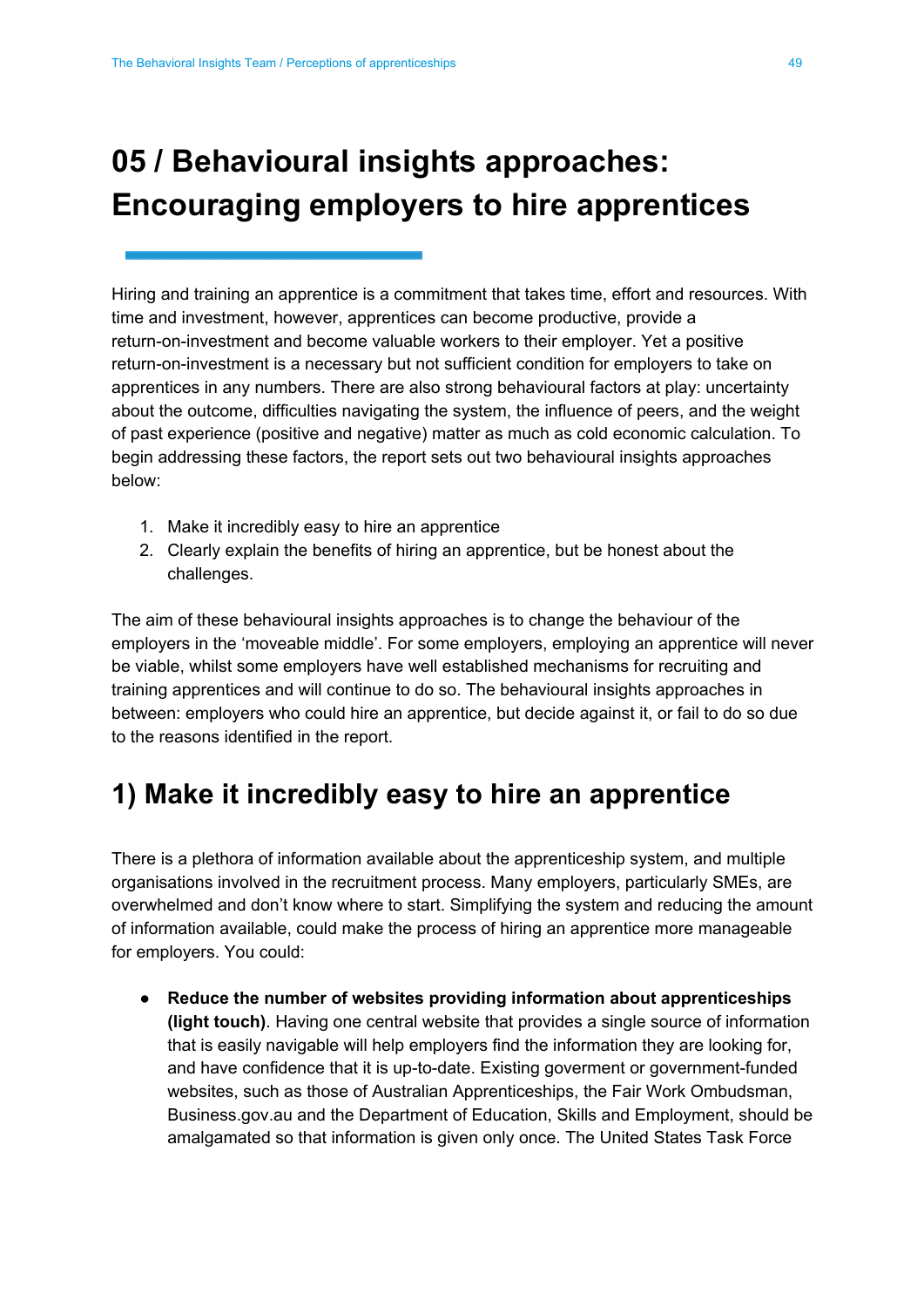on Apprenticeship Expansion made a similar recommendation in terms of providing centralised apprenticeship resources in its final report.<sup>228</sup>



| <i>I</i> U STRALIAN<br><b>APPRENTICESHIPS</b><br>fear Life, fear Career, Tear Fature.                                                                                             | <b>O MENU</b><br>@ SEARCH                                                                                    | Fair Work<br><b>OMBUDSMAN</b>                                                                                                                                                                                                                                                                                                    |                                                                                                                                                                                                                                                                                                                                                                                                                                                                                      |                                                                                                                           |                                                                        |                             | Enter search terms<br>English<br>Log in |  |
|-----------------------------------------------------------------------------------------------------------------------------------------------------------------------------------|--------------------------------------------------------------------------------------------------------------|----------------------------------------------------------------------------------------------------------------------------------------------------------------------------------------------------------------------------------------------------------------------------------------------------------------------------------|--------------------------------------------------------------------------------------------------------------------------------------------------------------------------------------------------------------------------------------------------------------------------------------------------------------------------------------------------------------------------------------------------------------------------------------------------------------------------------------|---------------------------------------------------------------------------------------------------------------------------|------------------------------------------------------------------------|-----------------------------|-----------------------------------------|--|
|                                                                                                                                                                                   |                                                                                                              | Home                                                                                                                                                                                                                                                                                                                             | Pay                                                                                                                                                                                                                                                                                                                                                                                                                                                                                  | O                                                                                                                         | Leave                                                                  | $\left( \downarrow \right)$ | Ending<br>employment                    |  |
| I want to be                                                                                                                                                                      | I want to hire                                                                                               | <b>Employee</b><br>$\mathbb{G}$<br>entitlements                                                                                                                                                                                                                                                                                  | Awards &<br>agreements                                                                                                                                                                                                                                                                                                                                                                                                                                                               | $\mathbf \omega$                                                                                                          | How we will<br>help                                                    | $\left( \cdot \right)$      | About us                                |  |
| an apprentice                                                                                                                                                                     | an apprentice                                                                                                | Home > Find help for > Apprentices & trainees<br>Apprentices & trainees<br>Apprentices & trainees                                                                                                                                                                                                                                |                                                                                                                                                                                                                                                                                                                                                                                                                                                                                      |                                                                                                                           |                                                                        |                             |                                         |  |
|                                                                                                                                                                                   |                                                                                                              | Apprentice entitlements<br><b>Trainee entitlements</b>                                                                                                                                                                                                                                                                           | overview<br>Apprenticeships and traineeships are types of formal training arrangements that combine work with study for a qui<br>These arrangements have to be registered with an appropriate state or territory training authority. Timeframes for r<br>apprentices varies from State to State. The period before the registration date can also count towards the apprenti<br>refer to the relevant state and territory training authorities listed below for further information. |                                                                                                                           |                                                                        |                             |                                         |  |
| Find an AASN<br>$\circ$<br>Search by city/postcode<br>What's an AASN <sup>O</sup>                                                                                                 | Find a GTO ©<br>١Q<br>Search by city/postcode<br>What's a GTO <sup>O</sup>                                   | As well as working with and receiving on the job training from an employer, apprentices and trainees will have to a<br>registered training organisation (RTO), such as a TAFE or trade school.<br>Get an overview with the apprenticeships and traineeships video a.<br>The differences between apprenticeships and traineeships |                                                                                                                                                                                                                                                                                                                                                                                                                                                                                      |                                                                                                                           |                                                                        |                             |                                         |  |
| <b>Business</b>                                                                                                                                                                   | search<br>Registrations v Business Information v Grants & Programs Expertise & Advice Events & Training News | <b>Australian Government</b><br><b>Department of Education,</b><br><b>Skills and Employment</b>                                                                                                                                                                                                                                  |                                                                                                                                                                                                                                                                                                                                                                                                                                                                                      |                                                                                                                           | Change notice about the Department of Education. Skills and Employment |                             |                                         |  |
| Home > People > Hiring > How to hire an apprentice or trainee                                                                                                                     |                                                                                                              | Skills and Training<br>Apprentices                                                                                                                                                                                                                                                                                               |                                                                                                                                                                                                                                                                                                                                                                                                                                                                                      | <b>Employ an apprentice</b>                                                                                               |                                                                        |                             |                                         |  |
| How to hire an apprentice or<br>trainee<br>Lest Updated: 15 October 2019                                                                                                          |                                                                                                              | - Find and start an apprenticeship<br>- Employ an apprentice<br>- Complain about your training, network provider<br>or employer: apprentices<br><b>Student Enquiry Line</b><br>1800 020 108                                                                                                                                      |                                                                                                                                                                                                                                                                                                                                                                                                                                                                                      | For: (23)<br>On this page:<br>> Find an apprentice<br>> Oet an incentive to take on an apprentice<br>> Hire an apprentice |                                                                        |                             |                                         |  |
| Learn how to hire an apprentice or trainee, understand your employer<br>obligations and where you can find support.                                                               |                                                                                                              |                                                                                                                                                                                                                                                                                                                                  | Find an apprentice                                                                                                                                                                                                                                                                                                                                                                                                                                                                   |                                                                                                                           |                                                                        |                             |                                         |  |
| On this page<br>What are apprenticeships and<br>What are apprenticeships and<br>traineeships?<br>traineeships?<br>1. Understand your obligations<br>2. Decide what type of person |                                                                                                              |                                                                                                                                                                                                                                                                                                                                  | There are a number of ways to find an apprentice. You can:<br>· employ someone you know or who has been recommended to you<br>· advertise online or in the local paper<br>· use an employment centre or agency<br>· contact a group or registered training organisation<br>· talk to your local school.                                                                                                                                                                              |                                                                                                                           |                                                                        |                             |                                         |  |

- **Provide easy-to-access guidance and resources to employers (light touch).** Employers may not feel confident that they have the skills to mentor and coach young people, particularly if young people lack basic skills, soft skills and an understanding of workplace conduct. Different AASN providers have developed numerous tools and forms of assistance to help guide employers in coaching and mentoring young people. However, these resources are only accessible to employers once they have signed-up with a specific AASN provider. The best resources should be synthesised and housed on a central website and be easily available for employers to access at any stage of their decision making process.
- **Establish a national apprenticeships clearing house, similar to the Australian Universities Admissions Centre (intensive).** The university admission process in Australia<sup>229</sup> uses tertiary admission centres, which allow students to submit multiple

<sup>&</sup>lt;sup>228</sup> Task Force on Apprenticeship Expansion. (2018). Final report to the President of the United States. <sup>229</sup> With the exception of Tasmania, which requires applications go directly to the institution.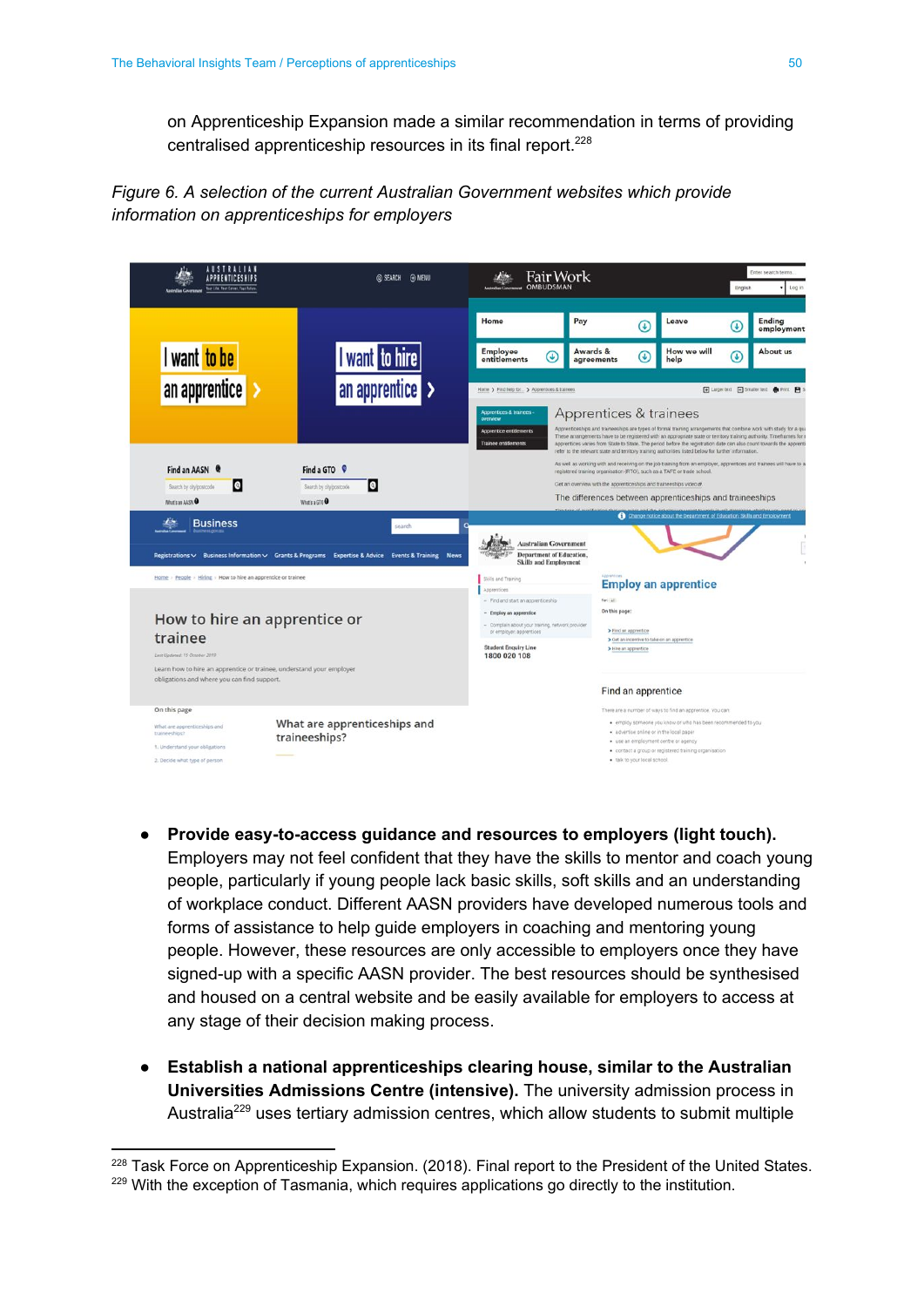applications using one online platform. $230$  Young people can choose to apply to multiple courses across multiple universities through this platform. In comparison, the system for recruiting apprentices is highly complex and burdensome. An apprenticeship clearing house which coordinates apprenticeship applications, undertakes skills matching between apprentices and employers, and manages the relationships with RTOs would significantly simplify the process of hiring an apprentice. To truly reduce the burden associated with hiring an apprentice the clearing house should require:

- young people to submit one application across multiple employers/industry sectors.
- employers to submit job outline/s and requirements for available positions within their business
- RTOs to provide information about available courses and participant numbers.

The clearing house should then process applications, and match apprentices, employers and RTOs.

## <span id="page-51-0"></span>**2) Clearly explain the benefits of hiring an apprentice, but be honest about the challenges**

One reason that employers hire apprentices is that they want to give the young person a head start or to support industry. This suggests that employers value the broader social benefits of hiring an apprentice. However many employers also have negative perceptions of apprentices.

To help employers overcome their negative perceptions of apprentices and tendency to focus on short term considerations (such as the cost and time associated with hiring an apprentice), information should be provided to them which communicates the benefits of engaging an apprentice (for their business, the apprentice and the community). However it is critical that this information also acknowledges that employing an apprentice can be challenging and requires an investment from the employer. Information which appears one sided and to present apprenticeships too favourably will lack credibility, leading to reduced impact and possible backlash from employers. You could:

● **Highlight the benefits to the business of hiring an apprentice**. Information should be sent to employers highlighting the business benefits of engaging an apprentice. In the UK, simple messages highlighting the average business productivity gains of each apprentice hire in pounds per year was found to be the best way to get employers to engage with government information on the new UK Apprenticeship Levy. $231$  As mentioned above, people are more likely to be influenced by messages

<sup>230</sup> New South Wales and ACT: [https://www.uac.edu.au/;](https://www.uac.edu.au/) Queensland: https://www.qtac.edu.au/ ; South Australia and the Northern Territory: [https://www.satac.edu.au/;](https://www.satac.edu.au/) Victoria:

<https://www.vtac.edu.au/>; Western Australia: [https://www.tisc.edu.au/static/home.tisc.](https://www.tisc.edu.au/static/home.tisc)

 $231$  The Behavioural Insights Team. (2017). Behavioural insights to boost apprenticeships.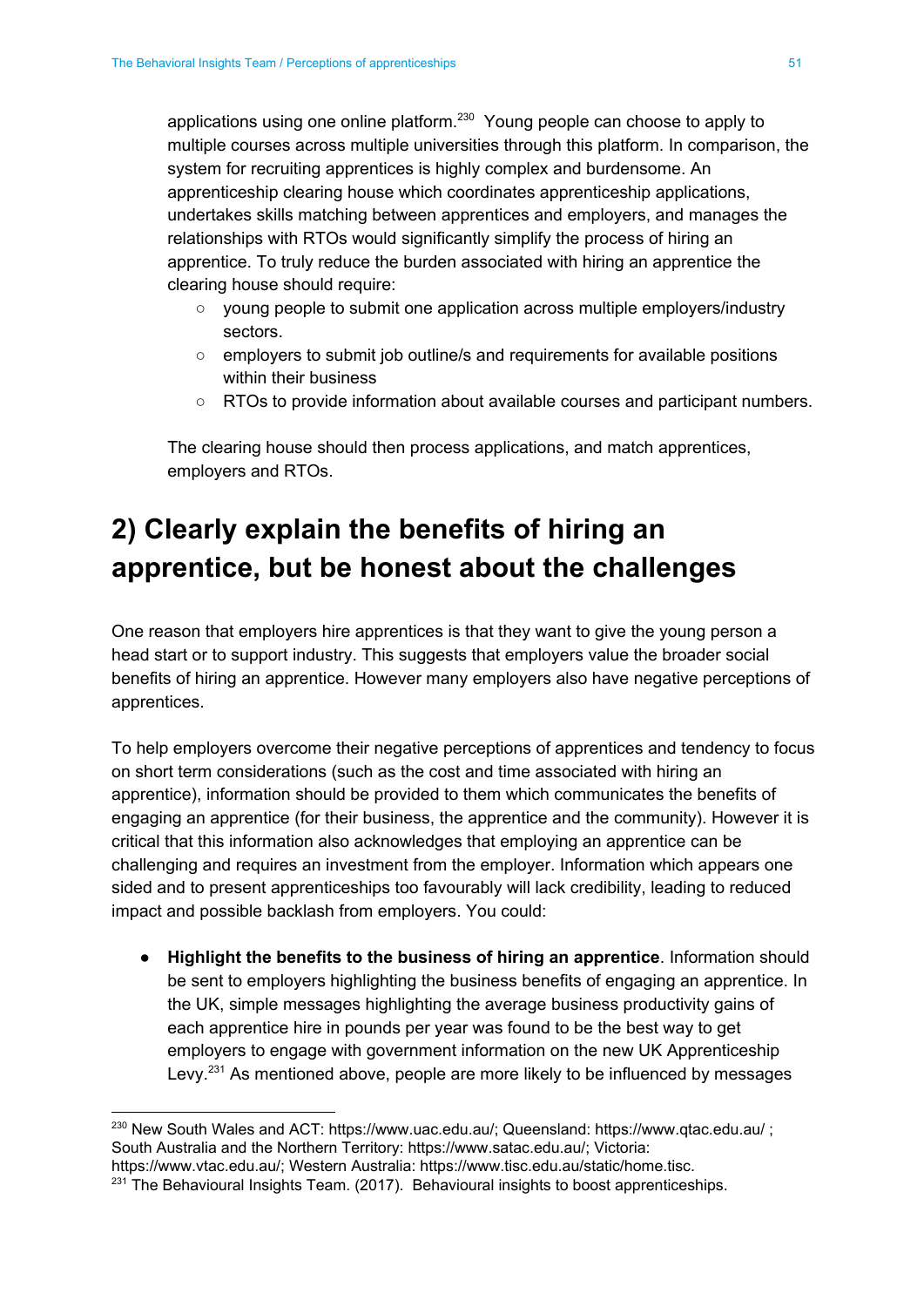from people they see as experts, or people they perceive to be highly credible or trusted. People may also give more weight to messages from 'peers' and/or people who are similar to them. $232$  BIT recommends recruiting people who are trusted by or are peers to employers. This may differ by industry, but could include other (similar) employers, industry associations, trusted professionals (such as accountants), or well known Australians who have had a positive experience employing apprentices.

- **Draw on altruism and highlight the benefits to young people and industry**. Information should be sent to employers highlighting the societal benefits of engaging an apprentice, such as helping young people to get a head start and supporting industry. Information could include messages such as 'help young people get the best start to their career' and 'support your industry by teaching the next generation of workers'.
- **Use case studies and peer examples to show how employers have faced and overcome challenges associated with hiring an apprentice.** Information should be developed and shared with employers (particularly SMEs) which acknowledges the challenges associated with hiring apprentices, and communicates employer led strategies for overcoming these challenges. These messages should focus on known challenges that employers face such as 'how I navigated the apprenticeship recruitment process' or 'how I worked with my apprentices to build their skills and capabilities so that they are work ready'. Employers may put more weight on information communicated by 'peers' - employers in the same industry and who are similar to them (e.g. employ a similar number of staff).

<sup>&</sup>lt;sup>232</sup> Dolan, Hallsworth, Halpern, King & Vlaev. (2010). MINDSPACE: influencing behaviour for public policy.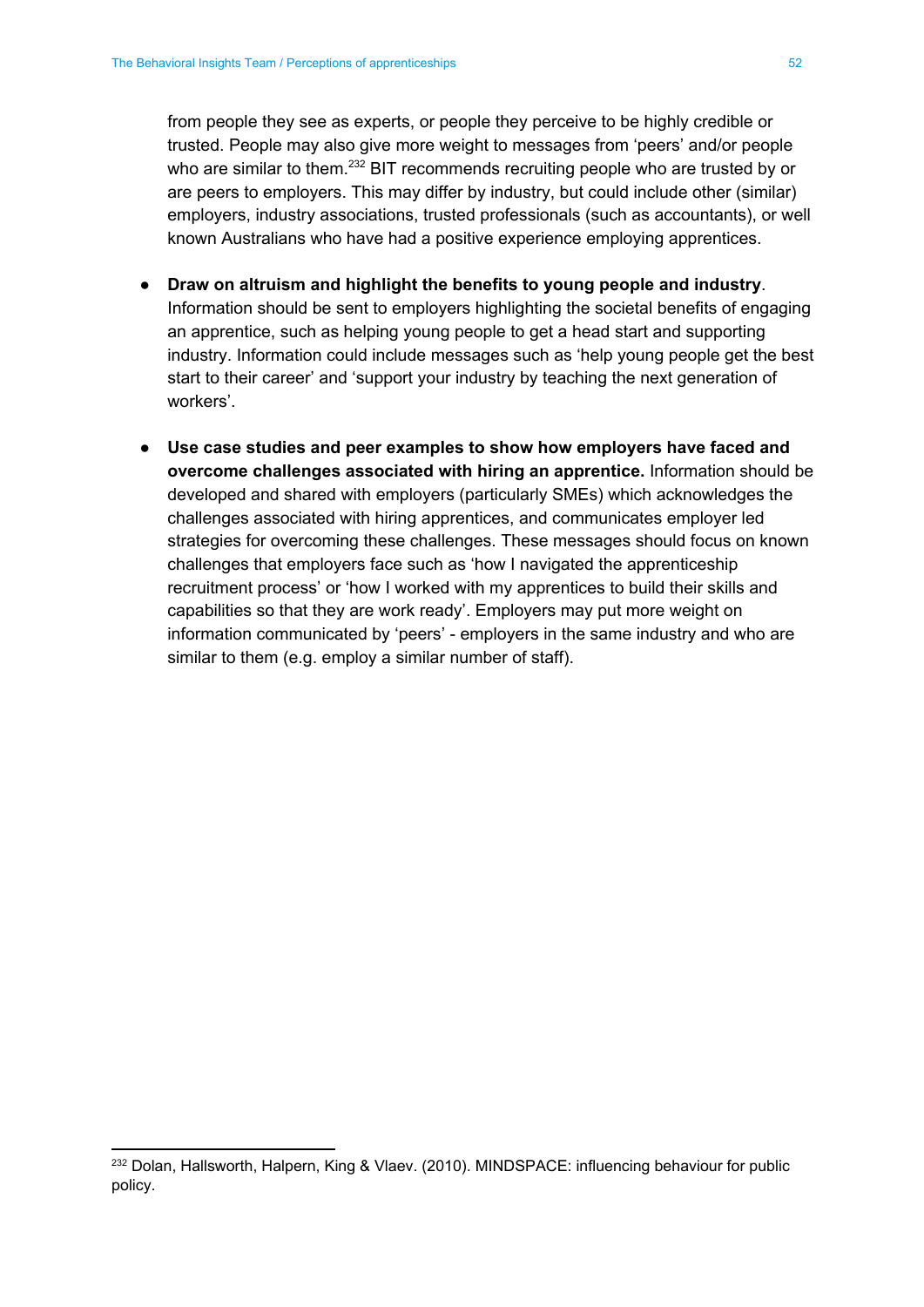## <span id="page-53-0"></span>**Appendix A: Bibliography**

Adamkovič, M., & Martončik, M. (2017). A review of consequences of poverty on economic decision-making: A hypothesized model of a cognitive mechanism. *Frontiers in psychology*, 8, 1784.

Akosah-Twumasi, P., Emeto, T. I., Lindsay, D., Tsey, K., & Malau-Aduli, B. S. (2018). A Systematic Review of Factors That Influence Youths Career Choices—the Role of Culture. *Frontiers in Education,* (3).

Amara, F. M. (2012). A Canadian Medical School in Partnership with an Inner City School Division and Community Organization to Promote Interest in Science to Aboriginal and Disadvantaged Youth: Plugging the First Leakage in the Medical Pipeline. *Journal of Community Medicine and Health Education*, *2*(185), 2161-0711.

Apprenticeship Employment Network. (2019). *MIP Overview*. Available at: https://aen.org.au/wp-content/uploads/MIP-Overview-brochure-Feb-2019.pdf.

Apprenticeships Support Australia. (2018). *Skillsroad.com.au 2017 Youth Census.*

Apprenticeships Support Australia. (2019). *Skillsroad.com.au 2018 Youth Census.*

Apprenticeship Employment Network. (2020). *Aen.org.au Multi-Industry Pre-Apprenticeship Project.*

Arain, M., Haque, M., Johal, L., Mathur, P., Nel, W., Rais, A., ... & Sharma, S. (2013). Maturation of the adolescent brain. *Neuropsychiatric disease and treatment*, 9, 449.

Australian Government Department of Education Skills and Employment. (2019). *Australian Apprenticeships Incentives Program Appendix A - List of Australian Apprenticeships Incentives Qualifications as at 1 July 2019.* Available at:

[https://docs.employment.gov.au/system/files/doc/other/appendix\\_a\\_-\\_list\\_of\\_qualifications\\_a](https://docs.employment.gov.au/system/files/doc/other/appendix_a_-_list_of_qualifications_available_as_an_australian_apprenticeship_-_1_july_2019.pdf) [vailable\\_as\\_an\\_australian\\_apprenticeship\\_-\\_1\\_july\\_2019.pdf.](https://docs.employment.gov.au/system/files/doc/other/appendix_a_-_list_of_qualifications_available_as_an_australian_apprenticeship_-_1_july_2019.pdf)

Australian Productivity Commission. (2017). *Shifting the dial: 5 year productivity review*. Productivity Commission.

Australian Apprenticeships. (2019). *Australian School-based Apprenticeships Fact Sheet*. Australian Government.

Australian Apprenticeships. (2019). *Supporting Apprentices and their Employees*. Australian Government. Available at:

<https://www.australianapprenticeships.gov.au/news/020419-supporting>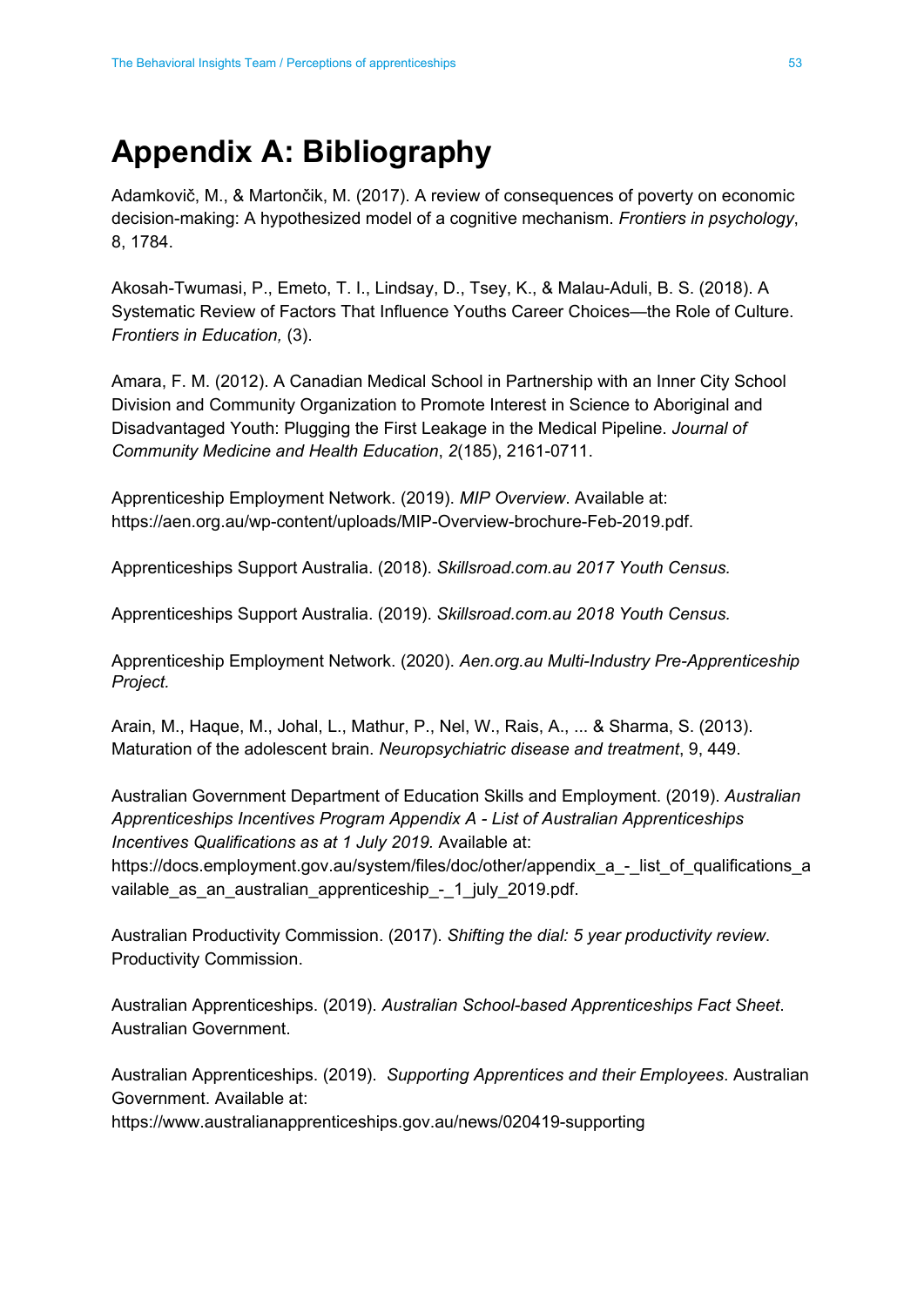Australian Department of Education, Skills and Employment. (2020). *Delivering Skills Today and Tomorrow*. Available at:

[https://www.employment.gov.au/delivering-skills-today-and-tomorrow.](https://www.employment.gov.au/delivering-skills-today-and-tomorrow)

Australian Qualifications Framework. *AQF Governance*. Available at: <https://www.aqf.edu.au/aqf-governance>.

Baumeister, R. F., et al. (2001). Bad Is Stronger Than Good. *Review of General Psychology*, 5(4).

Bazerman, M. H., and D. A. Moore. (2009). *Judgement in Managerial Decision Making*. 7th ed. Hoboken, NJ: John Wiley & Sons.

Besson, T., Bouxom, H., & Jaubert, T. (2020). Halo It's Meat! the Effect of the Vegetarian Label on Calorie Perception and Food Choices. *Ecology of food and nutrition*, 59(1), 3-20.

Bettinger, E. P., Long, B. T., Oreopoulos, P., & Sanbonmatsu, L. (2012). The role of application assistance and information in college decisions: Results from the H&R Block FAFSA experiment. *The Quarterly Journal of Economics*, 127(3), 1205-124.

Bisson, R., & Stubley, W. (2017). *After the ATAR: Understanding How Gen Z Transition into Further Education and Employment*. Year13, Australia. Available at: [https://youthsense.com.au/wp-content/uploads/2019/10/After-The-ATAR-Year13-YouthSens](https://youthsense.com.au/wp-content/uploads/2019/10/After-The-ATAR-Year13-YouthSense.pdf?j=106754&sfmc_sub=108650806&l=147_HTML&u=4660299&mid=100017532&jb=2) [e.pdf?j=106754&sfmc\\_sub=108650806&l=147\\_HTML&u=4660299&mid=100017532&jb=2.](https://youthsense.com.au/wp-content/uploads/2019/10/After-The-ATAR-Year13-YouthSense.pdf?j=106754&sfmc_sub=108650806&l=147_HTML&u=4660299&mid=100017532&jb=2)

Blakemore S.J., and Choudhury S. (2006) Development of the adolescent brain: implications for executive function and social cognition. *J Child Psychol Psychiatry*, 47, 296–312.

Carrell, S., & Sacerdote, B. (2017). Why do college-going interventions work? *American Economic Journal: Applied Economics*, 9(3), 124-51.

Chernev, A., Böckenholt, U., & Goodman, J. (2015). Choice Overload: A Conceptual Review and Meta-Analysis. *Journal of Consumer Psychology: The Official Journal of the Society for Consumer Psychology*, 25(2), 333–358.

Cheung, R., & Arnold, J. (2014). The impact of career exploration on career development among Hong Kong Chinese university students. *Journal of College Student Development*, 55(7), 732-748.

Cialdini, R.B. (2007). *Influence: The Psychology of Persuasion*. New York: Harper Business, Revised Edition.

City & Guilds Centre for Skills Development. (2011). *New Directions: Young people's and parents' views of vocational education and careers guidance*. Available at: [http://www.skillsdevelopment.org/pdf/New%20Directions.pdf.](http://www.skillsdevelopment.org/pdf/New%20Directions.pdf)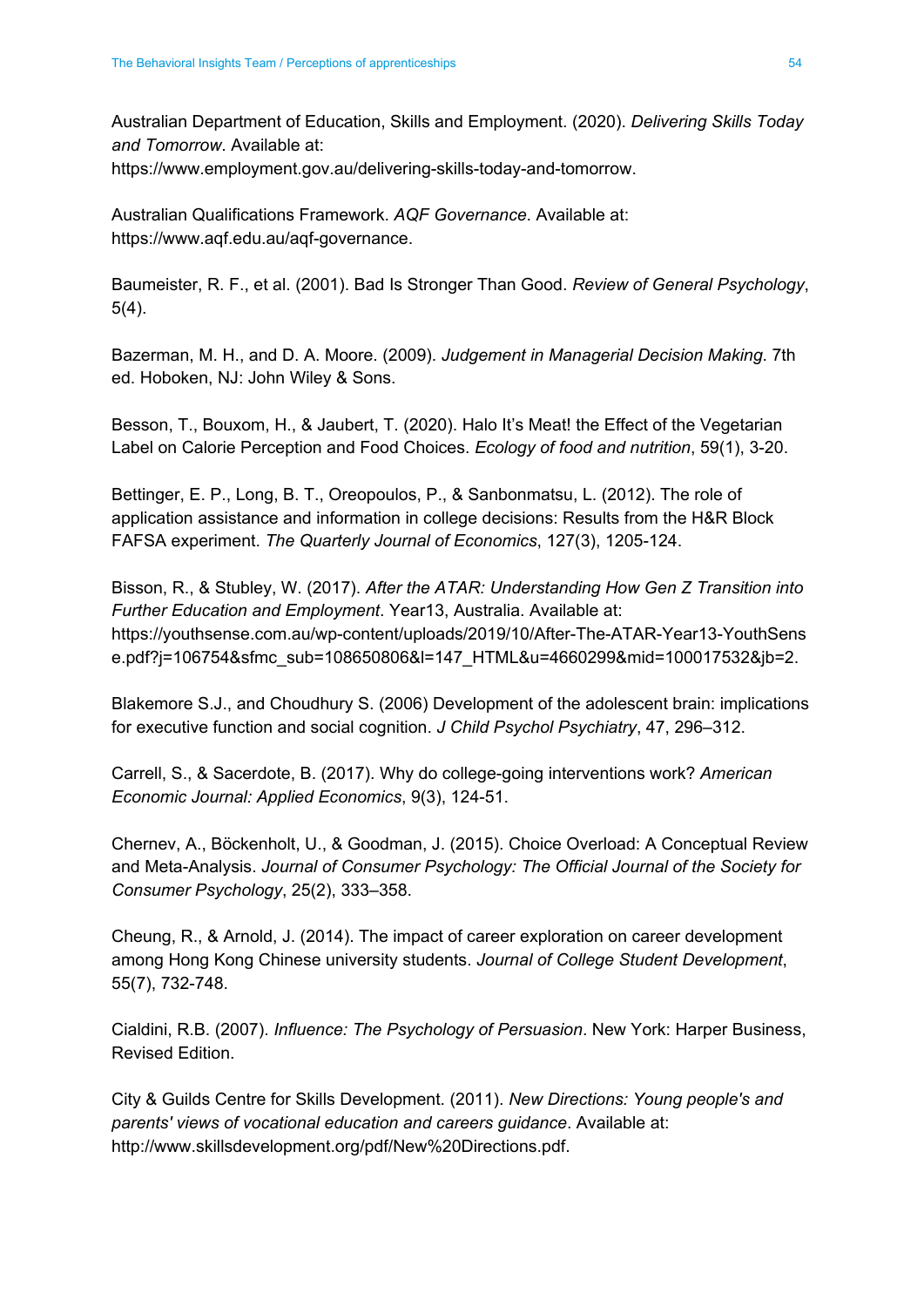Demos. (2015). *Commission on Apprenticeships Report*. Available at [https://demosuk.wpengine.com/files/476\\_1504\\_CoA\\_WEB\\_2\\_.pdf?1425489134](https://demosuk.wpengine.com/files/476_1504_CoA_WEB_2_.pdf?1425489134).

Devos, B. (2018). *Betsy's Blog – What America Can Learn from Switzerland's Apprenticeships.* U.S. Department of Education. Available at: [https://blog.ed.gov/2018/06/betsys-blog-switzerland-apprenticeships/.](https://blog.ed.gov/2018/06/betsys-blog-switzerland-apprenticeships/)

Department of Business, Innovation and Skills. (2012). *Tracking the decision making of high achieving HE applicants*. Available at:

[https://assets.publishing.service.gov.uk/government/uploads/system/uploads/attachment\\_dat](https://assets.publishing.service.gov.uk/government/uploads/system/uploads/attachment_data/file/82789/12-1240-tracking-decision-making-of-high-achieving-higher-education-applicants.pdf) [a/file/82789/12-1240-tracking-decision-making-of-high-achieving-higher-education-applicants](https://assets.publishing.service.gov.uk/government/uploads/system/uploads/attachment_data/file/82789/12-1240-tracking-decision-making-of-high-achieving-higher-education-applicants.pdf) [.pdf](https://assets.publishing.service.gov.uk/government/uploads/system/uploads/attachment_data/file/82789/12-1240-tracking-decision-making-of-high-achieving-higher-education-applicants.pdf).

Deutsch, M., & Gerard, H.B. (1955). A study of normative and informational social influences upon individual judgment. *Journal of Abnormal and Social Psychology*, 51, 629-636.

Dickie, M., et al. (2011). *A fair deal: Apprentices and their employers in NSW: Integrated research report.* Available at: [https://www.voced.edu.au/content/ngv%3A48917.](https://www.voced.edu.au/content/ngv%3A48917)

Dickinson, P. (2019). *Choices that students make between different post-18 routes and whether these choices are effective and reliably informed: review of relevant literature and evidence. Final Report, May 2019.* UK Department for Education. Available at: [https://www.gov.uk/government/publications/choices-students-make-between-different-post-1](https://www.gov.uk/government/publications/choices-students-make-between-different-post-18-education-routes) [8-education-routes.](https://www.gov.uk/government/publications/choices-students-make-between-different-post-18-education-routes)

Dolan, P., Hallsworth, M., Halpern, D., King, D., & Vlaev, I. (2010). *MINDSPACE: influencing behaviour for public policy*. Available at:

[https://www.instituteforgovernment.org.uk/sites/default/files/publications/MINDSPACE.pdf.](https://www.instituteforgovernment.org.uk/sites/default/files/publications/MINDSPACE.pdf)

Education Council. (2019). *The Review of Senior Secondary Pathways into Work, Further Education and Training Discussion Paper*. Available at:

[https://uploadstorage.blob.core.windows.net/public-assets/education-au/pathways/190919%2](https://uploadstorage.blob.core.windows.net/public-assets/education-au/pathways/190919%20FINAL%20Background%20Paper%20-%20Web%20Accessible%20post%20design.pdf) [0FINAL%20Background%20Paper%20-%20Web%20Accessible%20post%20design.pdf.](https://uploadstorage.blob.core.windows.net/public-assets/education-au/pathways/190919%20FINAL%20Background%20Paper%20-%20Web%20Accessible%20post%20design.pdf)

Ennis, A. (2018). *Year13. Empowering young people to create their own future*. Year13.

Galliott, N. & Graham, L.J. (2015). School based experiences as contributors to career decision-making: Findings from a cross-sectional survey of high-school students. *Australian Educational Researcher*, 42(2), 179-199.

Gore, J., Ellis, H., Fray, L., Smith, M., Lloyd, A., Berrigan, C., ... & Holmes, K. (2017). *Choosing VET: Investigating the VET Aspirations of School Students. NCVER Research Report*. NCVER. Available at:

[https://www.ncver.edu.au/\\_\\_data/assets/pdf\\_file/0028/1142749/Choosing-VET-investigating-t](https://www.ncver.edu.au/__data/assets/pdf_file/0028/1142749/Choosing-VET-investigating-the-VET-aspirations-of-school-students.pdf) [he-VET-aspirations-of-school-students.pdf](https://www.ncver.edu.au/__data/assets/pdf_file/0028/1142749/Choosing-VET-investigating-the-VET-aspirations-of-school-students.pdf).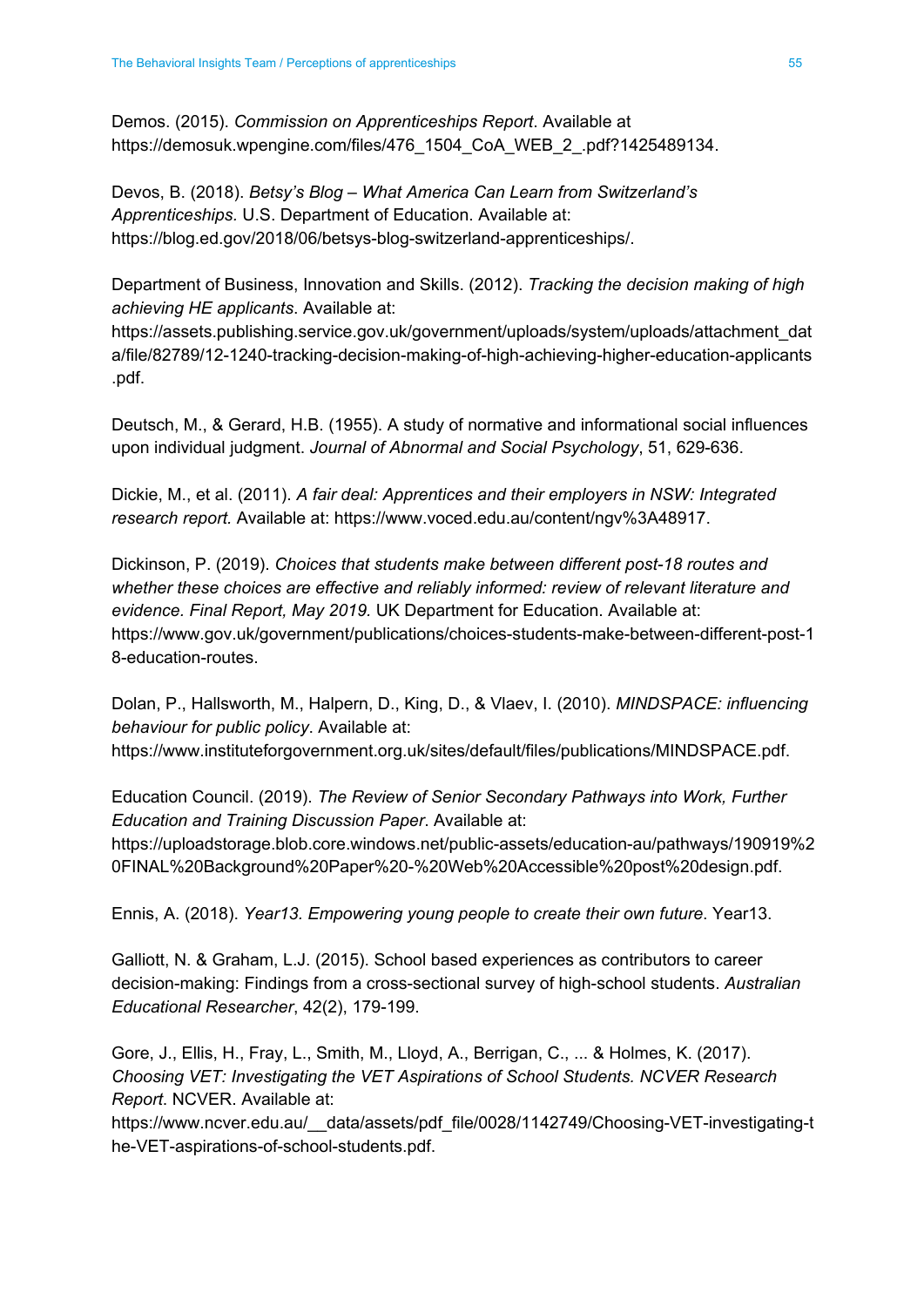Gourville, J. T., & Soman, D. (2005). Overchoice and assortment type: When and why variety backfires, *Marketing science*, 24(3), 382-395.

Green, L., & Myerson, J. (1996). Exponential versus hyperbolic discounting of delayed outcomes: Risk and waiting time. *American Zoologist*, 36(4), 496-505.

Greenbank, P. (2014). Career decision-making: 'I don't think twice, but it'll be all right'. *Research in Post-Compulsory Education*, 19(2), 177-193.

Hallsworth, M., Halpern, D., Algate, F., Gallagher, R., Nguyen, S., Ruda, S., ... & Reinhard, J. (2014). *EAST Four simple ways to apply behavioural insights*. The Behavioural Insights Team. Available at: [https://www.behaviouralinsights.co.uk/wp-content/uploads/2015/07/BIT-Publication-EAST\\_F](https://www.behaviouralinsights.co.uk/wp-content/uploads/2015/07/BIT-Publication-EAST_FA_WEB.pdf) [A\\_WEB.pdf.](https://www.behaviouralinsights.co.uk/wp-content/uploads/2015/07/BIT-Publication-EAST_FA_WEB.pdf)

Halpern, S.D., Loewenstein, G. et al. (2013). Default options in advance directives influence how patients set goals for end-of-life care. *Health Affairs*, 32(2).

Harackiewicz JM, Rozek CR, Hulleman CS, Hyde JS. (2019). Helping parents motivate adolescents in mathematics and science: An experimental test. *Psychological Science*. 2012;43:899–906.

Hargreaves, J. & Osborne, K. (2017). *Choosing VET: aspirations, intentions and choice*. NCVER. Available at:

[https://www.ncver.edu.au/\\_\\_data/assets/pdf\\_file/0024/1142691/Choosing-VET-aspirations-int](https://www.ncver.edu.au/__data/assets/pdf_file/0024/1142691/Choosing-VET-aspirations-intentions-and-choice.pdf) [entions-and-choice.pdf](https://www.ncver.edu.au/__data/assets/pdf_file/0024/1142691/Choosing-VET-aspirations-intentions-and-choice.pdf).

Hargreaves, J., Stanwick, J., & Skujins, P. (2017). *The changing nature of apprenticeships: 1996–2016*. NCVER. Available at: [https://www.ncver.edu.au/\\_\\_data/assets/pdf\\_file/0028/367255/The-changing-nature-of-appre](https://www.ncver.edu.au/__data/assets/pdf_file/0028/367255/The-changing-nature-of-apprenticeships-1996-2016.pdf) [nticeships-1996-2016.pdf.](https://www.ncver.edu.au/__data/assets/pdf_file/0028/367255/The-changing-nature-of-apprenticeships-1996-2016.pdf)

Howard, K. A. S., Ferrari, L., Nota, L., Solberg, V. S. H., and Soresi, S. (2009). The relation of cultural context and social relationships to career development in middle school. *J. Vocat. Behav*. 75, 100–108. doi: 10.1016/j.jvb.2009.06.013.

Hughes, D. (2017). *User insight research into post-16 choices: a report by CFE Research with Deirdre Hughes*. UK Department of Education. Available at [https://assets.publishing.service.gov.uk/government/uploads/system/uploads/attachment\\_dat](https://assets.publishing.service.gov.uk/government/uploads/system/uploads/attachment_data/file/664227/User_insight_research_into_post-16_choices.pdf) [a/file/664227/User\\_insight\\_research\\_into\\_post-16\\_choices.pdf.](https://assets.publishing.service.gov.uk/government/uploads/system/uploads/attachment_data/file/664227/User_insight_research_into_post-16_choices.pdf)

Jachimowicz, J. M., Duncan, S., & Weber, E. U. (2016). Default-Rejection: The Hidden Cost of Defaults. Available at SSRN: <https://ssrn.com/abstract=2727301>.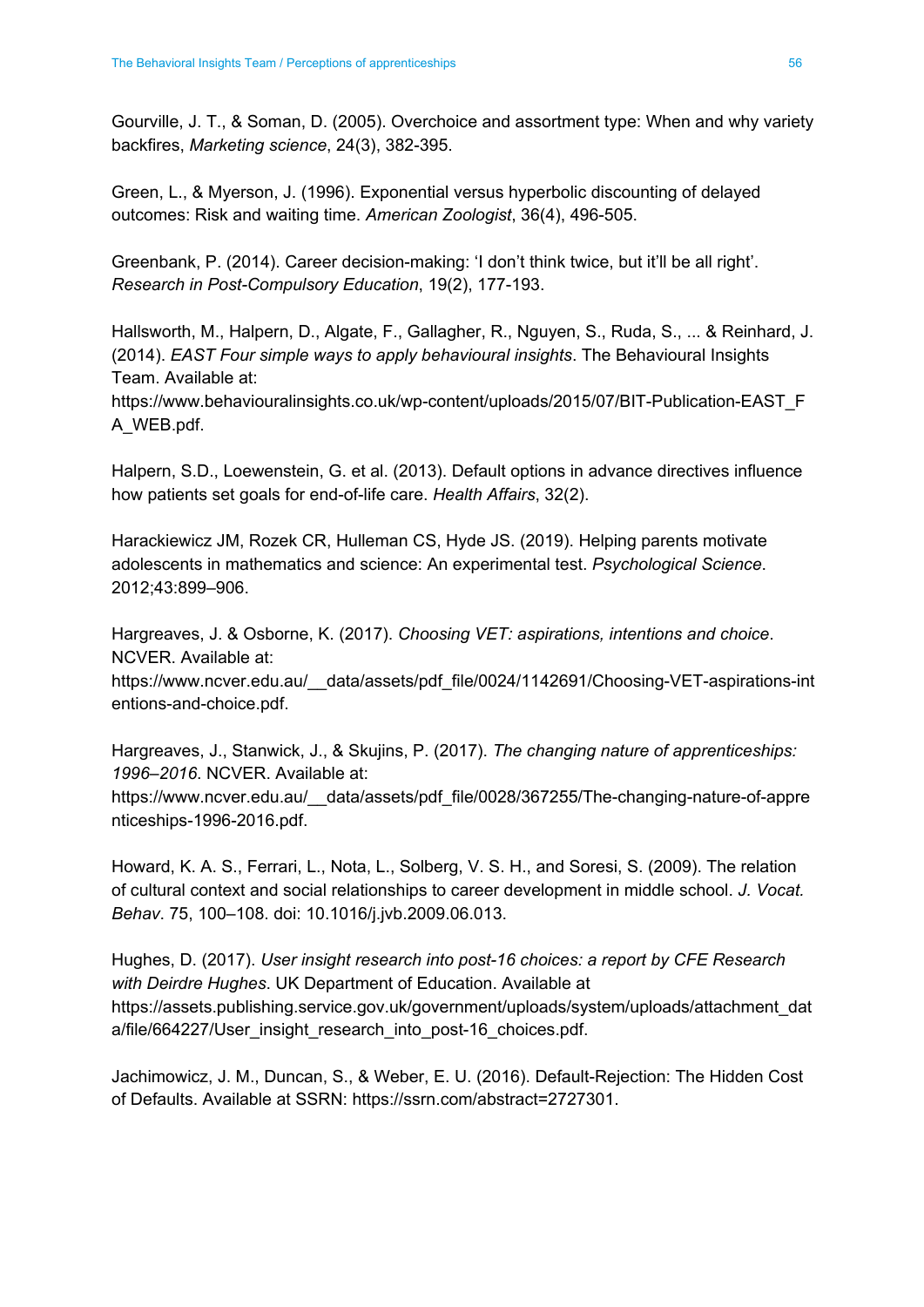Jachimowicz, J. M., Duncan, S., Weber, E. U., & Johnson, E. J. (2019). When and why defaults influence decisions: A meta-analysis of default effects. *Behavioural Public Policy,* 3(2), 159-186.

Jobs Queensland. (2017). Positive Futures: Apprenticeships and Traineeships in Queensland. Available at:

[https://jobsqueensland.qld.gov.au/wp-content/uploads/2017/07/positive\\_futures\\_apprentices](https://jobsqueensland.qld.gov.au/wp-content/uploads/2017/07/positive_futures_apprenticeships_traineeships_queensland.pdf) hips traineeships queensland.pdf.

Joyce, S. (2019). Strengthening skills: expert review of Australia's vocational education and training system. Available at:

[https://www.pmc.gov.au/resource-centre/domestic-policy/vet-review/strengthening-skills-expe](https://www.pmc.gov.au/resource-centre/domestic-policy/vet-review/strengthening-skills-expert-review-australias-vocational-education-and-training-system) [rt-review-australias-vocational-education-and-training-system.](https://www.pmc.gov.au/resource-centre/domestic-policy/vet-review/strengthening-skills-expert-review-australias-vocational-education-and-training-system)

JP Morgan., & Learning and Work Institute. (2019). Best practice in the design and delivery of pre-apprenticeship programmes Summary report. National Learning and Work Institute. Available at:

[https://www.learningandwork.org.uk/wp-content/uploads/2019/03/Final-Summary-Report-1.p](https://www.learningandwork.org.uk/wp-content/uploads/2019/03/Final-Summary-Report-1.pdf) [df](https://www.learningandwork.org.uk/wp-content/uploads/2019/03/Final-Summary-Report-1.pdf).

Kahneman, D., Knetsch, J. L., & Thaler, R. H. (1991). Anomalies: The endowment effect, loss aversion, and status quo bias. *The Journal of Economic Perspectives*, 5(1), 193-206.

Karmel,T. (2017). Factors affecting apprenticeships and traineeships, Fair Work Commission. Available at:

<https://www.fwc.gov.au/documents/sites/wagereview2017/research/apprenticetrainee.pdf>.

Karmel, T., Roberts, D., & Lim, P. (2014). *The impact of increasing university participation on the pool of apprentices*. NCVER, Adelaide. Available at: [https://www.ncver.edu.au/\\_\\_data/assets/file/0015/16800/impact-increasing-uni-participation-2](https://www.ncver.edu.au/__data/assets/file/0015/16800/impact-increasing-uni-participation-2720.pdf) [720.pdf.](https://www.ncver.edu.au/__data/assets/file/0015/16800/impact-increasing-uni-participation-2720.pdf)

Loewenstein, G., and Elster, J. (Eds.). (1992). *Choice over time*. New York: Russell Sage Foundation.

Miller, G.A. (1956). The magical number seven, plus or minus two: Some limits on our capacity for processing information. *Psychological Review*, 63, 81-97.

NCVER. (2019). *Employers' use and views of the VET system 2019*. NCVER, Adelaide. Available at:

[https://www.ncver.edu.au/\\_\\_data/assets/pdf\\_file/0038/7826285/Employers-use-and-views-of](https://www.ncver.edu.au/__data/assets/pdf_file/0038/7826285/Employers-use-and-views-of-the-VET-system-2019.pdf)[the-VET-system-2019.pdf](https://www.ncver.edu.au/__data/assets/pdf_file/0038/7826285/Employers-use-and-views-of-the-VET-system-2019.pdf).

NCVER. (2009). *The cost of training apprentices*. NCVER, Adelaide. Available at: [https://www.ncver.edu.au/\\_\\_data/assets/file/0019/16723/cp05070.pdf](https://www.ncver.edu.au/__data/assets/file/0019/16723/cp05070.pdf).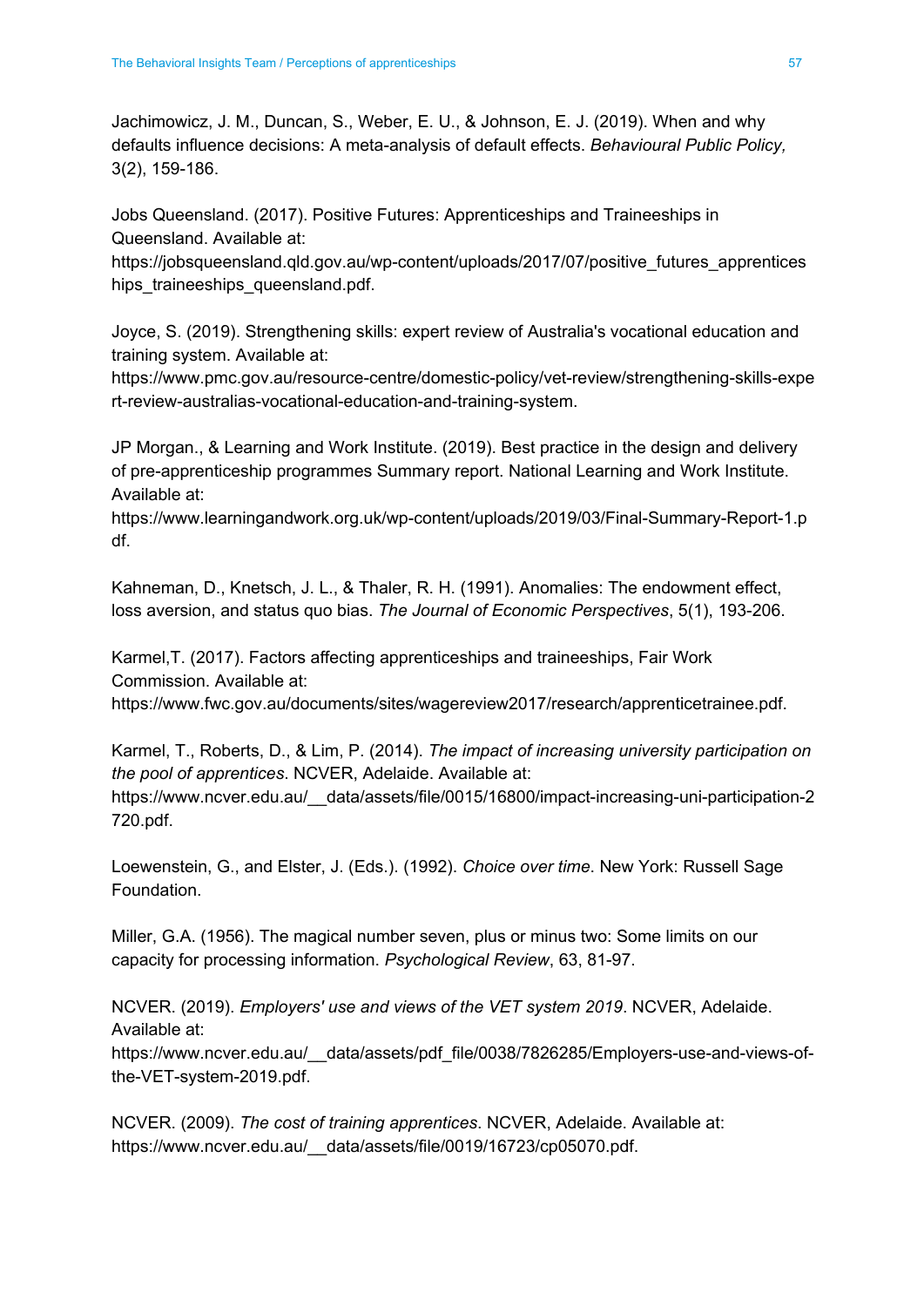NCVER. (2014). *Understanding the non-completion of apprentices.* NCVER, Adelaide. Available at:

[https://www.ncver.edu.au/\\_\\_data/assets/file/0016/9520/understanding-non-completion-2706.](https://www.ncver.edu.au/__data/assets/file/0016/9520/understanding-non-completion-2706.pdf) [pdf](https://www.ncver.edu.au/__data/assets/file/0016/9520/understanding-non-completion-2706.pdf).

NCVER. (2019). *Australian vocational education and training statistics: Apprentice and trainee experience and destinations.* NCVER, Adelaide. Available at: https://www.ncver.edu.au/ data/assets/pdf file/0037/8379181/Apprentice and trainee exp [erience\\_and\\_destinations\\_2019.pdf](https://www.ncver.edu.au/__data/assets/pdf_file/0037/8379181/Apprentice_and_trainee_experience_and_destinations_2019.pdf).

NCVER. (2019). *Employers use and views of the VET system.* NCVER, Adelaide. Available at:

[https://www.ncver.edu.au/research-and-statistics/collections/employers-use-and-views-of-the](https://www.ncver.edu.au/research-and-statistics/collections/employers-use-and-views-of-the-vet-system) [-vet-system.](https://www.ncver.edu.au/research-and-statistics/collections/employers-use-and-views-of-the-vet-system)

NCVER. (2019). *Historical time series of apprenticeships and traineeships in Australia: infographic.* NCVER, Adelaide. Available at:

[https://www.ncver.edu.au/research-and-statistics/data/all-data/historical-time-series-of-appre](https://www.ncver.edu.au/research-and-statistics/data/all-data/historical-time-series-of-apprenticeships-and-traineeships-in-australia-1963-to-2019-infographic) [nticeships-and-traineeships-in-australia-1963-to-2019-infographic](https://www.ncver.edu.au/research-and-statistics/data/all-data/historical-time-series-of-apprenticeships-and-traineeships-in-australia-1963-to-2019-infographic).

Nelms L, Yuen K, Pung A, Farooqui S & Walsh J. (2017), *Factors affecting apprenticeships and traineeships, Fair Work Commission, Research Report 3/2017, Part I*. Available at: <https://www.fwc.gov.au/documents/sites/wagereview2017/research/apprenticetrainee.pdf>.

Nickerson, R. S. (1998). Confirmation bias: A ubiquitous phenomenon in many guises. *Review of General Psychology*, 2, 175-220.

Nielsen, J. (2006). *F-Shaped Pattern For Reading Web Content, Jakob Nielsen's Alertbox*. Available at: [http://www.useit.com/alertbox/reading\\_pattern.html.](http://www.useit.com/alertbox/reading_pattern.html)

Norton, A. & Cherastidtham, I. (2018). *Dropping out: the benefits and costs of trying university*. Grattan Institute. Available at:

[https://grattan.edu.au/wp-content/uploads/2018/04/904-dropping-out-the-benefits-and-costs](https://grattan.edu.au/wp-content/uploads/2018/04/904-dropping-out-the-benefits-and-costs-of-trying-university.pdf)[of-trying-university.pdf](https://grattan.edu.au/wp-content/uploads/2018/04/904-dropping-out-the-benefits-and-costs-of-trying-university.pdf).

NSW Business Chamber. (2016). *Laying the Foundations for Apprenticeship Reform*.

NSW Business Chamber. (2017). *Workforce Skills Survey*.

NSW Government. (2019). *NSW Government, Department of Industry & Year13 Post-School Pathways Survey: Research Reports Findings and Conclusions.*

O'Donoghue, T., & Rabin, M. (1999). Doing it now or later. *American Economic Review,* 89(1), 103-124.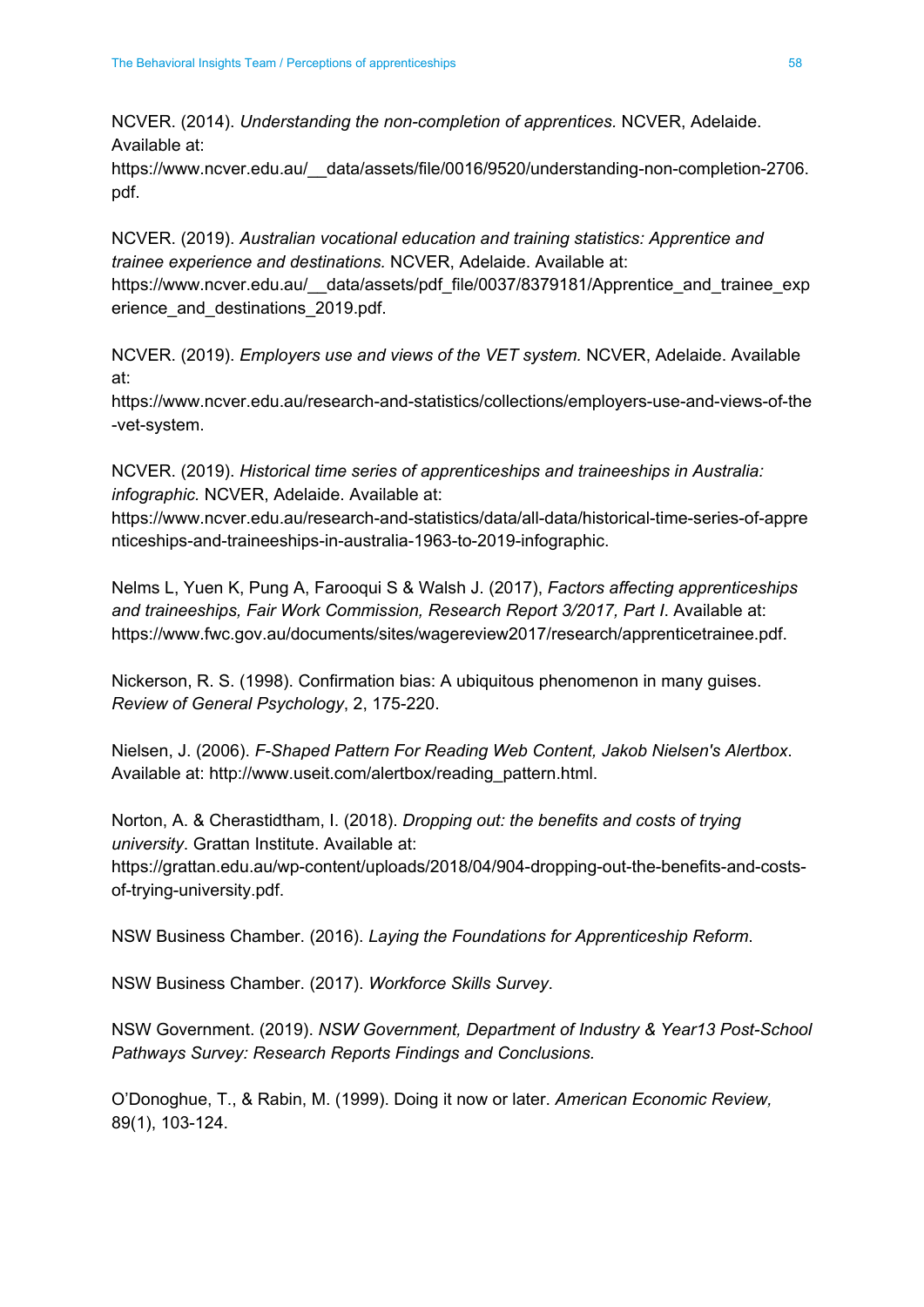Parliament of Victoria Economic, Education, Jobs and Skills Committee. (2018). *Inquiry into career advice activities in Victorian schools Online survey summary report.* Available at [https://www.parliament.vic.gov.au/images/stories/committees/eejsc/Career\\_Advice\\_Activities](https://www.parliament.vic.gov.au/images/stories/committees/eejsc/Career_Advice_Activities/Online_survey_summary_report.pdf) [/Online\\_survey\\_summary\\_report.pdf.](https://www.parliament.vic.gov.au/images/stories/committees/eejsc/Career_Advice_Activities/Online_survey_summary_report.pdf)

Polesel, J., Leahy, M., & Gillis, S. (2017). Educational inequality and transitions to university in Australia: aspirations, agency and constraints. *British Journal of Sociology of Education*, 1-18.

Priniski, S. J., Hecht, C. A., & Harackiewicz, J. M. (2018). Making learning personally meaningful: A new framework for relevance research. *The Journal of Experimental Education*, 86(1), 11-29.

Quay Connection. (2014). *Ducks on the Pond: Women in Trade Apprenticeships*. Available at: <https://www.voced.edu.au/content/ngv%3A73556>.

Roksa, J., & Potter, D. (2011). Parenting and academic achievement: Intergenerational transmission of educational advantage. *Sociology of education*, 84(4), 299-321.

Rozek, C. S., Svoboda, R. C., Harackiewicz, J. M., Hulleman, C. S., & Hyde, J. S. (2017). Utility-value intervention with parents increases students' STEM preparation and career pursuit. *Proceedings of the National Academy of Sciences*, 114(5), 909-914.

Scheibehenne, B., Greifeneder, R., & Todd, P. M. (2010). Can there ever be too many options? A meta-analytic review of choice overload. *Journal of consumer research,* 37(3), 409-425.

Shipley, B & Stubley, W, (2018). After the ATAR II: Understanding How Gen Z Make Decisions About Their Future, Year13, Australia.

Smith, E. (2016). Links between concepts of skill, concepts of occupation and the training system: A case study of Australia. In *Vocationalism in Further and Higher Education*, 77-89, Routledge.

Social Research Centre. (2018). NSW Secondary Students' Post-School Destinations and Expectations 2018 Main Destination findings. Available at: [https://www.cese.nsw.gov.au//images/stories/PDF/Post-school-destinations-main-2018.pdf.](https://www.cese.nsw.gov.au//images/stories/PDF/Post-school-destinations-main-2018.pdf)

State Training Board. (2018). *Strategies to grow apprenticeships and traineeships in Western Australia*. Available at: <https://www.stb.wa.gov.au/sites/default/files/Strategies-to-grow.pdf>.

Steinberg L. (2007). Risk taking in adolescence: new perspectives from brain and behavioral science. *Current Directions in Psychological Science*. 2007,16(2),:55–59.

Steinberg, L. (2004). Risk taking in adolescence: what changes, and why? *Annals of the New York Academy of Sciences*, 1021(1), 51-58.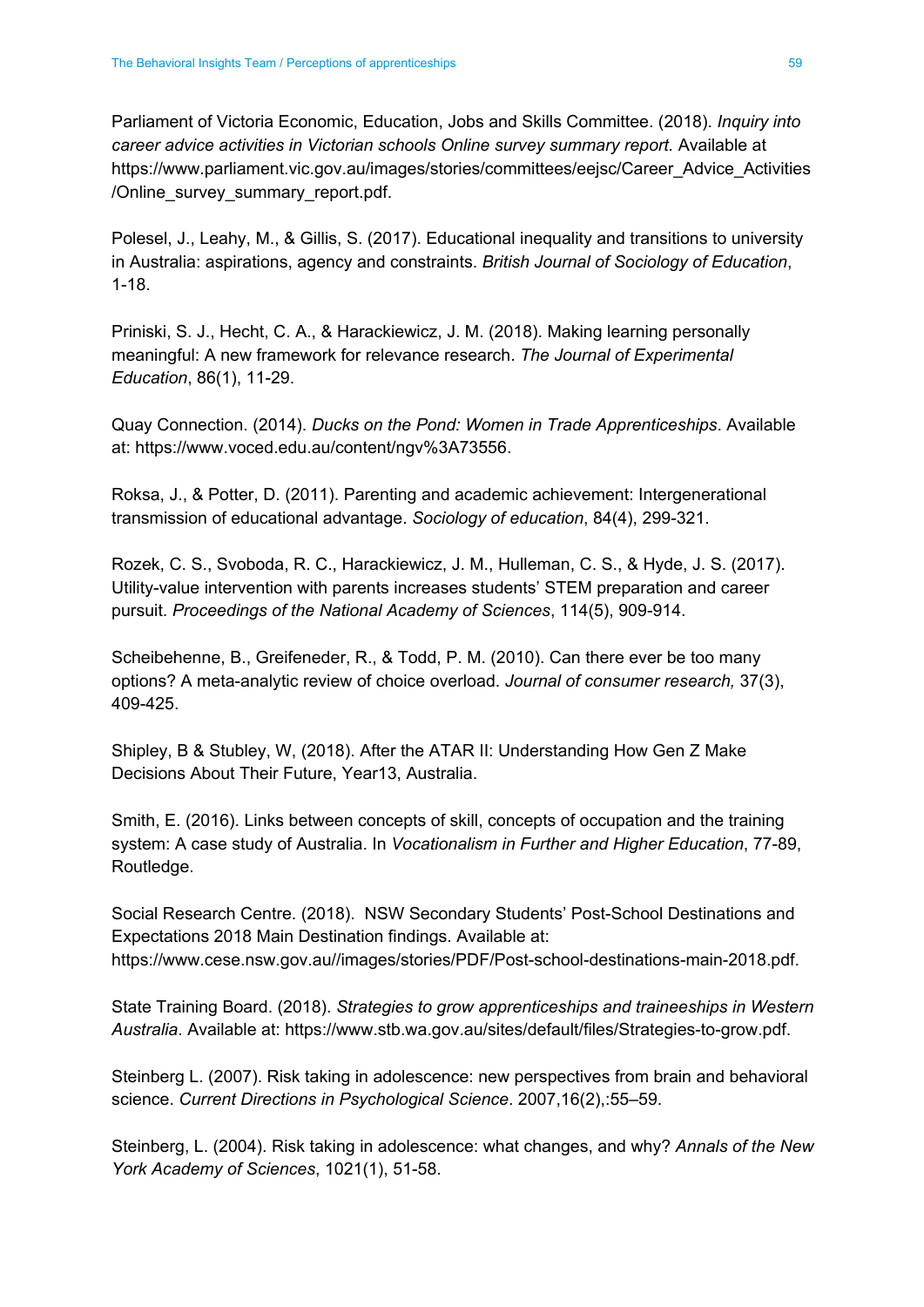Sunstein, C.R. (2008), Adolescent risk-taking and social meaning: A commentary, *Developmental Review*, 28(1), 145-152.

Task Force on Apprenticeship Expansion. (2018). *Final report to the President of the United States*.

The Australian Government. (2020). *Job Outlook*. Available at: [https://joboutlook.gov.au/.](https://joboutlook.gov.au/)

The Australian Government. (2020). *My Skills – Australia's Training*. Available at: <https://www.myskills.gov.au/>.

The Behavioural Insights Team. (2015). *Behavioural Insights and the Somerset Challenge*. Available at: [https://www.bi.team/wp-content/uploads/2015/07/Somerset-Challenge-Report1.pdf.](https://www.bi.team/wp-content/uploads/2015/07/Somerset-Challenge-Report1.pdf)

The Behavioural Insights Team. (2018). *Behavioural Insights Team Annual Update Report 2017-18.* Available at:

<https://www.bi.team/publications/the-behavioural-insights-team-annual-report-2017-18/>.

The Behavioural Insights Team. (2017). *Behavioural insights to boost apprenticeships*. Available at: [https://www.bi.team/blogs/behavioural-insights-to-boost-apprenticeships/.](https://www.bi.team/blogs/behavioural-insights-to-boost-apprenticeships/)

The Behavioural Insights Team. (2017). *Inspirational students encourage university applications*. Available at:

<https://www.bi.team/blogs/inspirational-students-encourage-university-applications/>.

The Behavioural Insights Team. (2016). Moments of Choice. Available at: <https://www.bi.team/wp-content/uploads/2016/08/Moments-of-Choice-report.pdf>.

The Careers & Enterprise Company. (2016). *A response to the Moments of Choice research: a programme to support informed choice*.

Training and Skills Commission. (2018). *Future-proofing the South Australian apprenticeship and traineeship system*.

Tyler-Wood, T., Knezek, G., & Christensen, R. (2010). Instruments for assessing interest in STEM content and careers. *Journal of Technology and Teacher Education*, 18(2), 345-368.

UK Office for National Statistics. (2019). *Personal Well-being in the UK. April 2018 to March 2019*. Available at:

[https://www.ons.gov.uk/peoplepopulationandcommunity/wellbeing/bulletins/measuringnation](https://www.ons.gov.uk/peoplepopulationandcommunity/wellbeing/bulletins/measuringnationalwellbeing/april2018tomarch2019) [alwellbeing/april2018tomarch2019](https://www.ons.gov.uk/peoplepopulationandcommunity/wellbeing/bulletins/measuringnationalwellbeing/april2018tomarch2019).